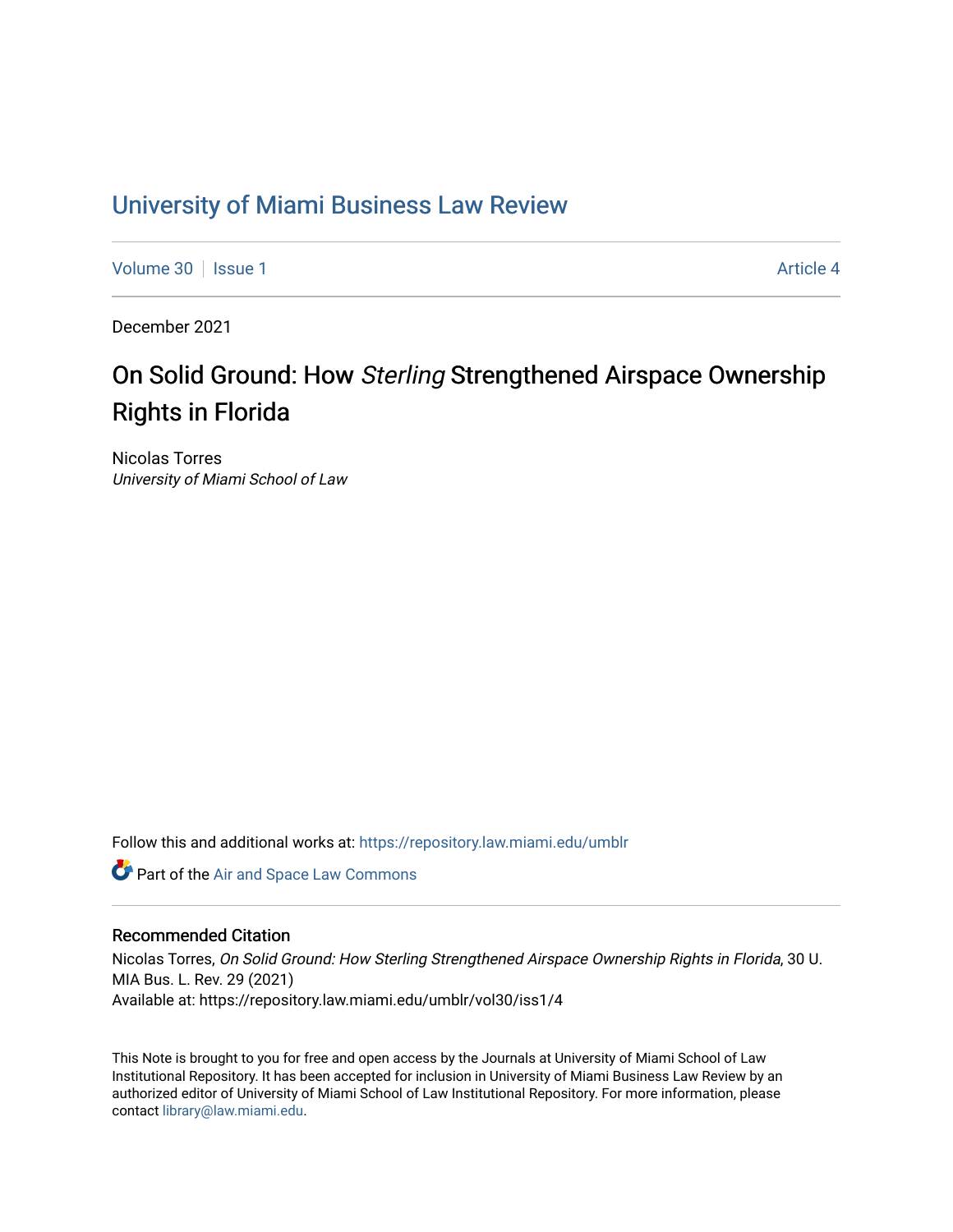## On Solid Ground: How *Sterling* Strengthened Airspace Ownership Rights in Florida

## Nicolas Torres<sup>1</sup>

*No other form of property ownership is as synonymous with Florida as the condominium. While ownership of airspace was possible under common law, modern condominiums are more accurately described as creatures of statute. Although the Florida Condominium Act (FCA) expressly provides for fee simple airspace ownership of condominium property, it had been unclear if the Act could provide for fee simple airspace ownership of non– condominium property. Sterling Breeze v. New Sterling Resorts cleared up that ambiguity and found that the FCA can provide for fee simple ownership of non–condominium airspace. First, this note will review the development of airspace ownership rights as they relate to condominiums within both common law and statutory regimes. Next, this note will explain key provisions of the FCA as well as Florida case law relevant to airspace ownership. This note will then discuss Sterling Breeze v. New Sterling Resorts which tested whether, under the Florida Condominium Act, non– condominium airspace can be owned in fee simple if the non– condominium airspace was described in a condominium declaration. Adopting a contract–based approach that looks to condominium declarations governed by the FCA, the Sterling Breeze court affirmed that non–condominium airspace can be owned in fee simple if that airspace was described in the declaration creating the condominium. This note will then consider potential benefits of the contract–based approach to airspace ownership adopted in Sterling Breeze and briefly discuss the urban planning and land–use benefits that flow from including non–condominium airspace within the FCA's scope. This note*

Nicolas Torres is a third–year law student at the University of Miami School of Law. Nicolas would like to thank Professor Jessica Owley for her help with shaping and editing this paper.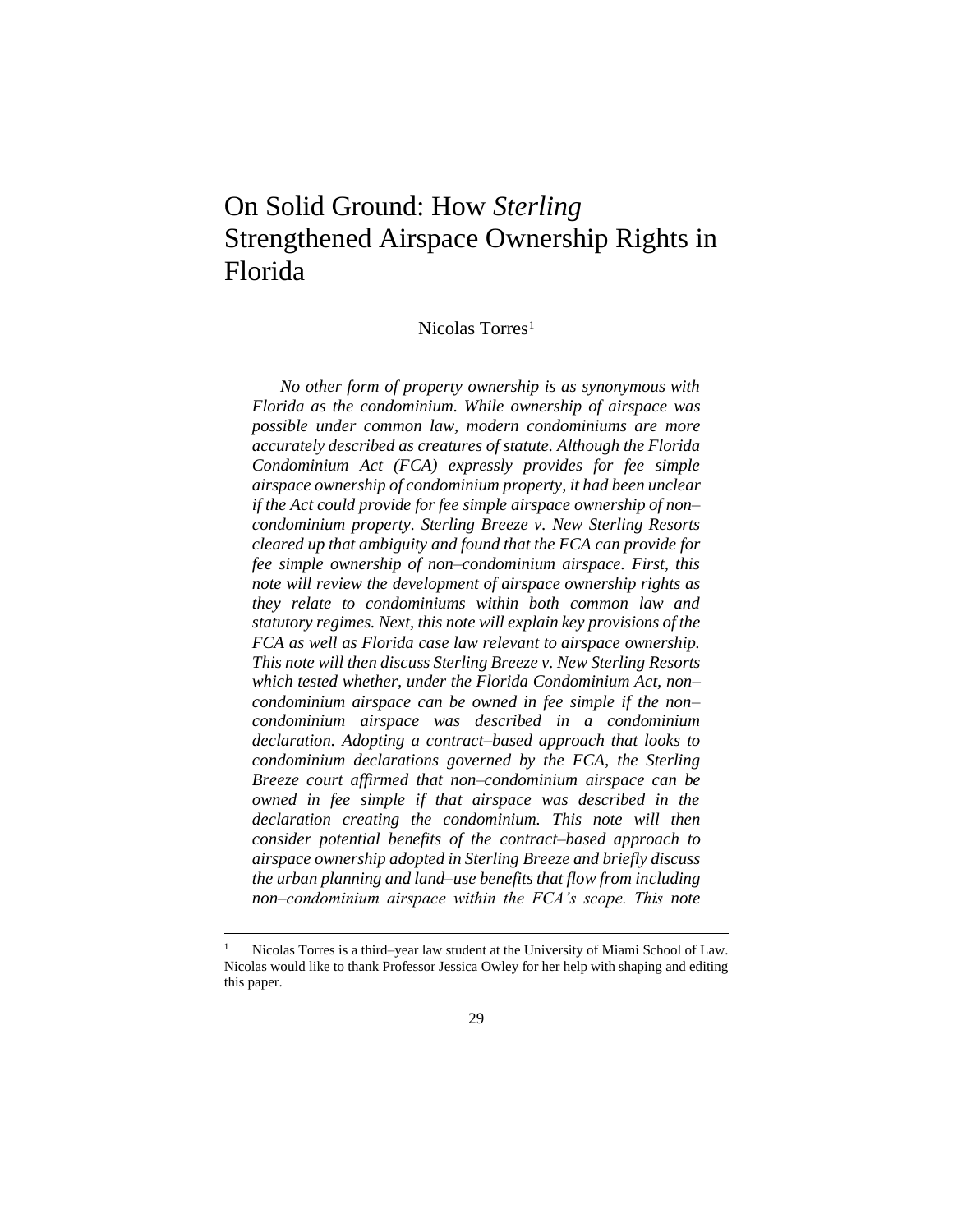*concludes with a consideration of how Florida common law may also provide for fee simple airspace ownership outside of the Florida Condominium Act.*

#### I. INTRODUCTION

They dominate the skyline from Jacksonville Beach to South Beach, attracting an ever–growing number of homebuyers with the promise of luxury amenities and postcard vistas: condominiums.<sup>2</sup> Despite the economic uncertainty caused by the COVID–19 pandemic, condominium and townhome sales in Florida surged 117% year–over–year in the second quarter of 2021.<sup>3</sup> While condominium ownership is usually associated with retirees and foreign investors, the widespread adoption of remote work prompted by the COVID–19 pandemic is bringing an influx of new residents from metropolitan areas like New York City.<sup>4</sup> Although the availability of single–family homes is often cited as part of Florida's lure, dwindling supplies of single–family residences,<sup>5</sup> and the benefits of vertical developments may further spur demand for condominiums in the Sunshine State.<sup>6</sup>

florida/ (arguing that a 30 percent year–over–year jump in condominium and townhome

<sup>2</sup> *See* Case Comment, *Condominium Regulation: Beyond Disclosure*, 123 U. PA. L. REV. 639, 641 (1975) [hereinafter *Condominium Regulation*] (explaining that "[i]nstead of developing low–cost urban projects designed as primary residences for those who could not afford traditional forms of residency ownership, the surge of condominium development has been in the high–income market: as resorts . . . as second homes, and as primary residences in prestige locations."); *See generally* Anna Jean Kaiser, *Report: Condo Inventory at Record Low in South Florida*, MIA. HERALD, Aug. 6, 2021, at 17A.

<sup>3</sup> QUARTERLY MARKET DETAIL – Q2 2021 TOWNHOUSES AND CONDOS FLORIDA, FLA. REALTORS (2021), https:// archive.floridarealtors.org/ResearchAndStatistics/Florida– Market–Reports/Index.cfm.

<sup>4</sup> *See* Michele Lerner, *Reverse Snowbirds Making Long–Term Moves to the South*, BARRON'S: PENTA (Dec. 14, 2020, 11:20 AM), https:// www.barrons.com/articles/ reverse–snowbirds–making–long–term–moves–to–the–south–01607962837 (noting

increased interest in moving to Florida among luxury residence buyers due to increased remote work caused by COVID–19 and Florida's low tax rates.).

<sup>5</sup> *See generally* Emily Badger & Quoctrung Bui, *Where Have All the Houses Gone?*, N.Y.TIMES (May 14, 2021), https://www.nytimes.com/2021/02/26/upshot/where– have–all–the–houses–gone.html (noting that homes for sale inventory fell nationwide to a multi–year low, with especially steep falls in major metropolitan areas, due to COVID–19 related factors, new housing starts that have trended below historic averages, and low mortgage interest rates.).

<sup>6</sup> *See* Katherine Kallergis & Jordan Pandy, *Buyers Shift to Condos as Waterfront Single–Family Luxury Inventory Dwindles in South Florida*, THE REAL DEAL: S. FLA., (Jan. 19, 2021, 5:30 PM), https://therealdeal.com/miami/2021/01/19/buyers–shift–to– condos–as–waterfront–single–family–luxury–inventory–dwindles–in–south–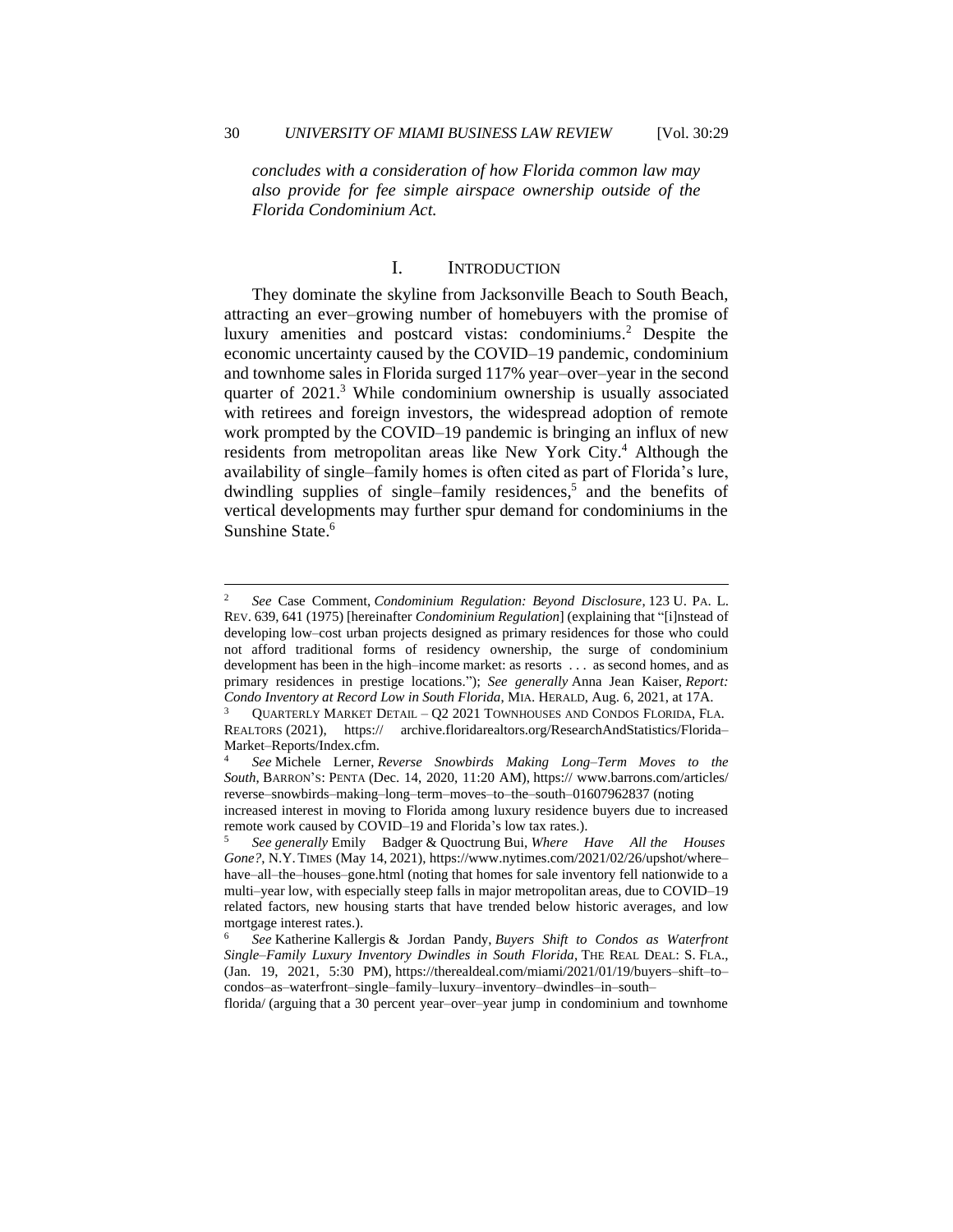Condominium buildings present opportunities to house a growing population while reducing land use, bolstering energy efficiency, and cutting down more efficiently on traffic pollution by reducing commute times.<sup>7</sup> Condominium buildings and other forms of vertical development also present new opportunities to use and monetize airspace both inside and outside of buildings. Developing new approaches to airspace use present airspace owners with opportunities to monetize previously unused parts of fee simple estates.<sup>8</sup> Vertical development has attracted interest from environmentally minded residents and developers who recognize that condominiums and other multi–story developments offer greater energy efficiency than single family homes and stand–alone commercial properties while reducing total land use and lowering commute times.<sup>9</sup>

The pairing of residential and commercial units on condominium buildings—commonly known as mixed–used developments—offer a way to meet growing demand for condominiums and support local economic development while consolidating property users into more efficient vertical arrangements. However, bringing vertical development and fee simple ownership of resulting residential properties together requires that a fee simple estate in airspace itself be created, owned, and conveyed, separate and apart from any underlying land or structure. The unique geography and ownership structure of a condominium offer new ways to understand the fundamental elements of fee simple ownership. Moreover, these disputes provide practical guidance to condominium developers on how to ensure that non–residential units will benefit from the protections offered by condominium statutes.

In *Sterling Breeze Owners' Association, Inc. v. New Sterling, LLC*, the First District Court of Appeal of Florida rejected an attempt by a homeowners' association to gain ownership of commercial units located inside a condominium building but that were not owned by either the

sales in Miami–Dade was caused by a "dwindl[ing]" supply of single–family homes as well as lifestyle and tax considerations.).

<sup>7</sup> *See generally* Jason Plautz, *Did Covid Lockdowns Really Clear the Air?*, BLOOMBERG CITYLAB (Dec. 21, 2020, 3:36 PM https://www.bloomberg.com/news/articles/2020-12- 21/what-covid-lockdowns-did-for-urban-air-pollution (noting that "[s]atellite monitoring and roadway data show that nitrogen oxides linked to automobiles were down worldwide after lockdowns began, sometimes by as much as 50% in certain locations.").

<sup>8</sup> *See* Troy A. Rule, *Airspace in a Green Economy*, 59 UCLA L. REV. 270, 288– 89 (2011) (noting that "vertical building designs are commonly viewed as relatively ecofriendly approaches to real estate development" because high–rise developments can lower energy consumption, allows more land to be used for green spaces, reduces the need for public infrastructure, and reduces traffic levels.). 9

*Id.*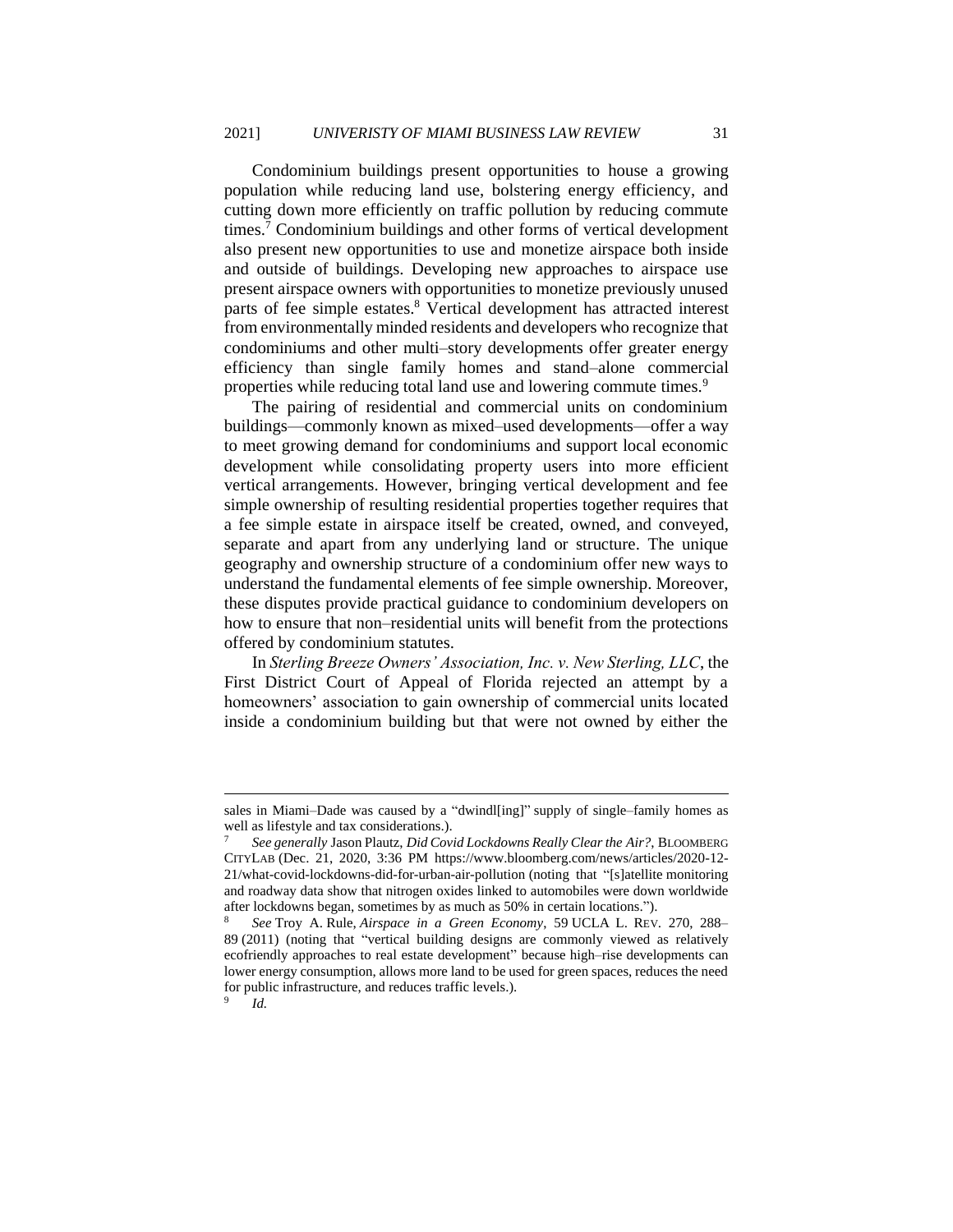condominium association or a condominium owner.<sup>10</sup> The 22 story tall building housed 145 residential units along with four commercial units located on the ground floor.<sup>11</sup> All four units were owned and operated by New Sterling Resorts with one unit housing a wine bar, another unit housing a guest gym, a third unit housing a laundry facility and the fourth unit being used as a storage room.<sup>12</sup> While these commercial units were in a condominium building, the governing documents expressly provided that the units would be classified as commercial units and not as condominium units.<sup>13</sup> The condominium association argued that the Florida Condominium Act (FCA), which provides for fee simple airspace ownership and governs the creation and operation of condominiums only permits the ownership of fee simple absolute in airspace if that airspace is owned either by a homeowner as a condominium unit or by a condominium association as a common element like a lobby, hallway, or recreational area.<sup>14</sup> With no other statutes or opinions providing for airspace ownership, the association argued that the commercial units did not fall within the scope of the FCA and could not be owned by New Sterling.<sup>15</sup> The court rejected the association's argument and affirmed the lower court's finding that the FCA permits airspace inside a condominium building to be owned in fee simple absolute without requiring that airspace to be either a condominium unit or a common element as long as the excluded units and the condominium were created in compliance with the FCA.<sup>16</sup>

*Sterling* shows that Florida courts can extend key benefits of the FCA—especially, fee simple ownership of airspace—to units located in a condominium building even if those units are not condominium units or common elements. Moreover, the decision offers greater clarity on how a fee simple absolute in airspace can be created, conveyed, and owned under Florida law. In turn, the decision provides lawyers, owners, and developers with practical guidance that can be used to more precisely tailor ownership structures implemented in condominiums and vertical developments more generally. Given the economic and urban–planning benefits offered by vertical developments like high–rise, mixed–use buildings, *Sterling* may

<sup>10</sup> *See* Sterling Breeze Owners' Ass'n v. New Sterling Resorts, LLC, 255 So. 3d 434, 435 (Fla. 1st DCA 2018).

 $\frac{11}{12}$  *Id.* at 435–36.

 $\frac{12}{13}$  *Id.* at 436.

<sup>&</sup>lt;sup>13</sup> *See id.* at 435.

<sup>14</sup> *See id.* at 436. ; *See* FLA. STAT. § 718.108(1)(a) (2021) (providing that a condominium's common elements include "condominium property which is not included within the units.").

<sup>15</sup> *Sterling Breeze*, 255 So. 3d at 437.

<sup>16</sup> *Id.*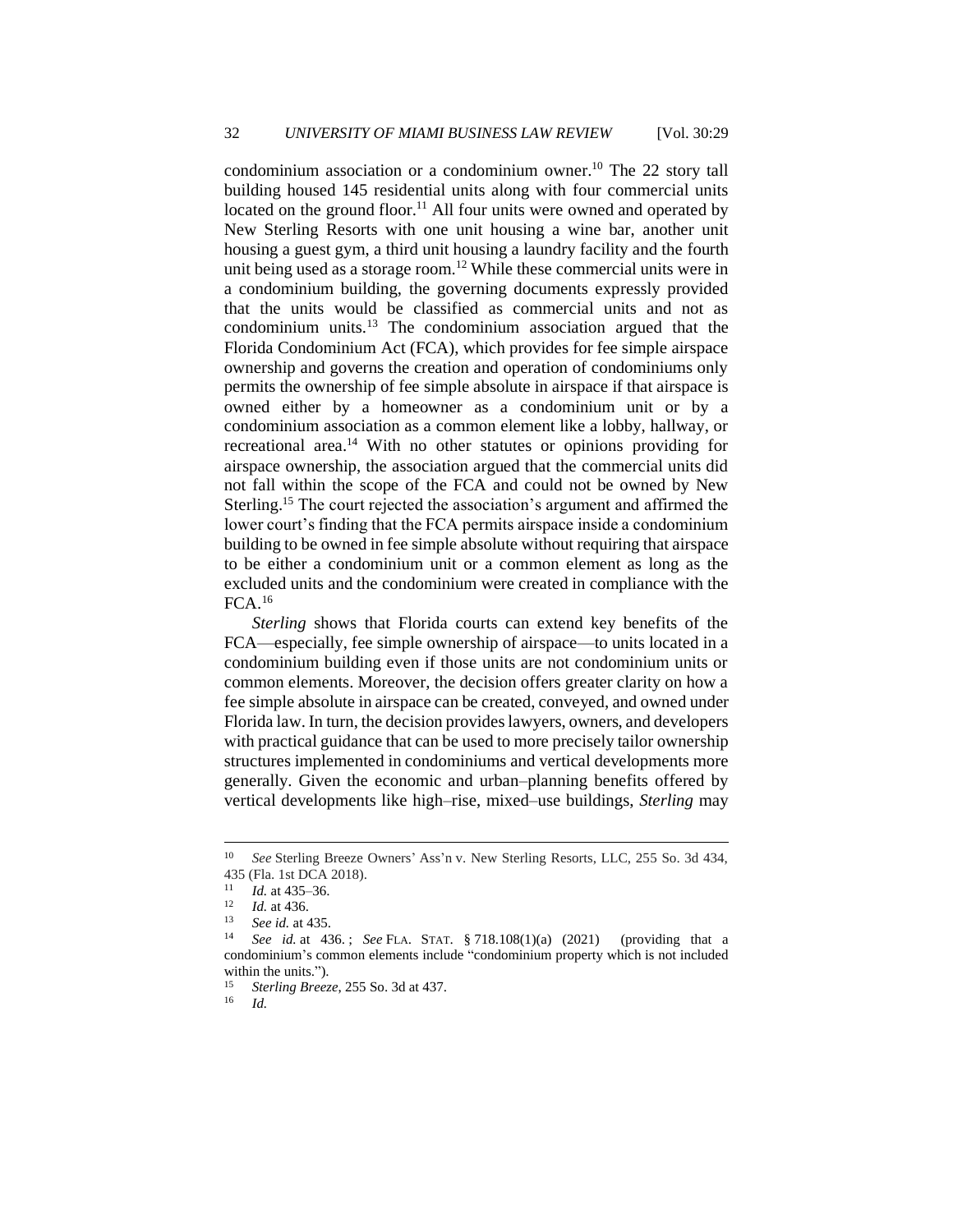stoke developer and owner interest in these developments by providing the necessary flexibility in ownership structures that can maximize occupancy in those developments.

First, this note briefly looks at the development of airspace ownership in the United States. The common law has long accommodated fee simple ownership of airspace separate and apart from fee simple ownership of the underlying land or a given building. Alongside the common law, Florida, like most states, has adopted statutes permitting fee simple absolute ownership of airspace when that airspace is part of a condominium.<sup>17</sup> This note provides a brief overview of the benefits provided to owners by the most common provisions found in condominium statutes. Next, this note details the benefits of Florida's approach to airspace ownership as embodied both in the FCA and the broad contractual freedom Florida courts have found when interpreting the statute. This note discusses how the *Sterling* court broadened the scope of "land" under the FCA to encompass airspace parcels that are excluded from condominium ownership and in a building dominated by condominium units. *Sterling*  shows that the FCA provides for ownership of non–condominium airspace parcels as long as those parcels were created with an FCA compliant governing document.<sup>18</sup> By extending the FCA's protections to independent owners in condominium buildings, the *Sterling* court provided the clearest guidance yet that the FCA's protections can encompass all airspace parcels inside a condominium building.<sup>19</sup> More importantly, *Sterling* shows that the FCA's provisions can extend to all airspace parcels described in a condominium's governing document even if some of those described parcels will not be owned as condominium units or common elements.<sup>20</sup> Finally, this note will address the practical implications of the *Sterling* decision with an eye towards anticipating circumstances that could test the limits of *Sterling*'s holding.

<sup>17</sup> Marlene Brit, *Terminating a Condominium or Terminating Property Rights: A Distinction Without a Difference* 45 Real Estate L. J. 200, 201 (2016) (noting that "[c]condominiums are creates of statute" which "means the existence of condominiums is only allowed by the granting power of a statute); *Condominium Regulation, supra* note 2, at 639 (noting that, following an emended to the National Housing Act of 1961 that permitted mortgage insurance for condominiums, "most states subsequently approved enabling legislation providing the legal framework necessary to the development of" condominiums).

<sup>&</sup>lt;sup>18</sup> 255 So. 3d at 436–37 (upholding the conveyance of four airspace parcels that were created through a statutorily compliant declaration but that were expressly excluded from the resulting condominium via that declaration).

*Id.* (finding that the FCA's definition of land that facilitates fee simple absolute ownership of airspace continued to apply to non–condominium airspace parcels created via a declaration although those parcels were excluded from the resulting condominium).

<sup>&</sup>lt;sup>20</sup> *Id.* (holding that title to non–condominium airspace parcels could be held by an owner other than either a condominium owner or a condominium owners' association).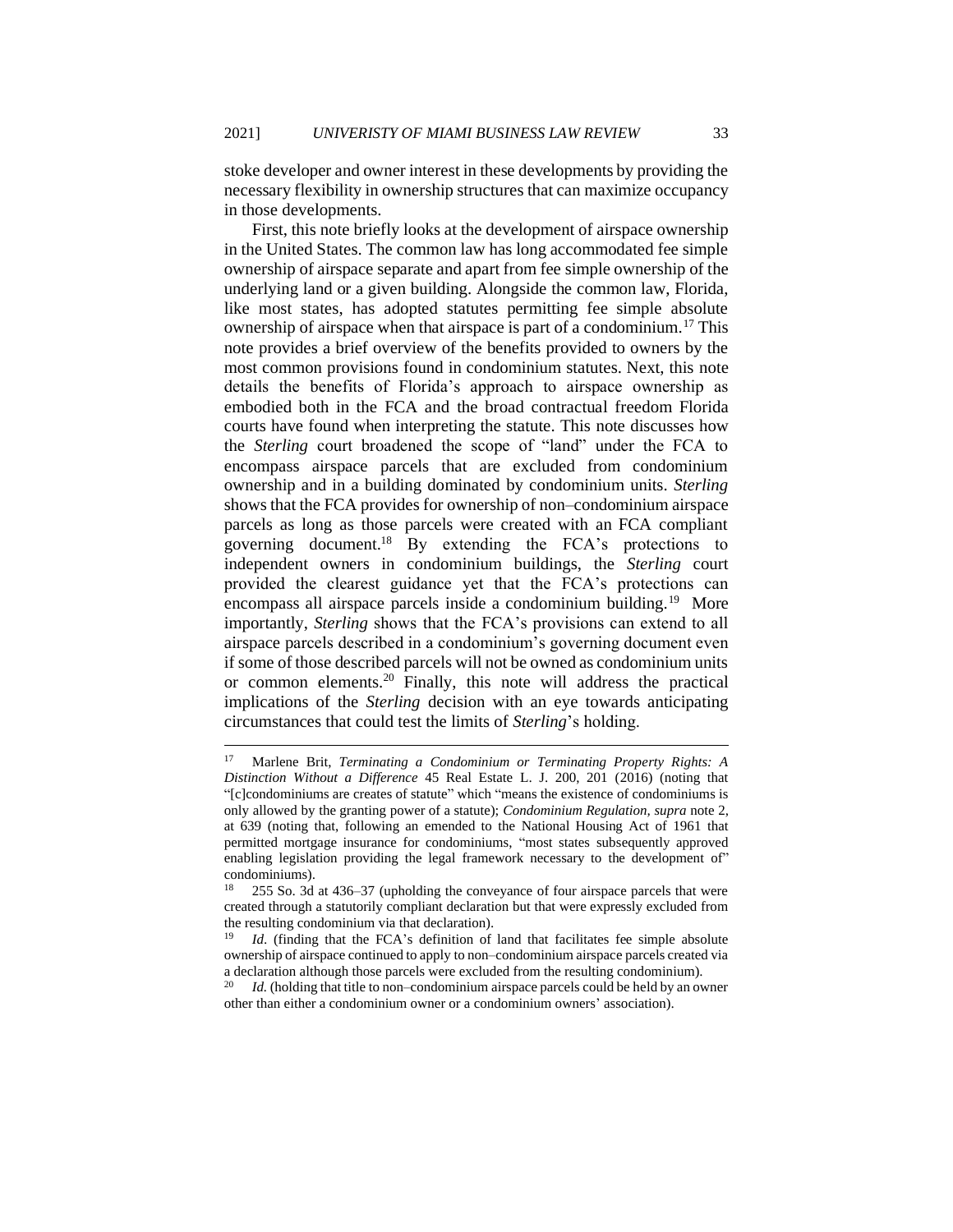#### II. A HISTORICAL OVERVIEW OF COMMON LAW AND STATUTORY AIRSPACE RIGHTS

Condominiums are often associated with modern cities and surging urban development following in the middle of the 20th century.<sup>21</sup> However, vertically dividing the interior of a single building to create several distinct parcels has been a popular housing solution for centuries.<sup>22</sup> American courts often barred the recognition of fee simple absolute in airspace when the airspace owner did not own the terrestrial parcel.<sup>23</sup> With rapid population growth in American cities fueling housing demand, legislators stepped in to ensure that airspace could be owned in fee simple separate and apart from underlying ground and to assure developers, investors, and owners that the benefits of fee simple ownership would be consistently granted to airspace parcels.<sup>24</sup> This section will provide a brief overview of common law airspace ownership and key features of condominiums statutes that have been broadly adopted to provide for fee simple airspace ownership and to address the practical challenges that vertical developments can pose to an owner's right to use her fee.

#### *A. Common law condominiums in Europe and America*

It is axiomatic that the holder of fee simple in a land also owns some portion of the airspace contained within and extended from her property. However, fee simple ownership of airspace, separate and apart from the underlying ground, is a relatively new form of ownership that was "virtually unknown to the American legal community before the 1960s."<sup>25</sup> While possible under the common law, airspace ownership is a creature of statute in North America as a general matter and specifically in Florida. Although the *ad coelum* rule is an ancient common law doctrine, ownership of different floors within the same building has been possible since at least the Middle Ages and perhaps as early as the First Dynasty in

<sup>21</sup> *See* Charles W. Pittman, *Land Without Earth—The Condominium*, 15. U. FLA. L. REV. 203, 203 (1962) (noting that by the early 1960's, the "rush to the suburbs of the fifties [was] ... reversed in many areas and people [began] returning to the cities.").

<sup>22</sup> *See id.* at 205 n.14 (noting that "the first widespread use of separate ownership of parts of buildings occurred in Germany" in the 1100s.).

See id. at 206–07 (noting that "[i]n the United States the practice [of vertically dividing ownership interests] has not been commonplace" and that recognition of "separate ownership of parts of buildings" varied widely before the passage of condominium acts.).

<sup>24</sup> *See Condominium Regulation*, *supra* note 2, at 639 (noting that "condominiums were virtually unknown to the American legal community before the 1960's" saw a wave of condominium statutes enacted in the United States.).

<sup>25</sup> *Id.*; *See also* Stuart S. Ball, *Division into Horizontal Strata of the Landspace Above the Surface*, 39 YALE L.J. 616, 621–22 (1930) (recounting two English cases decided in the 1780s which show "support of the rule that a room can be separately owned.").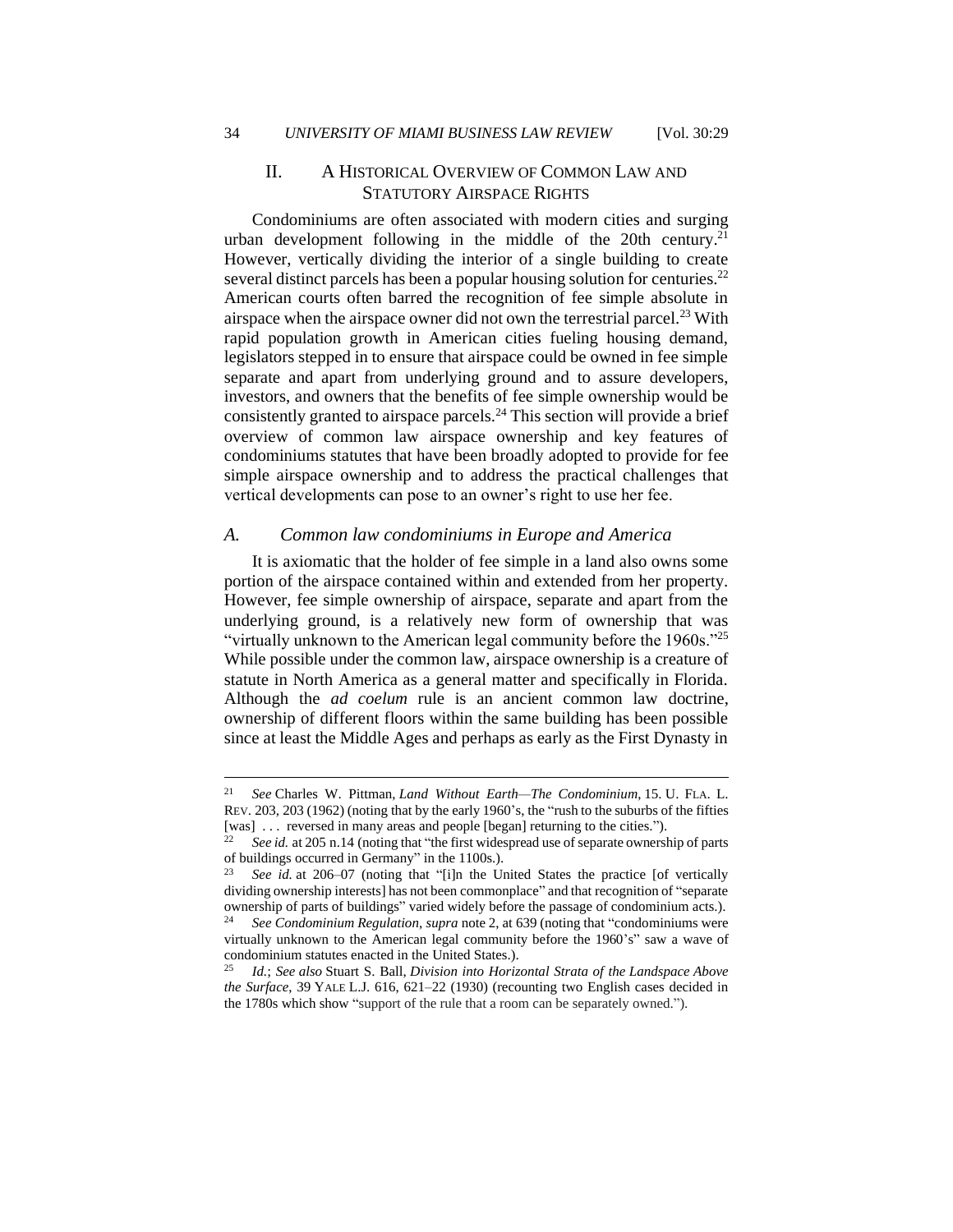modern–day Iraq (ancient Babylon).<sup>26</sup> Multi–family residences in which owners held title to separate units along with a share in the building itself were common in Germany as early as the 1100s.<sup>27</sup>

While regulation of ownership in these proto–condos was accomplished "more by usage and tradition than by formal legal rules,"<sup>28</sup> some European civil codes dating back to the 19th century did address airspace ownership. The Code of Napoleon of 1804, for example, not only permitted the ownership of separate floors within the same building it also provided for how the physical boundaries of those estates would be determined and how expenses would be shared for common elements.<sup>29</sup> However, civil codes in France, Scotland, and Germany limited ownership of a building to the owner of the underlying land.<sup>30</sup> As the demand for new housing and development rose following World War II, these same countries began permitting ownership of discrete parts of a building.<sup>31</sup>

Unlike their European counterparts, U.S. jurisdictions were slow to adopt statutes expressly permitting distinct fee simple absolutes in airspace within a single building. Although some areas of law, including mining and aviation, supplied "indirect support for the legality of strata ownership of buildings." <sup>32</sup> Examples of these subsurface and airspace statutes include the General Mining Law of  $1872<sup>33</sup>$  which permitted private citizens to purchase mineral deposits from the federal government, and the Federal Aviation Act which, by recognizing the "public right of freedom of transit through navigable airspace,"<sup>34</sup> implied an upper boundary to the fee simple estates below that airspace. As in Europe, growing demand for housing and commercial space in U.S. cities following WWII spurred legislators to encourage vertical development by

<sup>26</sup> *See* William K. Kerr, *Condominium—Statutory Implementation*, 38 St. John's L. Rev. 1, 3 (1963).

Ball, *supra* note 21, at 638 (citing RUDOLF HUEBNER, A HISTORY OF GERMANIC PRIVATE LAW 172–73 (Francis S. Philbrick trans., Ass'n Am. L. Schs., Cont'l Legal Hist. Ser. No. 4, 1918)).

<sup>28</sup> Donna S. Bennett, *Condominium Homeownership in the United States: A Selected Annotated Bibliography of Legal Sources*, 103 L. LIBR.J. 249, 250 (2011).

<sup>&</sup>lt;sup>29</sup> Kerr, *supra* note 22, at 3.<br><sup>30</sup> *L*d · See Ball *supra* note 2

<sup>30</sup> *Id.*; *See* Ball, *supra* note 21*,* at 621–49 (describing Canadian, Scottish, French, and German laws and court decisions which permitted buildings to be divided into several estates each owned by a different person).

<sup>31</sup> William Schwartz, *Condominium: A Hybrid Castle in the Sky*, 44 B.U. L. REV. 137, 137–38 (1964) (quoting Herbert J. Friedman & James K. Herbert, Comment, *Community Apartments: Condominium or Stock Cooperative?*, 50 CAL. L. REV. 299, 299 (1962)).

<sup>32</sup> Charles W. Pittman, Note, *Land Without Earth – The Condominium*, 15 U. FLA. L. REV. 203, 207 (1963).

<sup>33</sup> 30 U.S.C. § 22.

<sup>34</sup> Federal Aviation Act of 1958, Pub. L. No. 85–726, § 104, 72 Stat. 737, 740 (1958).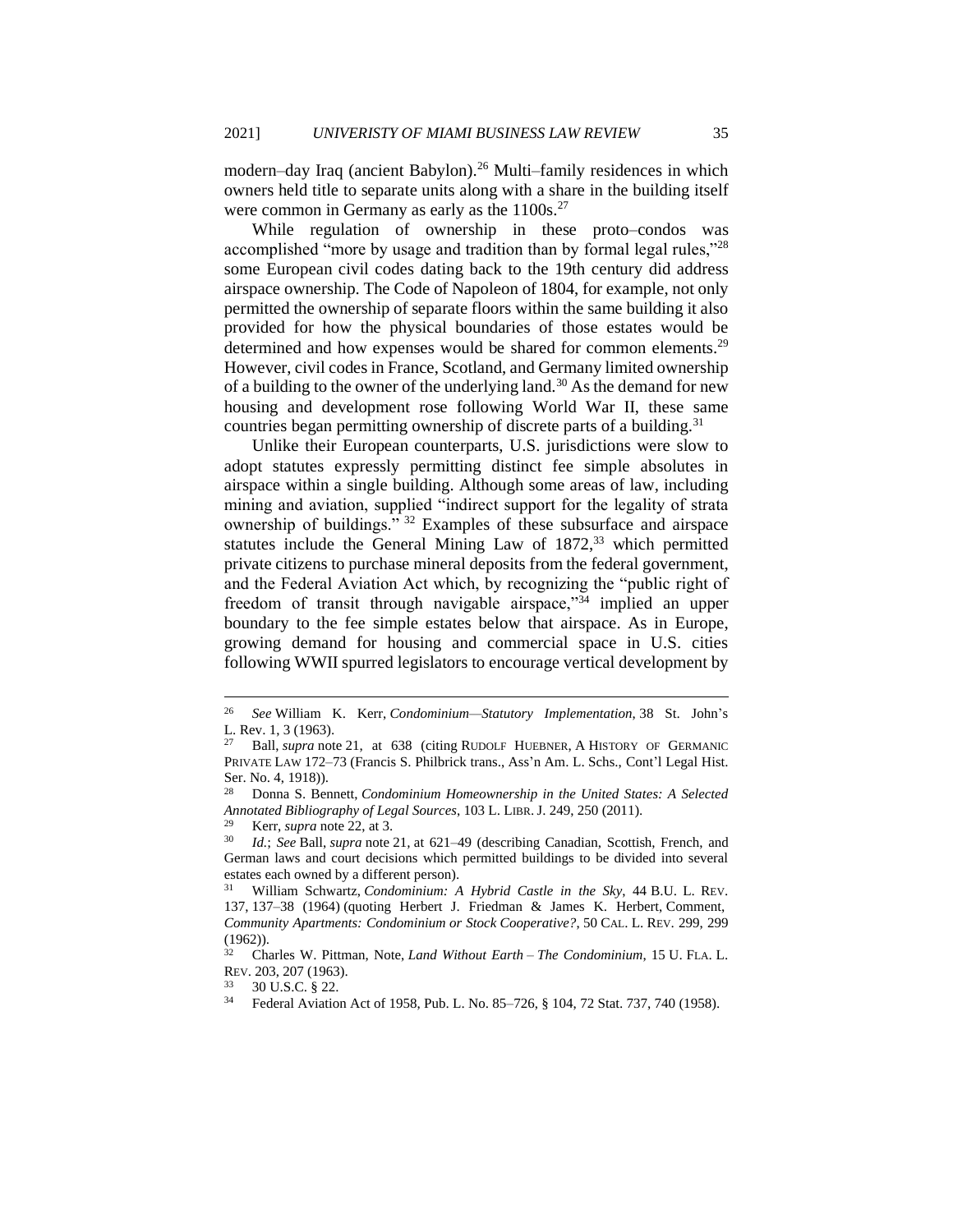adopting modern condominium statutes that permit fee simple in airspace as long as that airspace is enclosed in a condominium building.<sup>35</sup>

By the early 20<sup>th</sup> century "most common law jurisdictions recognized rights of ownership in the space both superjacent and subjacent to the surface of the soil."<sup>36</sup> Before the widespread adoption of condominium statutes, ownership of a parcel inside of a vertical development could take two distinct forms. The first form would convey ownership of an airspace parcel that was bound by "the walls, floor and ceiling."<sup>37</sup> This ownership model would convey a portion of the building's physical structure—the walls, floors, and ceilings that surround the living space—and would then be "coupled with either an easement or possessory right relating to the space enclosed by the architectural boundaries."<sup>38</sup>

The second form airspace ownership possible at common law was "a right of ownership . . . relating to the space enclosed as well as to the inclosing matter."<sup>39</sup> In this model, the owner would own both the structures that surround the unit and the airspace enclosed between those structures. However, this second form of airspace ownership posed "a practical question" as to whether the owner was granted a fee simple absolute in airspace that would survive destruction of the building or if the owner was granted a fee that would be defeated if the building was destroyed.<sup>40</sup> If ownership "follows ... the walls" the airspace owner's fee would be defeated and "the owner of the [underlying] lot retains the fee to his sold land column."<sup>41</sup> Several early American, English, and Canadian cases show courts considering disputes between owners occupying different stories in the same building. $^{42}$  Before condominium statutes codified fee simple in airspace, common law courts often found that the fee granted to the simple defeasible by a condition subsequent that would be "defeated by the destruction of the building."<sup>43</sup> These defeasible fees created the risk that, if the building is destroyed, the owner of a lower

<sup>35</sup> *See* Schwartz, *supra* note 27, at 137; *See generally* John E. Cribbet, *Condominium— Home Ownership for Megalopolis?*, 61 MICH. L. REV. 1207, 1212–13 (1963) (recounting how the Horizontal Property Act adopted by Puerto Rico in 1951 in response to a housing shortage was a model for subsequent statutes adopted by other American jurisdictions). <sup>36</sup> Ball, *supra* note 21, at 616 (citing Stuart S. Ball, *The Vertical Extent of Ownership in* 

*Land*, 76 U. PA. L. REV. 631, 644 (1928)).

 $\frac{37}{38}$  *Id.* at 619.

 $rac{38}{39}$  *Id.* 

 $\frac{39}{40}$  *Id.* 

 $\frac{40}{41}$  *Id.* 

 $\frac{41}{42}$  *Id.* 

Id. at 621–26 (describing cases heard by courts in England, Canada, and the United States during the 1700s and 1800s that found that owners of upper floors in multi–story buildings were only granted a fee simple defeasible by condition subsequent that was "defeated by the destruction of the building.").

<sup>43</sup> *Id.* at 624.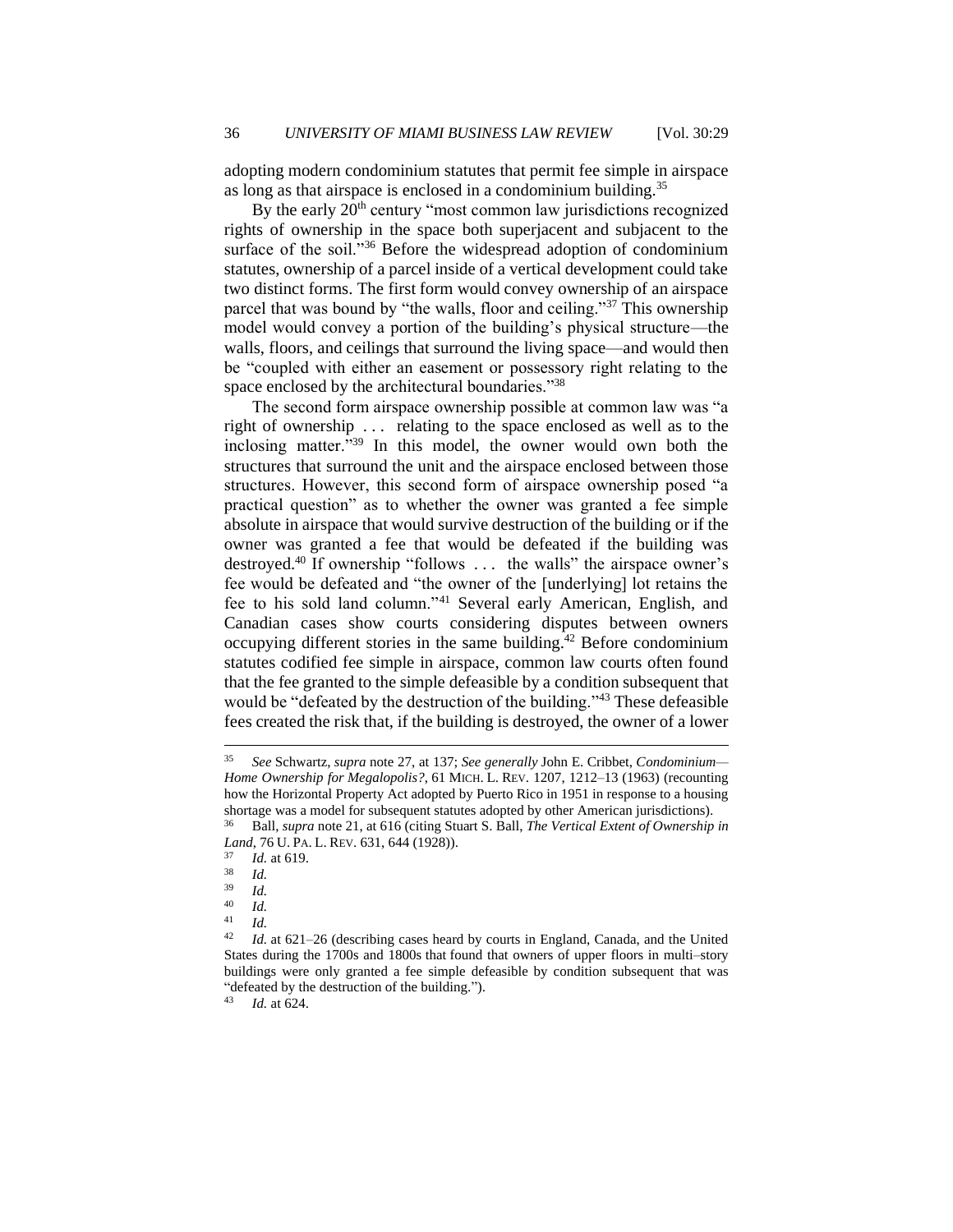floor could prevent the owner of an upper floor from rebuilding because ownership of the airspace would revert back to the lower floor owner who had conveyed the upper floor.<sup>44</sup>

Recognizing that multi–story buildings pose unique threats to an owner's right to use her upper floor fee, English and American courts strengthened the rights available to an airspace owner to use her fee. An early 20th century Supreme Court of Iowa case neatly illustrates the threat posed to an owner's right to use her parcel by the owner of an adjoining parcel located in the same building.<sup>45</sup> In *Weaver v. Osbourne*, Osbourne's predecessor in interest conveyed the upper–story of a two story building to Weaver.<sup>46</sup> The deed expressly conveyed "[a]ll of the 2d story of ... [the] building commencing 13 ft. from the foundation."<sup>47</sup> The deed also contained a covenant permitting "either party" to rebuild his part of the building "[i]n case of fire."<sup>48</sup>

The building burned down, and Osbourne made plans to rebuild the first floor.<sup>49</sup> However, Osbourne wanted to prohibit Weaver from rebuilding the second floor.<sup>50</sup> Finding support for the conveyance of an interest in "a distinct part of a building may be made with covenants, agreements, or conditions creating rights in the grantee which will survive the destruction," the Iowa Supreme Court held that the covenant only controlled what each owner did *with his own* property. Because Osbourne only held title to the first floor, he could only decide whether to rebuild his portion of the building.<sup>51</sup> Weaver was permitted to rebuild, but the dimensions of the new structure had to conform with the dimensions of the previous structure.<sup>52</sup>

> The grantor may rebuild, but he is not bound to do so. If he does rebuild, the grantees may rebuild the second story, but are not bound to do so. If this be the true interpretation of the contract, then, while the grantor may refrain from rebuilding and incur no liability to the grantees, he is not at liberty to rebuild and deny the grantees the exercise of

<sup>44</sup> *Id.* at 621–26 (describing "numerous cases" in England, Canada, and the United States wherein courts "followed the rule  $\dots$  that the destruction of the physical premises was also a destruction of the fee.").

<sup>45</sup> *Id.* at 631 (citing Weaver v. Osborne, 134 N.W. 103 (Iowa 1912)).

<sup>46</sup> *Weaver*, 134 N.W. at 104.

 $\frac{47}{48}$  *Id.* 

 $\frac{48}{49}$  *Id.* at 105.

 $\frac{49}{50}$  *Id.* at 104.

 $\begin{array}{cc} 50 & Id. \\ 51 & Id. \end{array}$ *Id.* at 106.

<sup>52</sup> *Id.* (holding that the "appellants[] [can] exercise . . . their right to rebuild the second story to a length corresponding with that of the building destroyed.").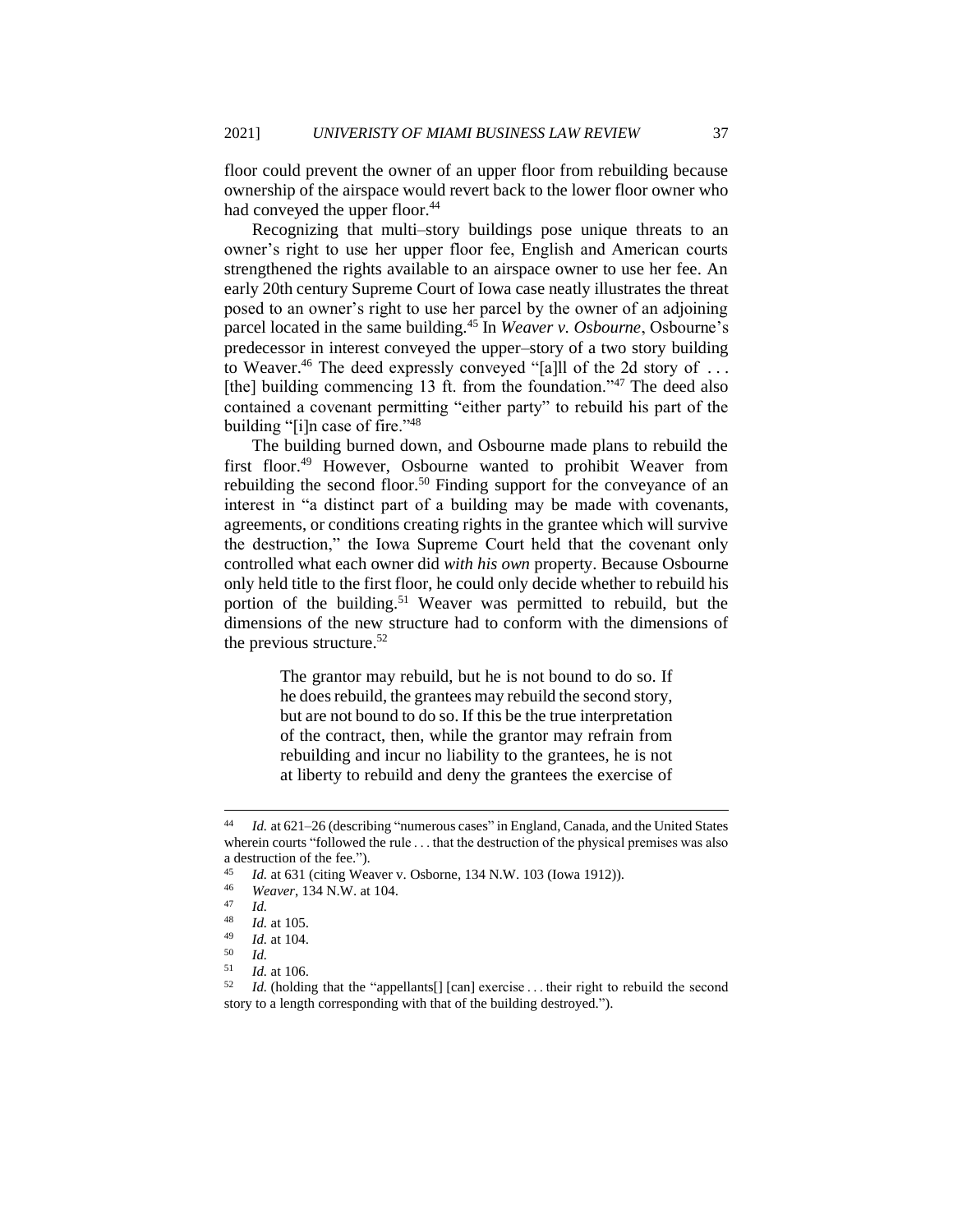their "option" to construct the second story; nor can he, we think, be allowed to accomplish the same result by the indirect method of changing the dimensions of the new structure. 53

*Weaver* is remarkable for two reasons. First, it shows that American courts recognized that not all airspace fees terminated when a building was destroyed. The court observed Weaver could have acquired a defeasible fee that would have only granted Weaver to ownership of the physical structure encompassing the three–dimensional space.<sup>54</sup> If the rebuilding covenant not been in place, Weaver would have only held "title to the second story of the building then in existence" and, once the second story was destroyed, "the instrument would have ceased to be of any legal force or effect, because the subject–matter of the conveyance had itself ceased to exist."<sup>55</sup> Had Weaver acquired a defeasible fee without an optional right to rebuild, Weaver would not be able to "exercise . . . right to rebuild the second story to a length corresponding with that of the building destroyed."<sup>56</sup> Instead, the court found the deed granted Weaver a qualified right to use the airspace that occupied the second story.<sup>57</sup> By limiting Weaver's right to rebuild to the portion of airspace occupied by the second floor at the time of conveyance *Weaver* shows American courts recognized that airspace could be divided into fixed, discrete units just as land can be divided into parcels.

Second, the court's deference to the plain language of the rebuilding option in the deed mirrors the contract–based approach contemporary courts, including Florida courts, and condominium statutes have adopted when determining an owner's right to use airspace. While the *Weaver*  court does not expressly permit fee simple absolute in airspace, the decision shows that a right to use airspace can survive the destruction of the surrounding building as long as an enforceable contract directly or implicitly granting that right is found.<sup>58</sup> The ample support the *Weaver* court found to enforce the rebuild provision shows that American courts had little trouble extending easements, covenants, and other use agreements to airspace.<sup>59</sup> Under *Weaver*, the owner of a unit in a multi– unit building could use contracts to enhance her right to use a defeasible

 $\begin{array}{cc} 53 & Id. \\ 54 & Id. \end{array}$ 

 $\frac{54}{55}$  *Id.* 

<sup>55</sup> *Id.* at 105.

 $\frac{56}{57}$  *Id.* at 106.

<sup>57</sup> *See Id.* at 106.

 $\frac{58}{59}$  *Id.* at 105.

Id. ("[T[he authority of the owner of such property to burden it with easements and with covenants running with the title is so well established, it is unnecessary to dwell longer upon the point.").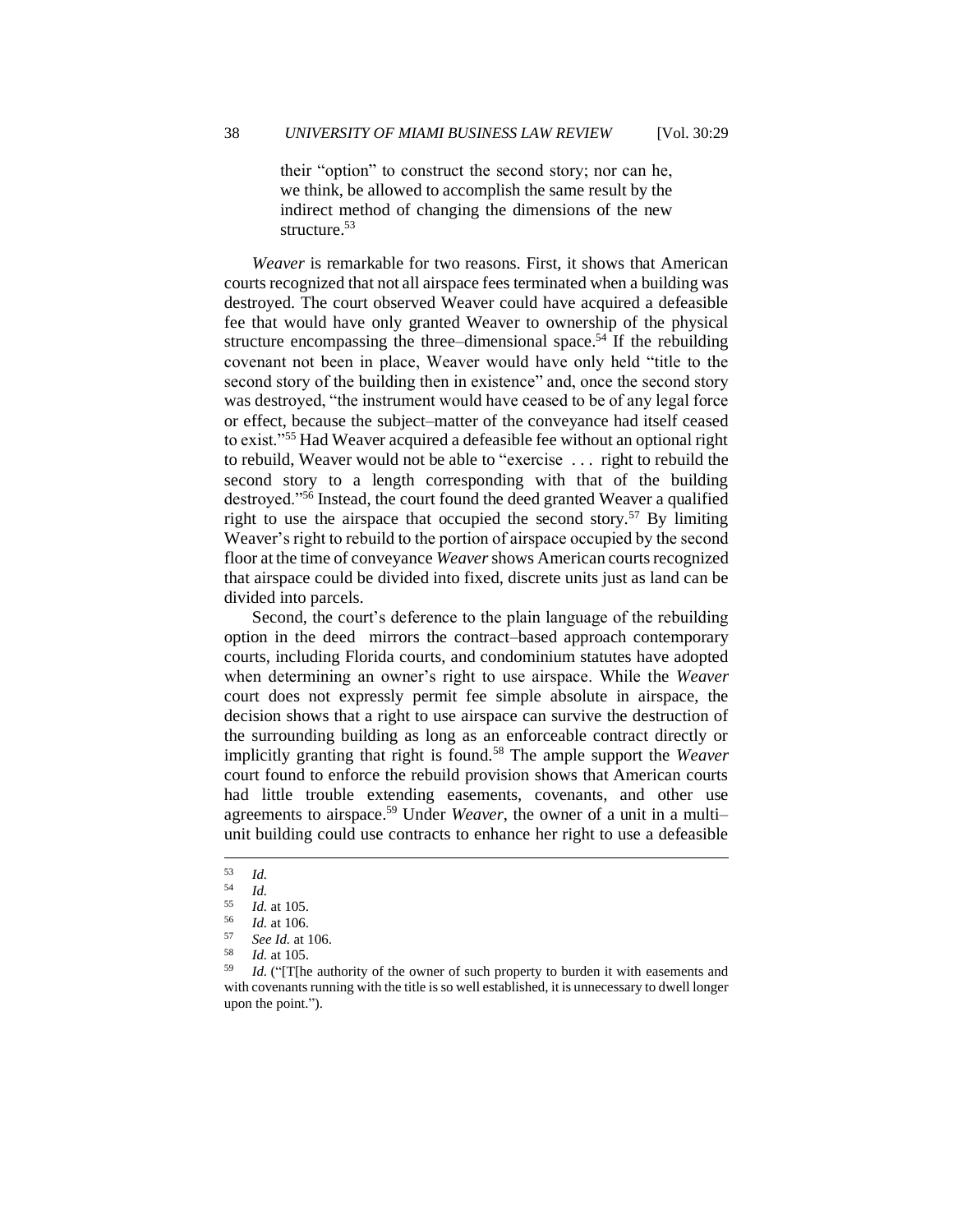fee in an upper story but the deed alone would not convey a fee simple absolute.<sup>60</sup>

Engineering advancements that gave rise to skyscrapers and airplanes required American courts to reevaluate airspace ownership. The need to recognize airspace ownership under common law while accommodating new airspace uses was explained by the Supreme Court in *United States v. Causby*. <sup>61</sup> *Causby* was a unique takings claim brought by Thomas Lee Causby, a North Carolinian chicken farmer whose farm was located directly underneath a flight path used by a nearby Army base.<sup>62</sup> The Court held that the flight path was a taking under the Fifth Amendment and that Causby was entitled to just compensation.

The Court observed that "low altitude" "superadjacent airspace . . . is so close to the land that continuous invasions of it affect the use of the surface of the land itself."<sup>63</sup> Because airspace use could interfere with an owner's use and enjoyment of the underlying land, a landowner does "as an incident to his ownership, ha[ve] a claim to [the adjacent airspace] and that invasions of [the adjacent airspace] in the same category as invasions of the surface."<sup>64</sup> While Causby's ownership extended into the three– dimensional space above his farm, the Court was also careful to note that a growing need for airspace use to facilitate airplane travel requires that some "airspace, apart from the immediate reaches above the land, is part of the public domain."<sup>65</sup>

As the Court observed, the *ad coelum* rule has "no place in the modern world" where new airspace uses require courts to be responsive to the rights of landowners and the public needs like national defense.<sup>66</sup> However, the Court declined to fix the "precise limits" of a landowner's claim on the airspace above her land.<sup>67</sup> Moreover, *Causby* did not address whether airspace could be owned in fee simple apart from the underlying land nor did the decision establish a definitive upper boundary for a terrestrial fee simple. <sup>68</sup> Although cases like *Weaver* and *Casuby* recognize that airspace can be owned, fee simple absolute ownership of airspace required legislative action to overcome the common law's unwillingness to break away from the *ad coelum* doctrine.<sup>69</sup>

<sup>69</sup> *See* 2A C.J.S. *Aeronautics & Aerospace* § 2 (2021) (noting that the "owner of property has air rights to so much of the superjacent airspace as the owner can use"); Herrin

 $\frac{60}{61}$  *Id.* at 106.

 $^{61}$  328 U.S. 256, 265 (1946).

 $\frac{62}{63}$  *Id.* at 258–59.

 $\frac{63}{64}$  *Id.* at 265.

 $\begin{array}{cc} 64 & Id. \\ 65 & Id. \end{array}$ 

 $\frac{65}{66}$  *Id.* at 266.

 $\frac{66}{67}$  *Id.* at 260–61.

*Id.* at 266.

See id. at 256–75.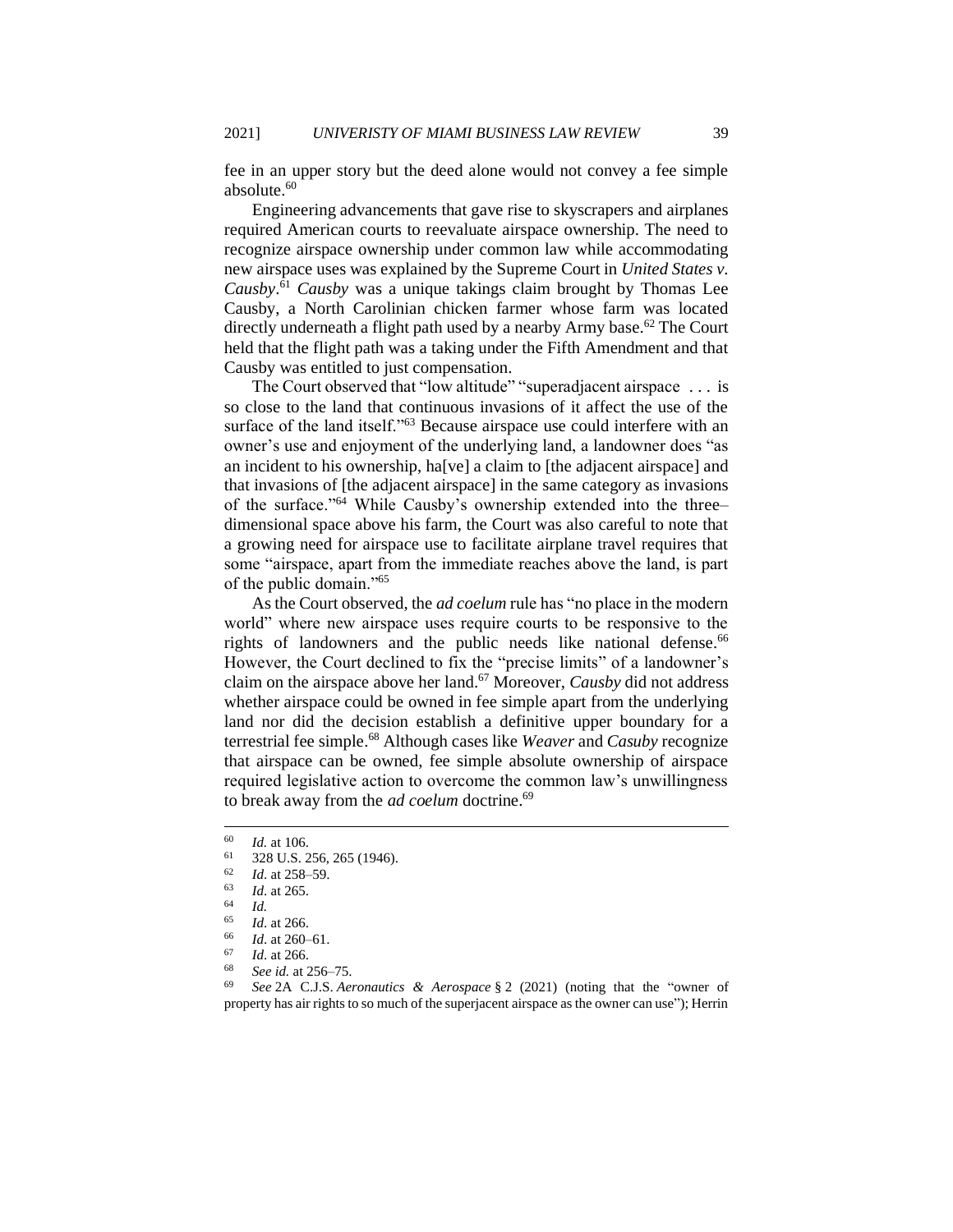### *B. Condominium Statutes Codified Common Law Principals Permitting Airspace Ownership and Addressed Threats to an Owner's Right to Use*

Although condominiums were possible under common law, $70$ condominium statutes clarified the uncertain status of fee simple absolute ownership in airspace at common law.<sup>71</sup> These statutes were primarily designed to resolve these uncertainties by codifying fee simple absolute ownership of airspace that is confined between walls but is owned separate and apart from underlying land. In turn, legislators hoped this codification would encourage condominium development and ownership by assuring developers, investors, and title companies that condominiums would benefit from the full complement of property rights and protections granted to terrestrial parcels.<sup>72</sup> Moreover, recognizing the proximity and structural interrelation of units in a vertical development, these statutes generally provide heightened protections to each owner's right to use her fee. The heightened protections these statutes offer unit owners are accomplished by two principal means: preventing owners from being able to force partition of shared elements like hallways and ingresses  $\frac{73}{1}$  and providing mechanisms for developers and condominium associations to force unit owners to permit reconstruction of surrounding units.<sup>74</sup>

The first—and for purposes of analyzing *Sterling* the most important—feature that all modern condominium statutes share is allowing and protecting "exclusive ownership of airspace, with essential concomitants of common ownership."<sup>75</sup> The statutes, including the FCA, permit the partitioning of three–dimensional airspace into discrete units

v. Sutherland, 241 P. 328, 332 (Mont. 1925) (citing Blackstone for the proposition that land "in its legal signification has an indefinite extent, upwards as well as downwards; whoever owns the land possesses all the space upwards to an indefinite extent; such is the maxim of the law"); Butler v. Frontier Telephone Co.*,* 79 N.E. 716, 718 (1902) (holding that, with respects to actions for ejectment, "space above land is real estate the same as the land itself" and that the "law regards the empty space as if it were a solid, inseparable from the soil" so that "an owner is entitled to the absolute and undisturbed possession of every part of his premises, including the space above, as much as a mine beneath").

Mark B. Davis, *Some Considerations in Establishing a Planned Community*, THE PRACTICAL REAL ESTATE LAWYER 71, 76 (1985).

<sup>71</sup> *Condominium Regulation*, *supra* note 2, at 640–41 (noting that, prior to condominium statutes, a fee interest in airspace could be constructed and paired with "an undivided percentage interest as tenant–in–common in the structural parts and other facilities" encompassed by a building).<br> $\frac{72}{64}$  *M* at 641

 $\frac{72}{73}$  *Id.* at 641.

*Id.* (noting that, at common law, "any one tenant–in–common could, at his whim, bring the tenancy to an abrupt end and destroyed the underlying legal structure.").

<sup>74</sup> Davis, *supra* note 66, at 76.

<sup>75</sup> *Condominium Regulation*, *supra* note 2, at 640 (quoting DAVID CLURMAN & EDNA L. HEBARD, CONDOMINIUMS AND COOPERATIVES 2–3 (1st ed. 1970)).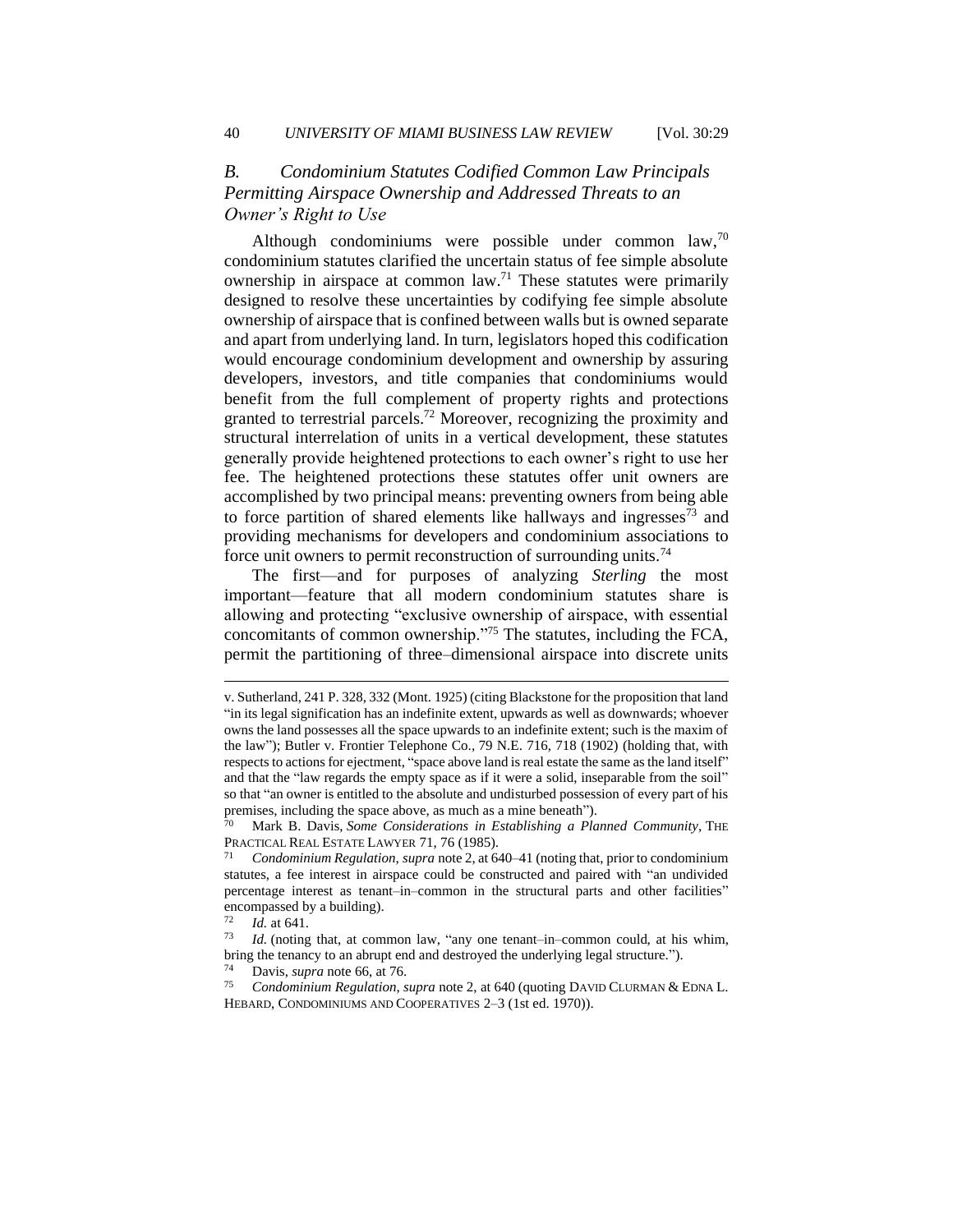that can all be separately held in fee simple absolute.<sup>76</sup> As *Causby* and *Weaver* show, American courts affirmed that airspace could be held either as part of a fee simple absolute in the underlying land or as a defeasible fee separate and apart from underlying land.<sup>77</sup> However, the lack of consistent, express rules permitting a fee simple absolute in airspace sperate and apart from underlying land prompted legislators to adopt condominium statutes.<sup>78</sup> Condominium statutes grant airspace parcels the "attributes of real estate" so that the airspace can be "separately owned, conveyed, devised, inherited, and mortgaged."<sup>79</sup> By expressly permitting fee simple in airspace, condominium statutes provided important assurances to early investors that the titles to the airspace would be enforceable. <sup>80</sup> Moreover, because owners are granted an "exclusive estate" in their units rather than defeasible fees in portions of a building, most condominium statutes ensure that the "unit owner's interest in the cubicle of space described by his deed remains intact" even if the building is destroyed.<sup>81</sup>

Modern condominium statutes also provide condominium owners with strong protections of their right to use the airspace parcels by granting each fee holder an enforceable ownership interest in the shared elements of a building. Pairing fee simple ownership of separate airspace units with a tenancy–in–common to share ownership of a building's common elements was likely possible at common law.<sup>82</sup> However, condominium statutes streamline what would otherwise be an "extremely complex" process of describing the tenancy–in–common's property by

<sup>76</sup> FLA. STAT. § 718.103(18) (2020) (providing that, for the purposes of the Florida Condominium Act, land "means the surface of a legally described parcel of real property and includes, unless otherwise specified in the declaration and whether separate from or including such surface, airspace lying above and subterranean space lying below such surface.").<br> $77$  Cord.

<sup>77</sup> *Condominium Regulation*, *supra* note 2, at 641 (noting that, prior to the enactment of condominium statutes, "[o]ne could construct a fee interest in airspace" under common law.).

*Id.* at 640–41 ("Even in the absence of specific condominium enabling legislation, the common law provided the basic framework for individual ownership of apartment units" as well as a "free interest in airspace and . . . an undivided percentage interest as tenant– in–common in the structural parts and other facilities.").

<sup>79</sup> Kerr, *supra* note 22, at 2.

<sup>80</sup> *Condominium Regulation*, *supra* note 2, at 641; Davis, *supra* note 66, at 76 (noting that "[t]he financial industry's doubts about the enforceability of [using covenants to prohibit tenants–in–common from invoking the common law right to partition] were a practical impediment to the growth" of condominiums.).

<sup>81</sup> Curtis J. Berger, *Condominium: Shelter on a Statutory Foundation*, 63 COLUM. L. REV. 987, 1013 (1963).

<sup>82</sup> *See* Davis, *supra* note 66, at 76.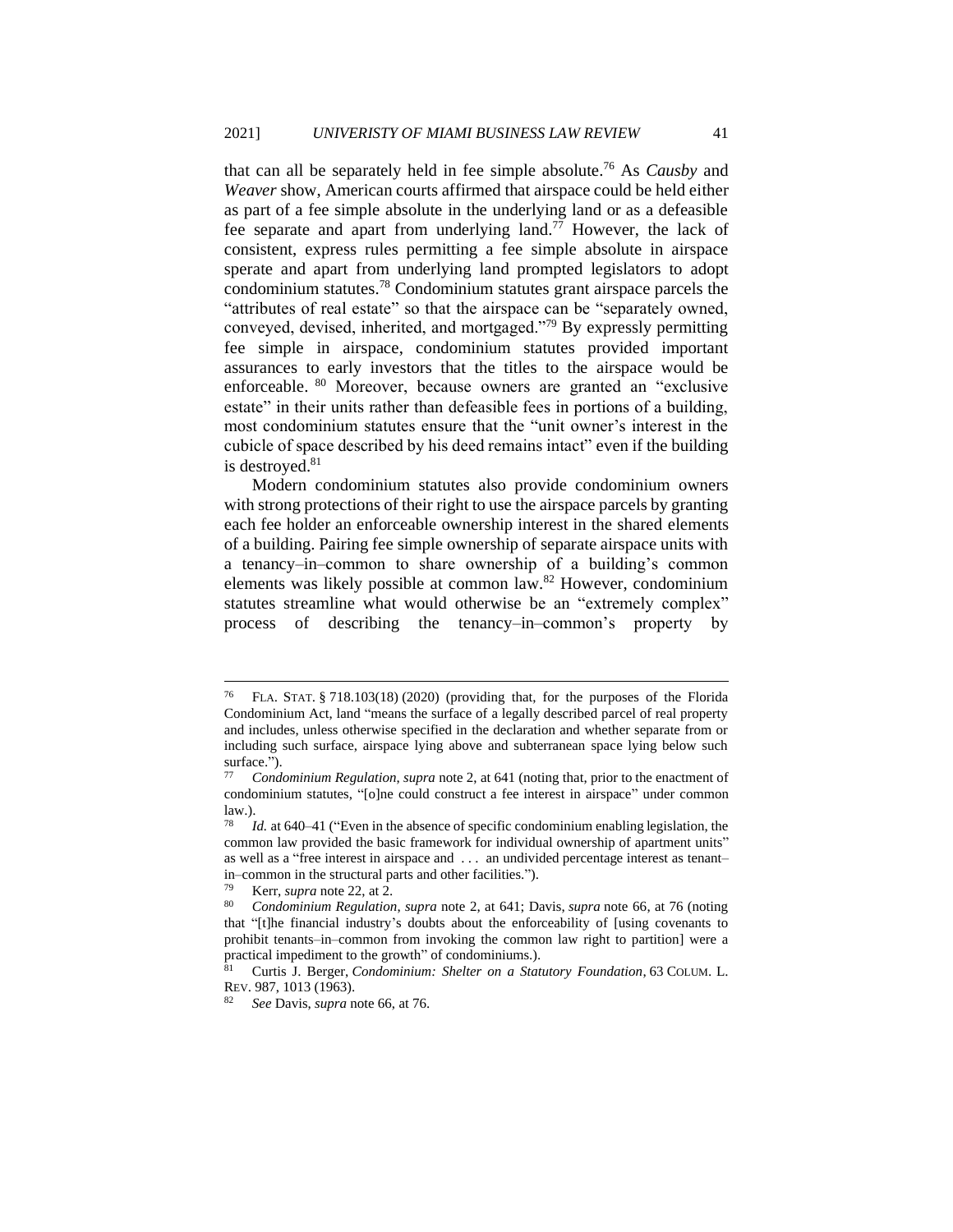simultaneously granting individual owners a fee simple in the airspace comprising their units and a share in the tenancy–in–common.<sup>83</sup>

To further protect each owner's right to use both her unit and common elements, legislators favored a contract–based approach that requires owners and tenancy–in–commons to delineate the rights granted and restrictions imposed on the owners, the tenancy–in–common, and the association. The bulk of this regulatory work is accomplished through a condominium declaration. $84$  A condominium declaration is a governing document that must meet certain criteria set out in a state's condominium statute.<sup>85</sup> These criteria typically include metes–and–bounds descriptions of all of the individual units as well as the common elements, a requirement that "[a]ll persons who have record title to the interest in the land being submitted to condominium owners ... must join ... the declaration," and a requirement that the declaration be recorded with a specified public office.<sup>86</sup> The declarations are not deeds, although they do describe the various parcels in a building. $87$  The declaration is both the agreement that creates the condominium as a legal entity and the document that sets out the rights allocated to the owners. $88$  Once the condominium is created, the property submitted to condominium ownership via the declaration will be governed by provisions in the declaration.<sup>89</sup> While the statutes do set out certain rules that cannot be modified by a declaration for example, condominium statutes in New York and Florida only permit common elements to be owned by a tenancy–in–common—the statutes typically allow condominium statutes generally permit other provisions to be included in the declaration as long as those provisions are not inconsistent with other provisions of the state's real property law.<sup>90</sup>

 $\frac{83}{84}$  *Id.* 

*Id.* at 73.

<sup>85</sup> *See* Kerr, *supra* note 21, at 22; *See, e.g.*, FLA. STAT. § 718.104(2)–(7) (2020) (explaining the information that must be included in a condominium declaration).

<sup>86</sup> *See, e.g.*, FLA. STAT. § 718.104(4)(a)–(e).<br>87 See a.g. id. § 718.104(4)(d) (requiring that

<sup>87</sup> *See, e.g.*, *id.* § 718.104(4)(d) (requiring that a condominium declaration contain "[a]n identification of each unit by letter, name, or number, or combination thereof, so that no unit bears the same designation as any other unit.").

<sup>88</sup> Kerr, *supra* note 22, at 22–23 ("[R]ecording the declaration brings into effect all the provisions of the [FCA] as respects the building or project, the apartment and common elements.").

See, e.g., FLA. STAT. § 718.104(6) ("A person who joins in, or consents to the execution of, a declaration subjects his or her interest in the condominium property to the provisions of the declaration.").

See, id. § 718.104(m) (permitting "[o]ther desired provisions not inconsistent with this chapter" to be included in an enforceable condominium declaration).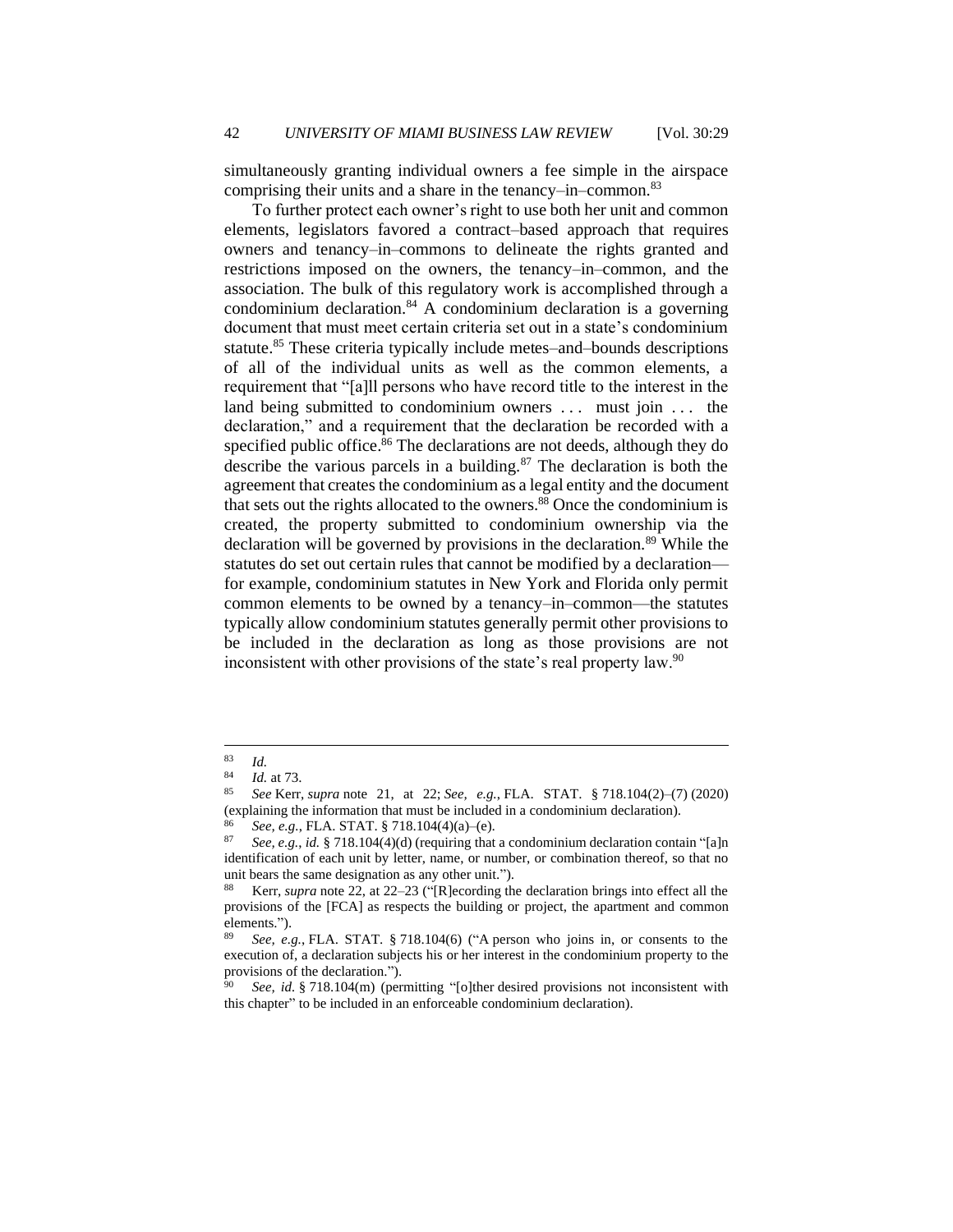### III. "LAND," AIR, AND PROPERTY RIGHTS IN THE FLORIDA CONDOMINIUM ACT

Despite the care modern condominium statutes take to advantage fee simple owners and diminish potential interferences with an owner's right to use her airspace parcel, the rights available to unit owners and a condominium's tenancy–in–common become less clear when a unit owner is *not* also a member of the tenancy–in–common. Condominium statutes, including the FCA, primarily contemplate an ownership structure wherein each fee simple owner is also a tenant–in–common in the condominium common elements and a member of the condominium association.<sup>91</sup> As the following overview of Florida's Condominium Act and key Florida court decisions concerning airspace property rights will show, commonplace arrangements in vertical developments, such as mixed–use buildings, are not always clearly addressed either by Florida statute or common law. Disputes between condominium owners and owners of non– condominium airspace parcels, like the dispute in *Sterling*, force Florida courts to consider whether condominium statutes address all air space parcels located inside of in a condominium building or whether the FCA's reach is limited to property that has been submitted to condominium ownership. As this note will show, *Sterling* offers a practical solution to determining whether a property is governed by the FCA that turns to the contractual agreements created by a condominium declaration. Moreover, *Sterling* demonstrates that Florida courts strive to preserve the Condominium Act's strong protections of an owner's right to use her airspace parcel when resolving ownership disputes involving condominium and non–condominium airspace parcel.

#### *A. Key Provisions of The Florida Condominium Act*

Like similar statutes, the FCA provides for the ownership of a fee simple absolute title in airspace and delineates the rights of owners, developers, and associations. Under the FCA, a condominium is a form of real property that is "comprised entirely of units that may be owned by one or more persons, and in which there is, appurtenant to each unit, an undivided share in common elements."<sup>92</sup> Under Florida law, a condominium can only be created under the Condominium Act.<sup>93</sup>

<sup>91</sup> *See id.* § 718.103(11) (defining condominium as a "form of ownership of real property created pursuant to this chapter, which is comprised entirely of units that may be owned by one or more persons, and in which there is, appurtenant to each unit, an undivided share in common elements").

<sup>&</sup>lt;sup>92</sup> *Id.* § 718.103(11).

<sup>93</sup> *Cohn v. Grand Condo. Ass'n, Inc.*, 62 So. 3d 1120, 1121 (Fla. 2011).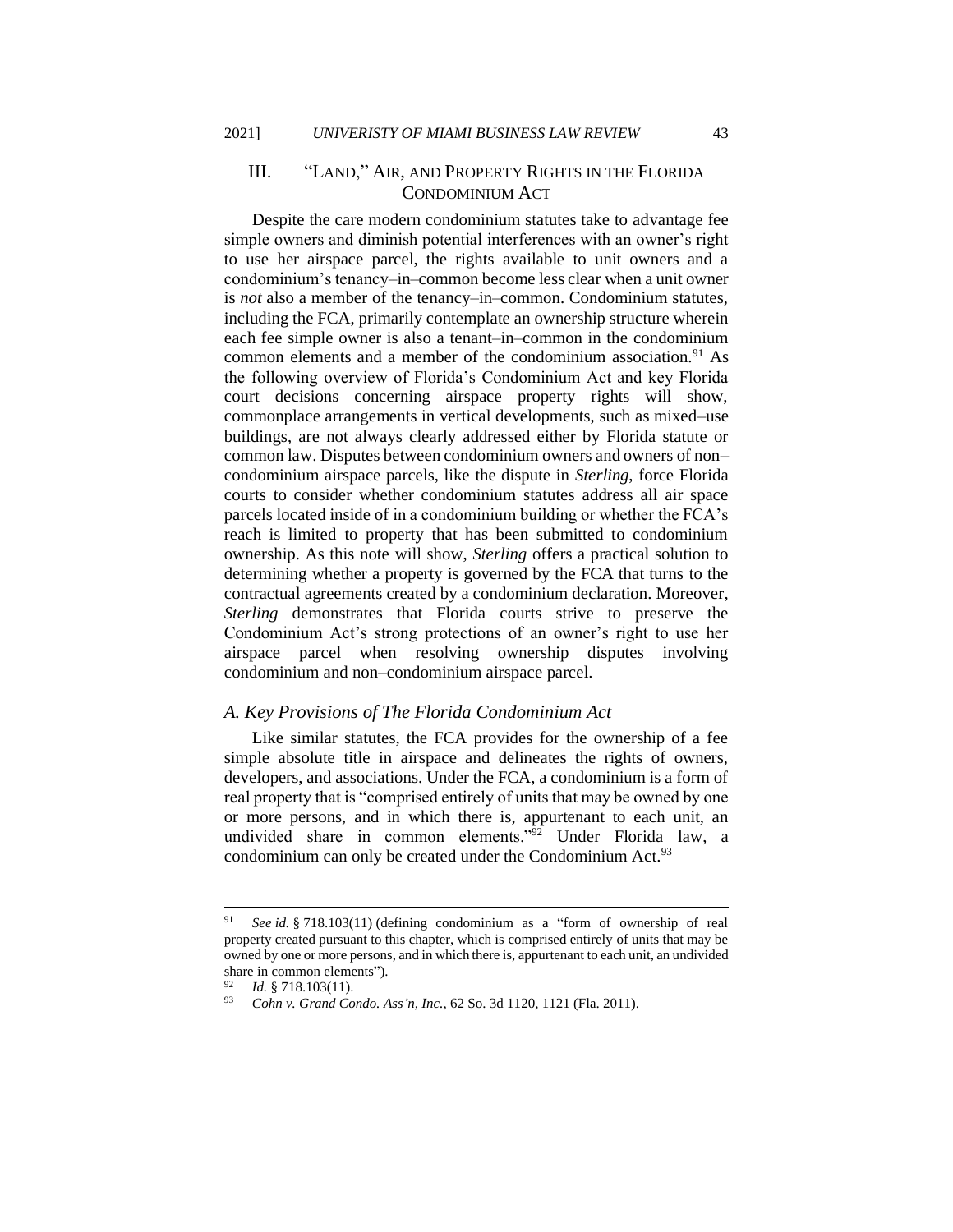Rather than creating a fee simple absolute in airspace that is distinct from a terrestrial parcel, the FCA expands the meaning of land to encompass "the surface of a legally described parcel of real property and includes, unless otherwise specified in the declaration and whether separate from or including such surface, airspace lying above and subterranean space lying below such surface."<sup>94</sup> As *Sterling* shows, this definition includes ground floor units located in a condominium building as long as those units are described in a condominium declaration.<sup>95</sup> While a condominium parcel refers to a unit "together with the undivided share in the common elements appurtenant to the unit<sup>196</sup> each unit only encompasses the "property which is subject to exclusive ownership."<sup>97</sup> For the purposes of the FCA, a unit owner is the "record owner of legal title to the condominium parcel."<sup>98</sup>

On its face, the FCA seems to only address owners who are both the (1) legal title holder of a condominium unit and (2) owner of a share in the condominium's tenancy–in–common. When all airspace units in a building are owned by a unit owner as defined in the FCA, this pairing of fee simple ownership and a share in the tenancy–in–common makes practical sense. In that situation, all the property in the building will either be owned by a unit owner or the tenancy–in–common. However, as the *Sterling* decision shows, it is not immediately clear whether the FCA's scope includes airspace parcels that are not a part of a condominium, but that are in a condominium building, or that such a category could exist under the FCA.

Like most condominium statutes, the FCA requires that a deceleration be recoded to create a condominium and submit property to the FCA's provisions.<sup>99</sup> Condominiums can either be created by a developer who "creates a condominium or offers condominium parcels for sale or lease in the ordinary course of business"<sup>100</sup> or by a cooperative association which elects to convert an existing residential cooperative.<sup>101</sup> The

<sup>&</sup>lt;sup>94</sup> FLA. STAT. § 718.103(18) (providing that, for the purposes of the FCA, a declaration can use the term land to also "mean all or any portion of the airspace or subterranean space between two legally identifiable elevations and may exclude the surface of a parcel of real property and may mean any combination of the foregoing, whether or not contiguous, or may mean a condominium unit.").

<sup>95</sup> Sterling Breeze Owners' Ass'n v. New Sterling Resorts, LLC, 255 So. 3d 434, 436 (Fla. 3d DCA 2018).

<sup>&</sup>lt;sup>96</sup> FLA. STAT. § 718.103(12).<br><sup>97</sup> Let 8.718.103(27)

Id. § 718.103(27).

Id. § 718.103(28).

FLA. STAT. § 718.104(2) (2020) (providing that a "condominium is created by recording a declaration").

<sup>&</sup>lt;sup>100</sup> FLA. STAT. § 718.103(16)<br><sup>101</sup> See id. § 718.103(16)(b)

<sup>101</sup> *See id.* § 718.103(16)(b).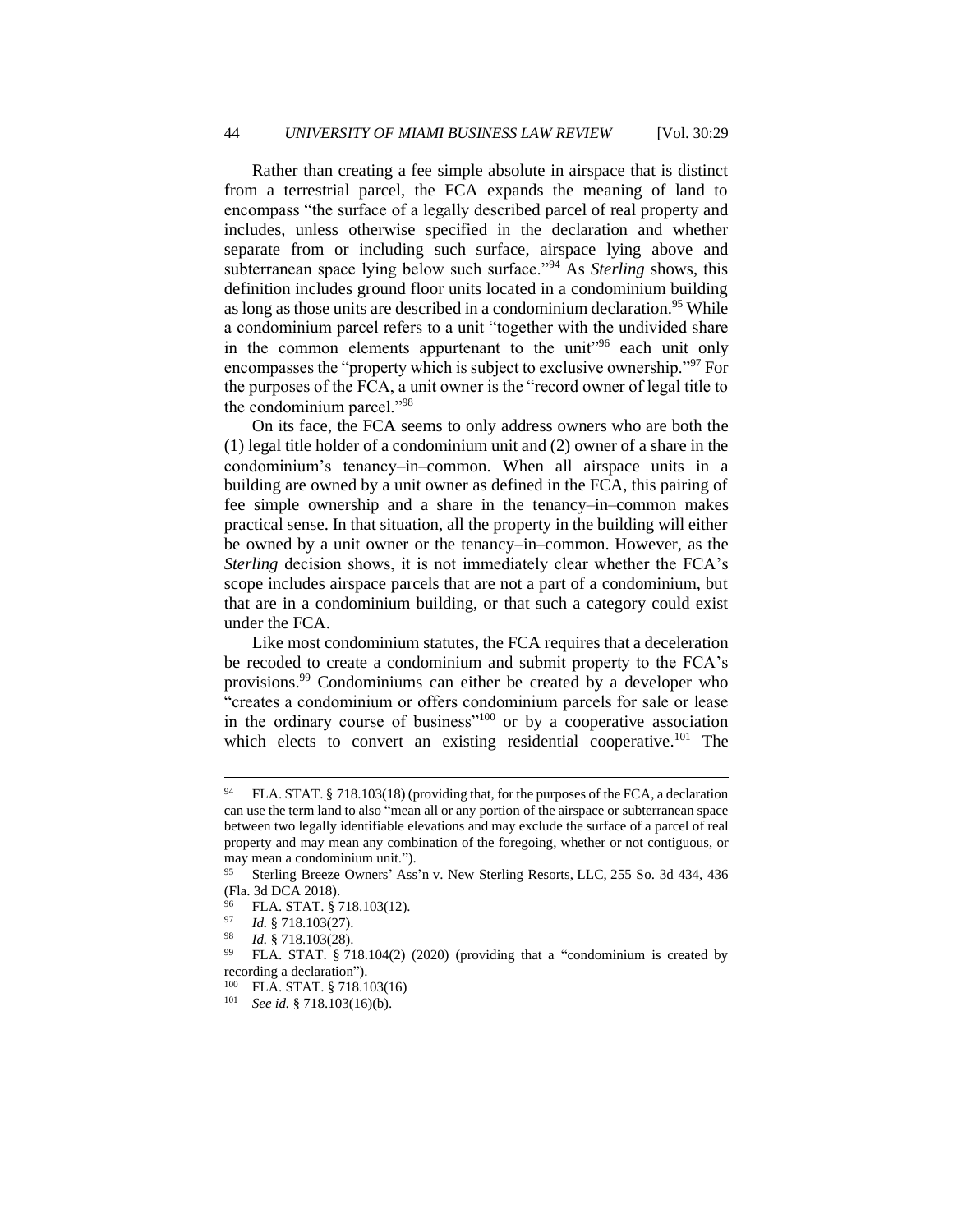declaration must be joined by "[a]ll persons who have record title to the interest in the land being submitted to condominium ownership."<sup>102</sup> The declaration must describe all units that will be "located in or on the land."<sup>103</sup> Under the statute, a unit is "a part of the condominium property which is subject to exclusive ownership" including any "improvements, land, or land and improvements together, as specified in the declaration."<sup>104</sup> The FCA also provides for "all exhibits and all amendments" appended to a declaration to be recorded "as an agreement relating to the conveyance of land."<sup>105</sup>

The declaration must also fix the undivided ownership share each owner will receive in the condominium's common elements.<sup>106</sup> Common elements include "property which is not included within units" as well as easements for utility equipment, an "easement of support in every portion of a unit which contributes to the support of a building," and any other areas designated as common elements in the deceleration.<sup>107</sup> If a condominium contains both residential and commercial units, the condominium is a mixed–use condominium for the purposes of the statute.<sup>108</sup> However, a mixed–use designation only subjects those condominiums to three special provisions, all of which relate to how authority and voting rights will be allocated in mixed–use condominiums.<sup>109</sup> Other than these special provisions, the FCA subjects both commercial and residential units created via a condominium deceleration to the same rules and requirements. Thus, just like their pure condominium counterparts, developers, associations, and owners in mixed–use condominium buildings must use the condominium declaration, bylaws, and other written instruments to establish the rights,

<sup>102</sup> FLA. STAT. § 718.104(2).

 $\frac{103}{104}$  *Id.* 

FLA. STAT. § 718.103(27)

<sup>&</sup>lt;sup>105</sup> FLA. STAT. § 718.105(1) (2020) (providing that "[w]hen executed as required by s. 718.104, a declaration together with all exhibits and all amendments is entitled to recordation as an agreement relating to the conveyance of land.").

<sup>&</sup>lt;sup>106</sup> Fla. Stat. §718.104(4)(f).<br><sup>107</sup> Fla. Stat. 8718.108.(1).

<sup>&</sup>lt;sup>107</sup> Fla. Stat. §718.108 (1)–(2) (2020).<br><sup>108</sup> Fla. Stat. <sup>§718</sup>.103.(23)

<sup>&</sup>lt;sup>108</sup> Fla. Stat. §718.103 (23).<br><sup>109</sup> Fla. Stat. 718. 404. (1).

Fla. Stat. 718. 404 (1)–(3) (providing that no commercial unit owner can be granted authority to veto amendments to a condominium's governing documents as well as entitling residential unit owners to vote for the majority of the seats for a condominium board if the residential units account for at least 50% of "total units operated by the association" and establishing a per–square–foot formula to allocate ownership shares in common elements for mixed–use condominiums created during or after 1996).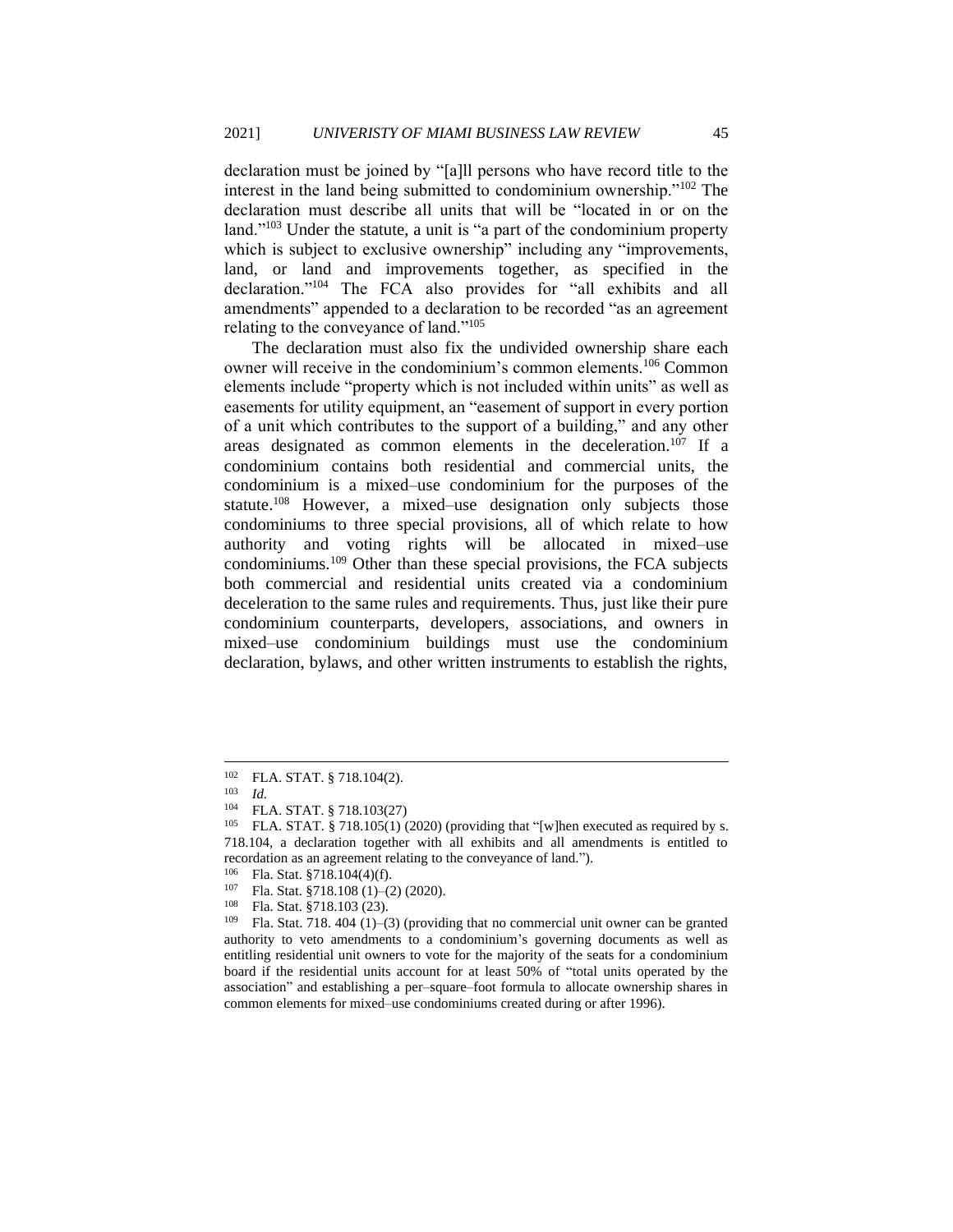benefits, and obligations that will be assigned to the residential and commercial unit owners.<sup>110</sup>

#### *B. Florida Courts Have Upheld Ownership of Airspace Rights in Non–Condominium Property*

Despite the popularity of condominiums in the Sunshine State, Florida courts have had few opportunities to consider whether airspace can be owned in fee simple absolute. While condominiums are now exclusively governed by the Condominium Act, Florida courts upheld property interests in airspace well before the FCA's passage in 1963.<sup>111</sup> Instead of barring property interests in airspace by strictly applying the *ad coelum*  doctrine, Florida courts have generally upheld limited property interests in airspace on finding an enforceable agreement like an easement that grants party the right to use three–dimensional space that adjoins a terrestrial parcel. Three key state court decisions support upholding fee simple absolute ownership of non–condominium airspace parcels under Florida law. These three decisions address two of the primary issues that the Condominium Act also addresses: (1) the use of contracts to regulate ownership and use rights and (2) the existence of a property interest in airspace in separate and apart from the underlying ground. While the FCA codified both (1) the use of written instruments to create and convey ownership in airspace and (2) the ability to hold a property interest in airspace, these decisions show that, even if the excluded parcels had not come within the scope of the FCA, Florida common law can accommodate fee simple absolute ownership of airspace.

#### i. Florida Courts Defer To Contracts When Resolving Real Property Ownership Disputes

In *Legendary Inc. V. Destin Yacht Club Owners Ass'n Inc.* (1998), the First District Court of Appeal of Florida reaffirmed that Florida courts prefer to use contract principles when examining condominium agreements, including agreements that assign ownership rights to property that is connected to but that is not a part of a condominium.<sup>112</sup> Legendary Inc. owned an associated commercial parcel ("ACP") located in a

<sup>110</sup> Richard C. Grant & Cheryl L. Hastings, *Mixed–Use Communities and Mixed–Use Buildings*, FLORIDA REAL PROPERTY COMPLEX TRANSACTIONS 9–26, 9–28 (Josine R. Blackwell et al. eds., 10th ed. 2020).

<sup>111</sup> *Cf.* Gary A. Poliakoff, *The Florida Condominium Act*, 16 NOVA L. REV. 471, 474 (1991) (stating that the Florida Condominium Act was enacted to recognize air rights). <sup>112</sup> Legendary, Inc. v. Destin Yacht Club Owners Ass'n, Inc., 724 So. 2d 623, 624 (Fla. 1st DCA 1998).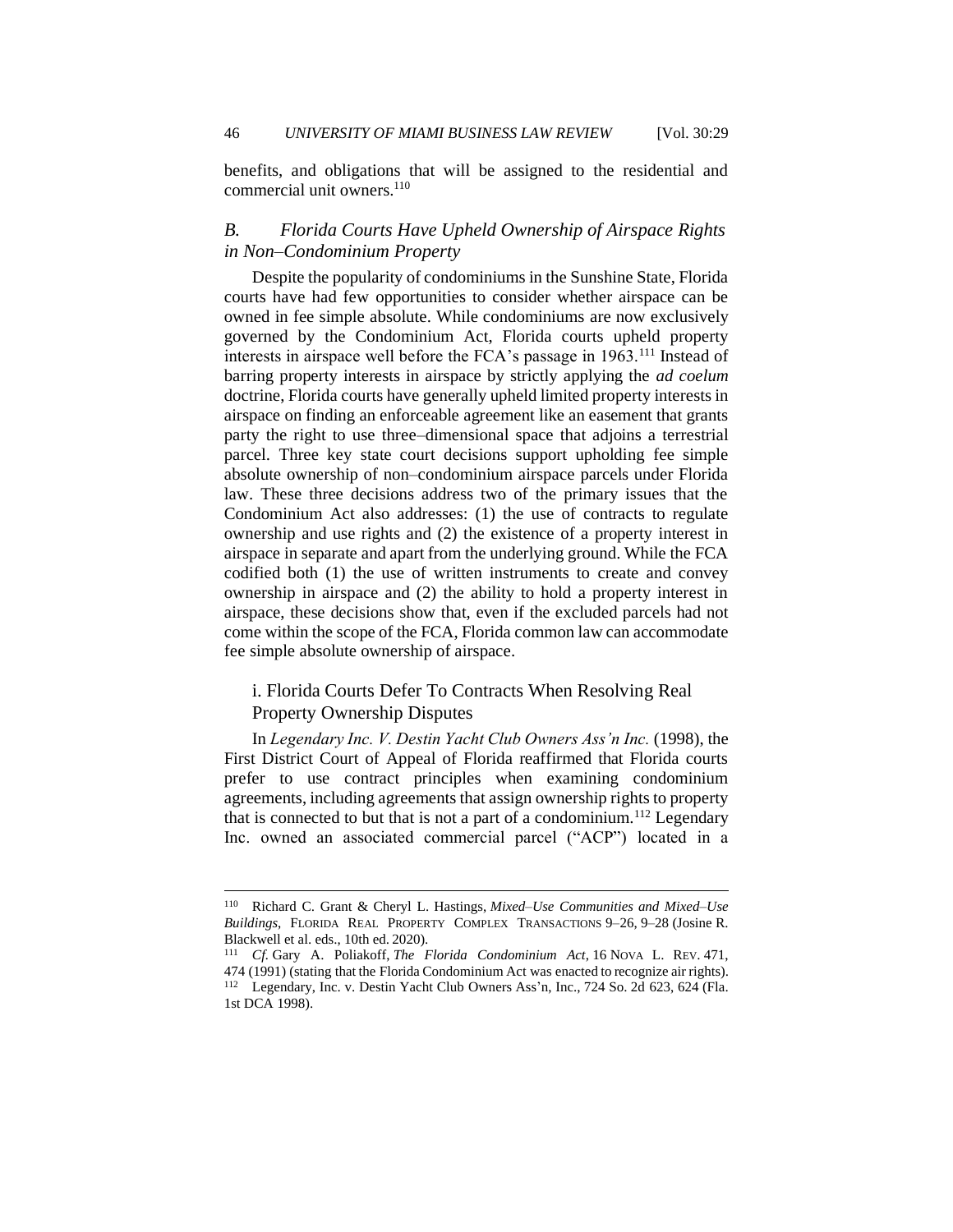condominium building owned and operated by Destin Yacht Club.<sup>113</sup> The ACP housed two restaurants operated by Legendary and abutted a marina that was operated and maintained by Destin.<sup>114</sup> The ACP separated the marina from a nearby harbor.<sup>115</sup> Destin held a lease to the submerged land within the marina that was conveyed by the condominium developer.<sup>116</sup> An operating agreement between Legendary and Destin granted Legendary "certain marina expansion right" in the submerged land.<sup>117</sup> When Legendary wanted to construct a commercial dock the Destin homeowner's association tried to thwart the project.<sup>118</sup>

Adopting a contract–based approach, the *Legendary* court limited its inquiry to four agreements that regulated each party's right to use the disputed property: the condominium declaration, the ACP deed, an operating agreement between the parties, and an agreement that both governed Legendry's use of the marina and assigned the developer's submerged land lease to the association.<sup>119</sup> Turning to the agreements, the court found the operating agreement expressly permitted Destin to expand the marina even if the association declined to join the expansion project.<sup>120</sup> Because the deed and condominium declaration were subject to the operating agreement, the court found that Destin could pursue the dock construction even if the association did not join the project.<sup>121</sup> Thus, the operating agreement and the condominium declaration did grant Destin an enforceable right to use the marina to construct the dock.

*Legendary* establishes two key principles the *Sterling* court relied on to preserve the commercial owner's ownership rights in that case: (1) property rights in property that abuts condominium property can be held by non–condominium owners and (2) Florida courts will look to agreements as well as the condominium declaration itself to determine the rights each party has in a disputed property. Notably, the contract–based approach allowed the court to resolve the dispute without turning to the FCA despite the condominium declaration being among the instruments the court examined. However, *Sterling* shows the *Legendary* court's contract–based approach to property rights disputes between condominium and non–condominium owners can be used to resolve disputes that do implicate the FCA's provisions. While *Legendary* 

- $\frac{113}{114}$  *Id.*
- $\frac{114}{115}$  *Id.*
- $\frac{115}{116}$  *Id.*
- $\frac{116}{117}$  *Id.*
- $\frac{117}{118}$  *Id.*
- $\frac{118}{119}$  *Id.*

 $\frac{120}{121}$  *Id. Id.* 

 $\frac{119}{120}$  *Id.* at 625.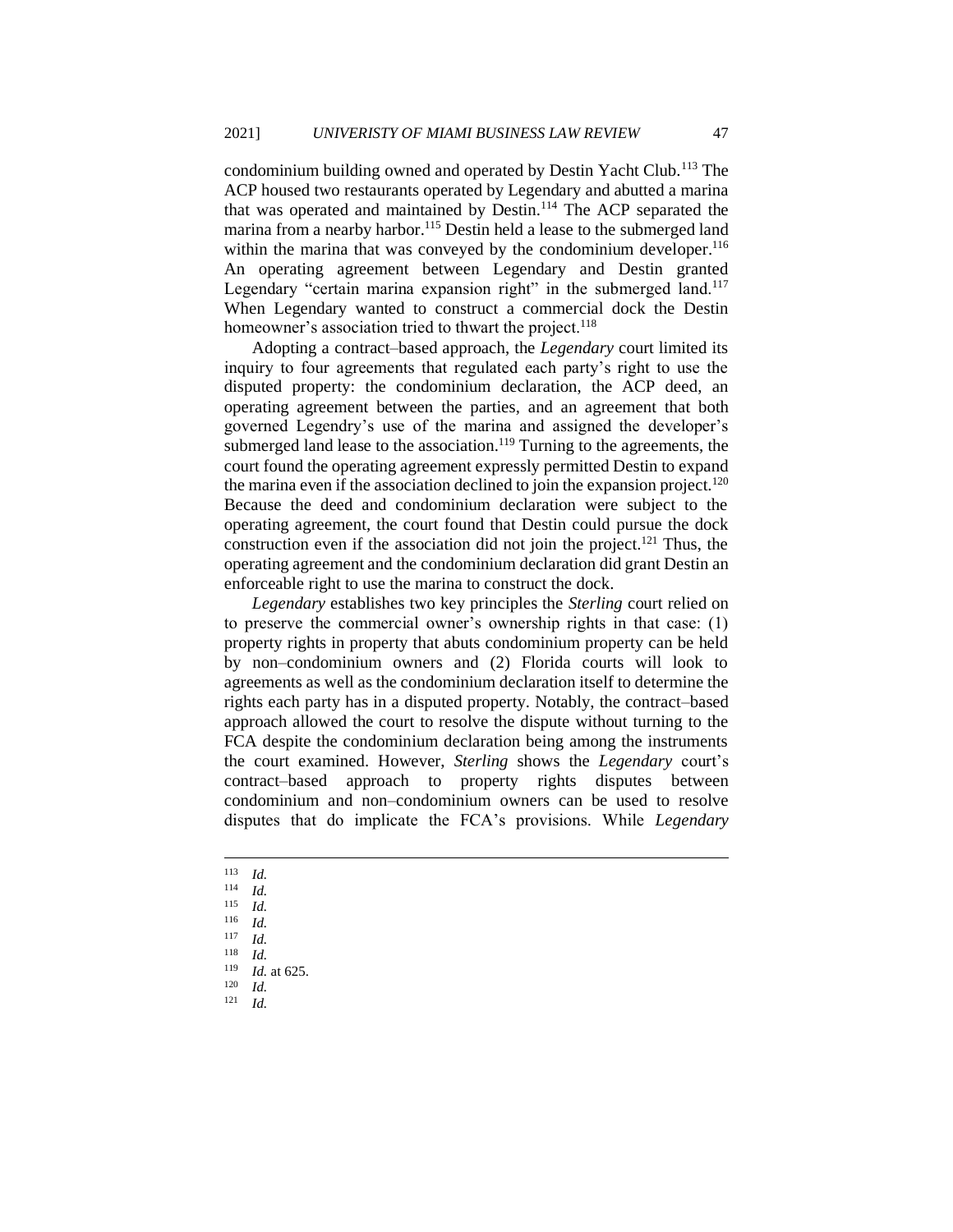concerns riparian rather than airspace rights, the decision shows that Florida courts defer to contracts when establishing ownership rights in disputes between condominium and non–condominium owners. Moreover, the decision shows that Florida courts limit the scope of property right inquiries to the agreements spelling out each owner's right to use the disputed property.<sup>122</sup>

#### ii. Florida Courts Have Found That Certain Property Rights Do Exist In Airspace

*Ervin* and *Claughton Hotels* show that landowners have the right to use and exclude others from airspace above their land.<sup>123</sup> Moreover, these cases show that Florida common law has recognizes at least some property rights in airspace that can be separated from surface ownership.<sup>124</sup> While the *Sterling* court limited its analysis to the FCA's and did not have to turn to common law principles, these two cases show that Florida common law recognizes ownership of airspace when that airspace is not part of a condominium.

In *State ex rel. Ervin v. Jacksonville Expressway Authority*, the Florida Supreme Court found that a fee simple owner has a sufficient property interest in the airspace adjoining her land to require a municipal agency to take an easement to use that airspace.<sup>125</sup> The dispute arose after the Jacksonville Expressway Authority (JEA) adopted a resolution to condemn an easement in airspace over Ervin's property.<sup>126</sup> The Florida Attorney General filed an information in quo warranto so the court could determine if the agency had the power to condemn airspace easements.<sup>127</sup> A realtor who challenged the resolution argued the statute authorizing the taking of an easement "requires [JEA] to acquire all property in fee simple" as opposed to severing an interest in airspace from the underlying land.<sup>128</sup> The statute creating the JEA permitted the agency to "acquire, purchase, hold, lease as lessee and use any franchise, property, real, personal or mixed, tangible or intangible, or any interest therein, necessary

<sup>122</sup> *Id.* at 624 (finding that the lower court was in error when it admitted extrinsic evidence).<br> $\frac{123}{2}$  See S

<sup>123</sup> *See* State *ex rel.* Ervin v. Jacksonville Expressway Auth., 139 So. 2d 135, 138–39 (Fla. 1962); *See* City of Miami v. Claughton Hotels, Inc*.*, 157 So. 2d 196, 198 (Fla. 3d DCA 1963).

<sup>124</sup> *See Ervin*, 139 So. 2d at 138–139 (finding that an easement in airspace could be condemned by a municipal authority); *See Claughton*, 157 So. 2d at 198 (finding the city did not owe taxes for a portion of airspace above an easement it owned that was exclusively occupied by a hotel building).

<sup>&</sup>lt;sup>125</sup> *Ervin*, 139 So. 2d at 138.

 $\frac{126}{127}$  *Id.* 

 $\frac{127}{128}$  *Id.* 

*Id.*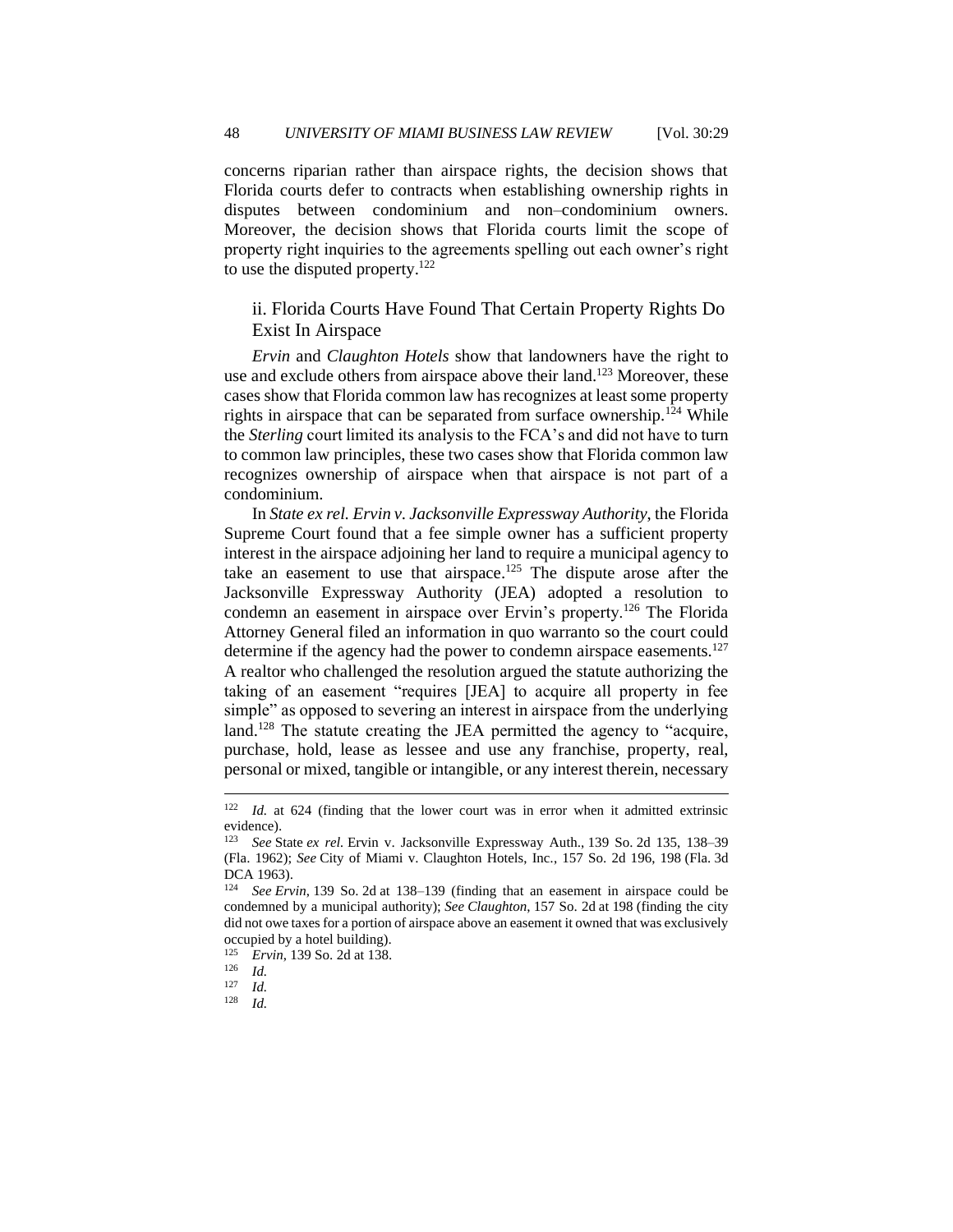or desirable for carrying out the purposes of the authority"<sup>129</sup> including "the power to acquire rights of 'access, air, view, and light."<sup>130</sup>

The court found that the statute's stipulation that JEA acquire fee simple, was "obviously intended to prescribe the requirement only in those situations where it is contemplated that the land itself, as distinguished from an appurtenance, is needed for the public use."<sup>131</sup> Instead, the court found that when the JEA finds it 'necessary or desirable' the agency can acquire "by condemnation or otherwise, easements and interests less than a fee, except in those instances where it is necessary to use the land itself."<sup>132</sup> However, the court found that under Florida law fee simple absolute "applies only to an estate in land itself, as distinguished from an appurtenance or easement of other incorporeal interest."<sup>133</sup> Although the JAE could not take a fee simple in the airspace, the agency could condemn "easements through the air in perpetuity" that would grant the agency the right to use the airspace "to accomplish the purposes authorized by the expressway statutes."<sup>134</sup> While *Ervin* does not affirm that fee simple ownership of airspace separate and apart from the underlying land was possible under Florida law prior to the Condominium Act, the court's finding that a property interest in airspace can be separated from the underlying land provides a fundamental premise necessary to permit a fee simple absolute in airspace at common law.

In a second airspace easement case, a Florida court found that the size of an easement is diminished when airspace above that easement is being exclusively used by another property owner.<sup>135</sup> In *City of Miami v. Claughton Hotels*, the titular hotel granted the City an easement so that a public sidewalk could pass through the hotel's property. <sup>136</sup> A multi–story portion of the hotel extended over the sidewalk, enclosing a portion of the airspace above the easement.<sup>137</sup> When the City calculated its pro rata share of the property tax bill, it excluded the portion of airspace occupied by the hotel. <sup>138</sup> The Circuit Court found that City was still liable for the share of property taxes allocated to the occupied airspace.<sup>139</sup> The City appealed on

*Id.* 

<sup>&</sup>lt;sup>129</sup> *Id.* (italics omitted).<br><sup>130</sup> *Id.* at 139

 $\frac{130}{131}$  *Id.* at 138.

 $\frac{131}{132}$  *Id.* 

 $\frac{132}{133}$  *Id.* 

 $\frac{133}{134}$  *Id.* 

<sup>&</sup>lt;sup>134</sup> *Id.* at 138–39.<br><sup>135</sup> *Claughton* 15

<sup>&</sup>lt;sup>135</sup> *Claughton*, 157 So. 2d at 198.

 $\frac{136}{137}$  *Id.* at 197.

 $\frac{137}{138}$  *Id.* 

 $\frac{138}{139}$  *Id.*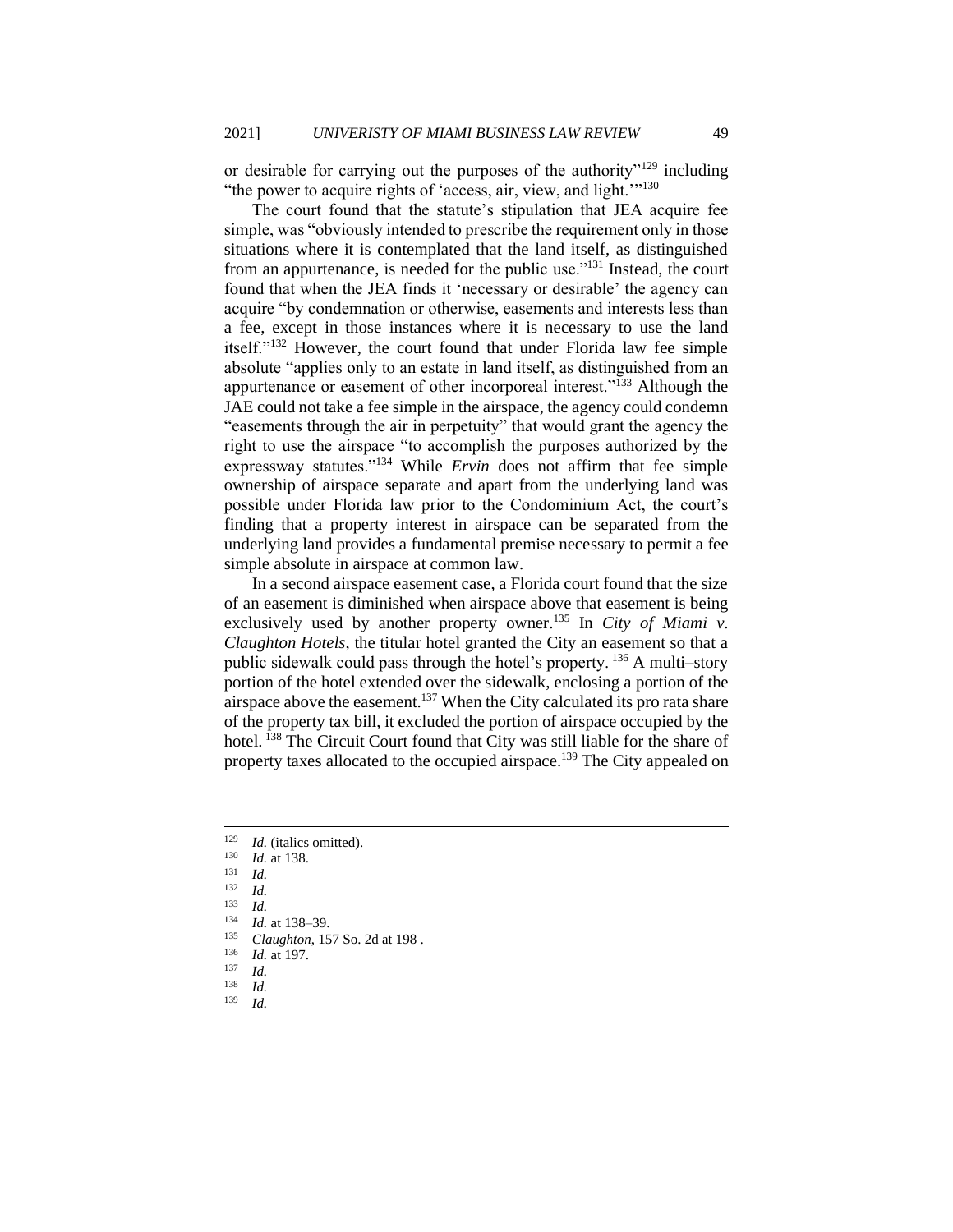the grounds that the damages ordered by the Circuit Court did not properly account for the airspace above the sidewalk being used by the hotel. <sup>140</sup>

The appellate court began from the premise that "[t]he owner of a parcel of land is entitled to the control and use the space above it, and such use may be of material value."<sup>141</sup> The court found that a reduction to the City's tax burden was appropriate because the hotel was still using the airspace above the first floor.<sup>142</sup> Citing *Tatum Bros Real Estate &Investment Co. v. Watson* for the proposition that contract law governs property agreements*.* The Court found that, under the agreement, "i[t] City controls and dominates the material property as to its surface use, and the company dominates it by using it as a base for a portion of its building in the superadjacent air space." $143$  Because the hotel retained exclusive use of that airspace, the burden of owning the airspace—in this case, a larger property tax bill that accounts for airspace being used by the hotel—were properly attributed to the hotel.<sup>144</sup> While both the hotel and City "shared in the use of the 'sidewalk'" and each owner had "a degree of domination" over the sidewalk, ownership of the sidewalk and adjoining airspace could be divided between the hotel and the City for the propose of assessing a property tax.<sup>145</sup>

As in *Ervin*, *Claughton Hotels* did not address whether airspace can be owned in fee simple absolute. Because the airspace was appurtenant to terrestrial parcels—both the City's sidewalk and the hotel structure—the *Claughton Hotels* court did not have to grapple with ownership of airspace separate and apart from underlying land or building. Although the *Claughton Hotels* court did not proscribe a method for delineating the boundaries between the portions of airspace allocated to each property, the decision did clarify that a property interest in airspace can (1) be severed from the underlying land and (2) be divided into distinct units that can be owned by separate owners. Moreover, *Claughton Hotels* extended the deference shown to written instruments by *Tatum Bros*. to airspace ownership.<sup>146</sup> Following *Tatum Bros.*, *Claughton Hotels* shows that a written agreement can be used to regulate airspace use between owners of neighboring real property. The hotel's right to exclude the City from a portion of the airspace was not challenged. The only issue for the court to

 $\frac{140}{141}$  *Id.* at 198.

 $\frac{141}{142}$  *Id.* 

 $\frac{142}{143}$  *Id.* 

<sup>&</sup>lt;sup>143</sup> *Id.* (citing Tatum Bros. Real Estate & Inv. Co. v. Watson, 109 So. 623, 626 (1926)).<br><sup>144</sup> *Id.* (finding that the hotel used a portion of the sidewalk because its building extended

Id. (finding that the hotel used a portion of the sidewalk because its building extended over adjacent airspace).<br> $^{145}$  *L* 

*Id.* 

<sup>146</sup> *See id.* (citing *Tatum*, 109 So. at 626 for the proposition that the benefits and burdens of ownership flows to the person with the legal right to dominate property).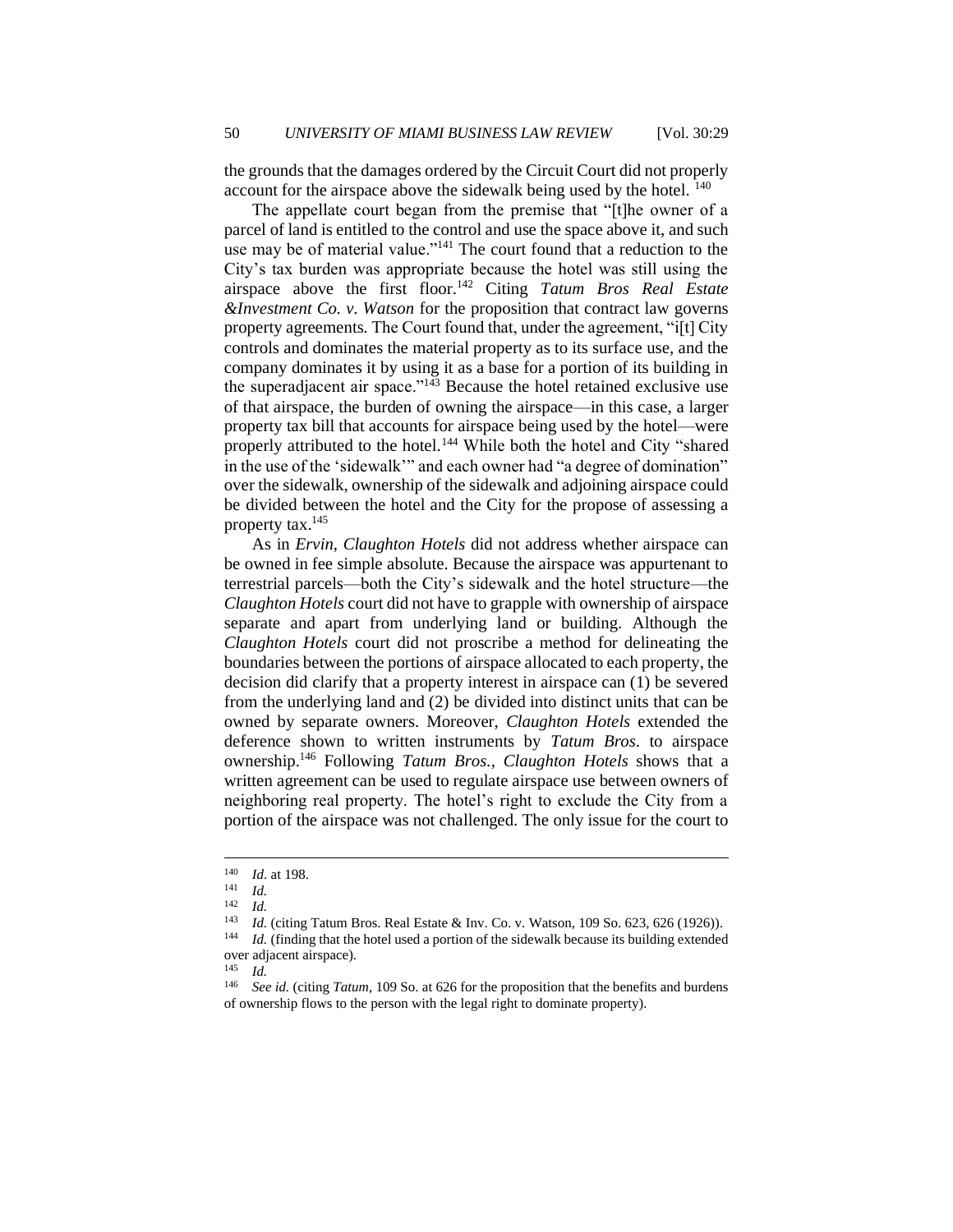decide was whether, under the terms of the agreement, the City's pro rata share of the airspace only included the airspace not being exclusively used by the hotel. Finding that the City's portion of airspace did not include airspace occupied by the hotel, the court recognized that airspace can be vertically divided among at least two owners. Although the City held an easement that included the airspace rather than an airspace fee simple, the decision suggests that Florida law could accommodate the vertical division of airspace among different owners prior to the Condominium Act's passage.<sup>147</sup>

While the FCA codified fee simple absolute in airspace, Florida law prior to the FCA's passage did not foreclose the possibly of a fee simple in airspace. As *Ervin* and *Claughton Hotels* both show, Florida courts had found that at least some property rights did attach to airspace at common law. However, as *Sterling* shows, there remain lingering questions about whether airspace estates expressly excluded from a condominium can exist at common law. The *Sterling* decision shows how broadly Florida courts can interpret the Condominium Act's scope to avoid ambiguities about common law airspace ownership and, in turn, uphold fee simple absolute in airspace that has been excluded from a condominium by an express provision in a declaration.

#### IV. STERLING BREEZE OWNERS' ASSOCIATION, INC. V. NEW STERLING: FACTS AND PROCEDURAL HISTORY

In 2008, declaration of a condominium was recorded for Sterling Breeze, a 22-story high-rise building located in Panama City Beach.<sup>148</sup> Sterling Breeze Condominium (the Association), a not–for–profit Florida corporation, was organized to operate and manage a condominium called Sterling Breeze Condominium located in Bay County, Florida.<sup>149</sup> The building is a 22–story high–rise with 145 residential units, common elements, and four alternative commercial parcels (ACPs) on the ground floor.<sup>150</sup> The ACPs accounted for 2.6% of all units in the building. Condominium property occupied "almost all of the airspace" in the building.<sup>151</sup> The developer excluded four Associated Commercial Properties (ACPs) from the condominium, retaining title to the ACPs, and

<sup>&</sup>lt;sup>147</sup> *Id.* (holding that, for tax purposes, the size of the City's easement had to account for airspace that was exclusively occupied by the hotel).<br><sup>148</sup> Sterling Breeze Owners' Ass'n. Inc. v. New St

Sterling Breeze Owners' Ass'n, Inc. v. New Sterling Resorts, LLC, 255 So. 3d 434, 435 (Fla. 1st DCA 2018).<br><sup>149</sup> *M* 

 $\frac{149}{150}$  *Id.* 

 $\frac{150}{151}$  *Id.* 

*Id.* at 436.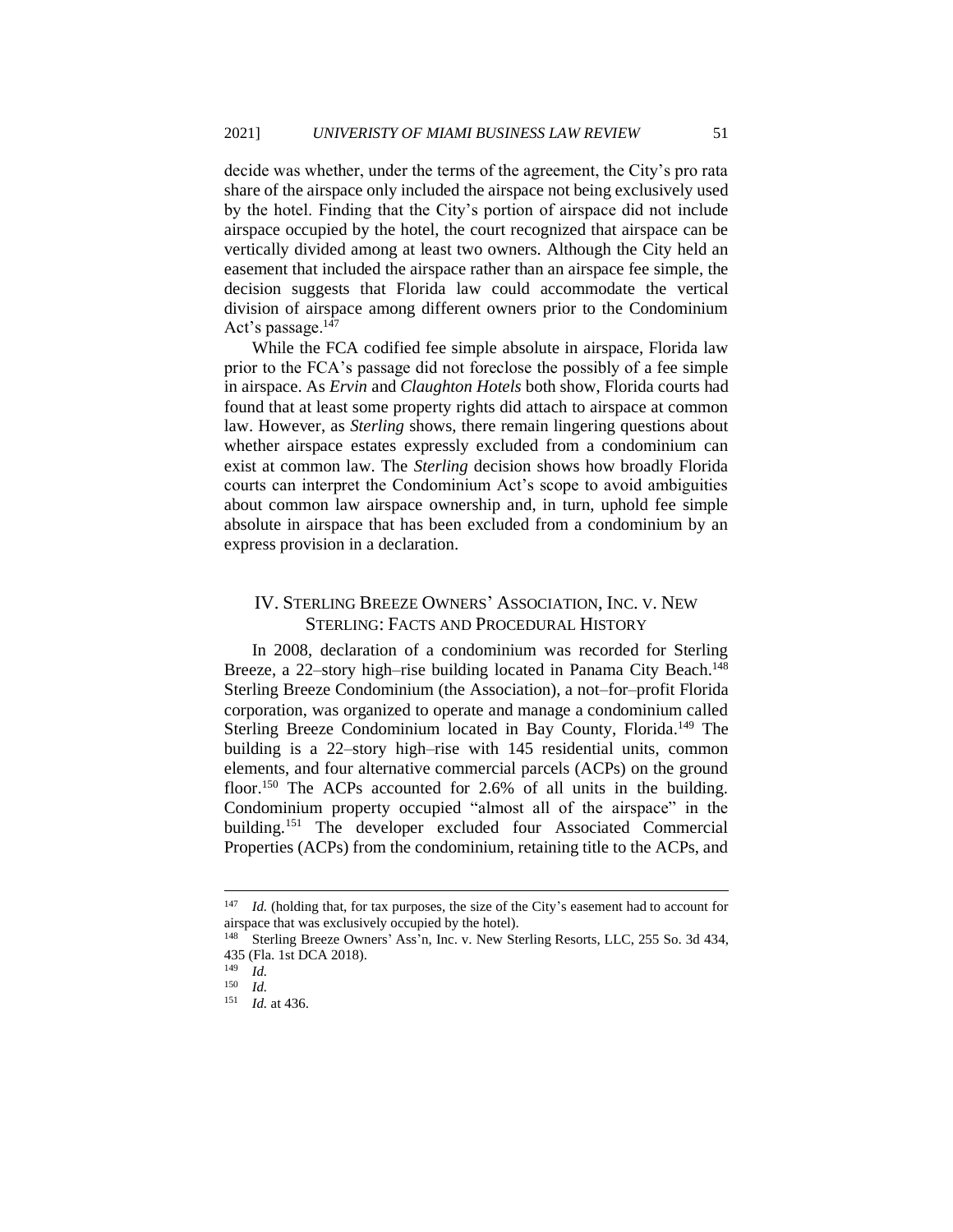then conveyed title to all four ACPs to New Sterling.<sup>152</sup> New Sterling managed a rental program that rented out units in the Sterling Breeze Condominium and managed rentals for 34 unit owners in the building.<sup>153</sup> The parcels were occupied by a wine bar, a gym, a commercial laundry facility, offices used for rental management and real estate sales, and a storage area for luggage carts.<sup>154</sup> The ACPs were described in the declaration and the association and developers also reached an easement agreement.<sup>155</sup> The four ACPs were assigned to New Sterling Resorts after the deceleration was executed.<sup>156</sup> New Sterling also entered an easement and reservation agreement with the association that provided for the ACPs to be used for commercial purposes and for New Sterling to pay for a share of common expenses like utilities and building maintenance.<sup>157</sup> The declaration permitted the ACPs to be conveyed in fee simple and also provided that the condominium's restrictions and covenants would not apply to the excluded parcels.<sup>158</sup> In August 2014, the Association brought a lawsuit seeking to nullify the developer's reservation of the four ACPs in the declaration and to have ownership of the ACPs transferred to the Association to be owned as common elements of the condominium.<sup>159</sup>

With respect to fee simple airspace ownership, the association sought a declaration that the ACPs were not recognized as fee simples under Florida law and, therefore, the ACPs were common elements of the condominium.<sup>160</sup> The Association sought a decree quieting title of the four ACPs in its favor and sought a declaratory judgement to establish its rights and ownership interest in the ACPs along with damages.<sup>161</sup> The Association argued that ACPs could not be owned in "fee simple apart from the condominium" under the FCA because the parcels had been expressly excluded from the condominium or under Florida law.<sup>162</sup>The Association also pursued an unjust enrichment claim to recover rent, condominium assessments, and unity costs associated with the ACPs.<sup>163</sup>

<sup>152</sup> Plaintiff's Pretrial Legal Memorandum at \*1, Sterling Breeze Owners' Ass'n, Inc. v. New Sterling, LLC, 2016 WL 11698796 (Fla. Cir. Ct. Nov. 30, 2016).

<sup>153</sup> Defendant's Written Closing Argument at \*2, Sterling Breeze Owners' Ass'n, Inc. v. New Sterling Resorts, LLC, 2016 WL 11698796 (Fla. Cir. Ct. January 13, 2017).

<sup>&</sup>lt;sup>154</sup> *Sterling*, 255 So. 3d at 436.

 $\frac{155}{156}$  *Id.* at 436.

 $\frac{156}{157}$  *Id.* 

 $\frac{157}{158}$  *Id.* 

 $\frac{158}{159}$  *Id.* at 435.

<sup>159</sup> *Id.*at 436.

Sterling Breeze Owners' Ass'n, Inc. v. New Sterling Resorts, LLC, , 2014 WL 12930265, at  $*1$  (Fla. Cir. Ct. Aug. 11, 2014).<br><sup>161</sup> Id. at  $*1-*2$ 

 $\frac{161}{162}$  *Id.* at \*1–\*2<br> $\frac{162}{162}$  *Sterling* 201

<sup>&</sup>lt;sup>162</sup> *Sterling*, 2016 WL 11698796 at \*1.<br><sup>163</sup> *L* 

*Id.*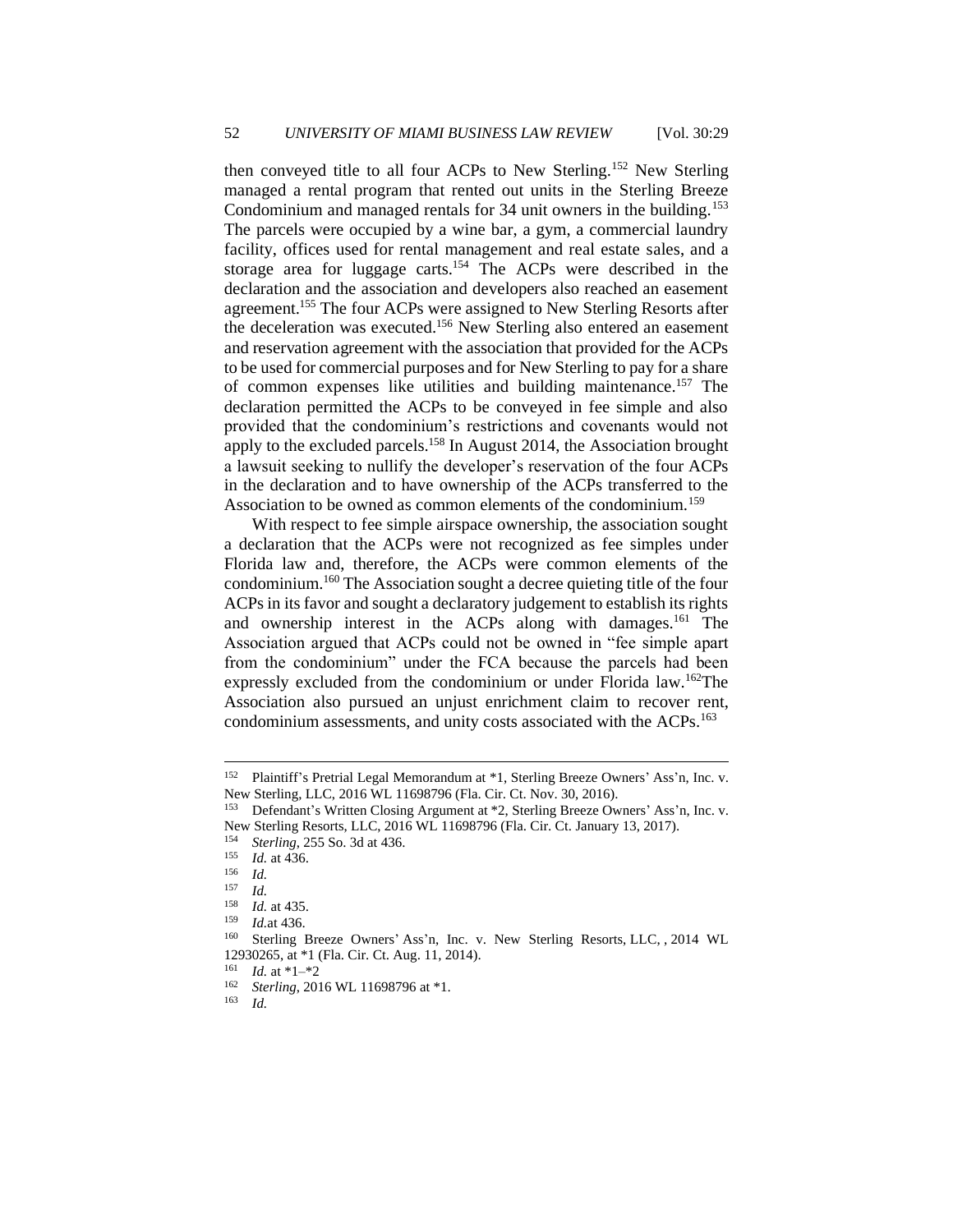Looking to the FCA, the Circuit Court found that "land within a condominium can be any combination of airspace, surface space, and subterranean space."<sup>164</sup> Moreover, "the statute contemplates that airspace may be excluded while surface space is included" in a parcel.<sup>165</sup> The Circuit Court approvingly cited *Splash Owners' Association, Inc. v. New Sterling Resorts*, which explained that the *ad coelum* doctrine had given way to the view that a "landowner is generally held to own only the amount of space he can reasonably use."<sup>166</sup> Finally, the Circuit Court found that "[e]ven if the FCA is inapplicable, the Court [found] no authority prohibiting ownership in fee simple of airspace" under Florida law.<sup>167</sup>The Circuit Court held that the developer "validly excluded [the ACPs] from the condominium form of ownership" and had transferred fee simple title in the ACPs to New Sterling Resorts. After a bench trial, the court found in favor of the Association on the unjust enrichment claim.<sup>168</sup> Both parties appealed.

## V. APPELLATE COURT FINDS FLORIDA CONDOMINIUM ACT APPLIES TO AIRSPACE PARCELS IN CONDOMINIUM BUILDINGS THAT ARE EXCLUDED FROM CONDOMINIUM OWNERSHIP

The Court of Appeals rejected the Association's challenge to New Sterling's ownership of the ACPs and found that airspace parcels excluded from condominium ownership and located in a condominium building continue to benefit from the FCA's provisions permitting fee simple absolute in airspace.<sup>169</sup> Although the four ACPs were located on the building's ground floor, the FCA applied to these units because all parcels inside a condominium building that are described in a declaration are considered land that is, in turn, governed by the FCA.<sup>170</sup> Instead, the court

<sup>&</sup>lt;sup>164</sup> *Id.* (discussing the definition of land provided by FLA. STAT. § 718.103(18) (2020)). <sup>165</sup> *Id.* at \*2.

<sup>166</sup> *Id.* at \*2 (citing Splash Owners' Ass'n, Inc. v. New Sterling Resorts, LLC et al., No. 09–5231 (Fla. 14th Cir. Ct. 2012) (discussing the Court's finding in United States v. Causby, 328 U.S. 256 (1946) that land ownership does include an amount of airspace adjoining a terrestrial plot but noting this vertical extension must have an upper boundary to accommodate other airspace uses like flying airplanes)).

<sup>167</sup> *Id.* at \*1.

Sterling Breeze Owners' Ass'n, Inc. v. New Sterling, LLC, 255 So. 3d 434, 435 (Fla. 1st DCA 2018).

*Id.* at 437 (finding that "Florida law does not require divestment of the ACPs from New Sterling Resorts.").

<sup>170</sup> *See* FLA. STAT. § 718.103(18) (2021) (providing that, for the purposes of the Florida Condominium Act, land "means the surface of a legally described parcel of real property and includes, unless otherwise specified in the declaration and whether separate from or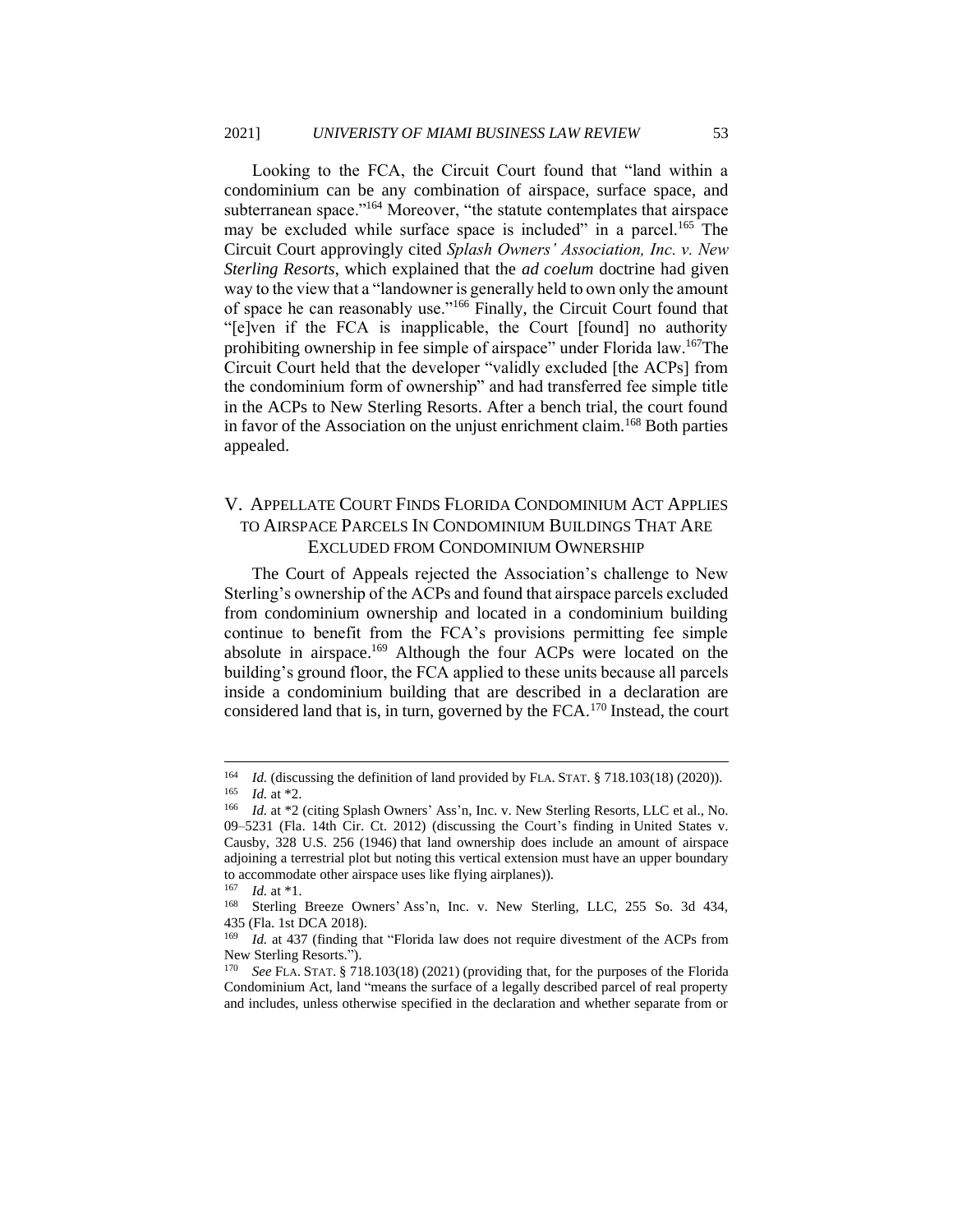found that the definitions of condominium property and land provided by the statute do not "require[] that all of the airspace [in a building] be include within the condominium ownership."<sup>171</sup> The court found that the FCA "contemplates that portions of airspace may be included or excluded" from the condominium form of ownership.<sup>172</sup> Therefore, the declaration can subject "most (but not all) of the airspace to condominium ownership ... under the statute."<sup>173</sup> The inclusion of the ACPs in the declaration was sufficient to keep the parcels within the FCA's scope.<sup>174</sup> Because the ACPs remained within the FCA's scope the parcels could benefit from both the FCA's airspace–inclusive definition of land.<sup>175</sup> In turn, because the ACPs qualified as land under the statute, the parcels could be held in fee simple absolute as real property.<sup>176</sup>

The court found that the declaration complied with the FCA's requirements and the disputed parcels were properly identified and reserved for "ownership separate from the condominium."<sup>177</sup> Moreover, the Association had signed an easement agreement attached to the deceleration acknowledging the parcels were being reserved for the developer to be used as commercial spaces.<sup>178</sup> Because the "disputed" airspace . . . was identified and reserved via a declaration of condominium and associated agreement recorded [under the statute]" the ACPs remained within the FCA's scope. Thus, although the ACPs were excluded from the condominium, the parcels continued to benefit from the statute's codification of airspace fee simple because the parcels were described in the declaration.<sup>179</sup> Because the ACPs remained land for the purposes of the Condominium Act, the court turned to the statute rather than common law property doctrine to resolve the ownership dispute.<sup>180</sup> The appellate court

<sup>180</sup> *See id.*

including such surface, airspace lying above and subterranean space lying below such surface.").

<sup>171</sup> *Sterling*, 255 So. 3d at 437.

<sup>172</sup> *Id.*

 $\frac{173}{174}$  *Id.* 

<sup>174</sup> *See id.* at 436.

<sup>175</sup> *Id.* at 436–437 (citing Fla. Stat. § 718.103(18) (2020) which defines land as "the surface of a legally described parcel of real property [that] includes [airspace]" for the purposes of the FCA.).

<sup>&</sup>lt;sup>176</sup> *Id.* at 437 (finding that Florida law did not "require divestment of the ACPs from New Sterling Resorts.").

<sup>177</sup> *Id.* at 436.<br><sup>178</sup> *See id* (fir

See id. (finding that "irrespective of how the common law might have addressed separate owners of surface space and airspace, the disputed airspace in this case was identified and reserved via a declaration of condominium and associated agreement recorded under chapter 718, Florida Statutes, which specifically addresses airspace . . . . Resolution here thus depends on the statute.") (citation omitted). <sup>179</sup> *See id.*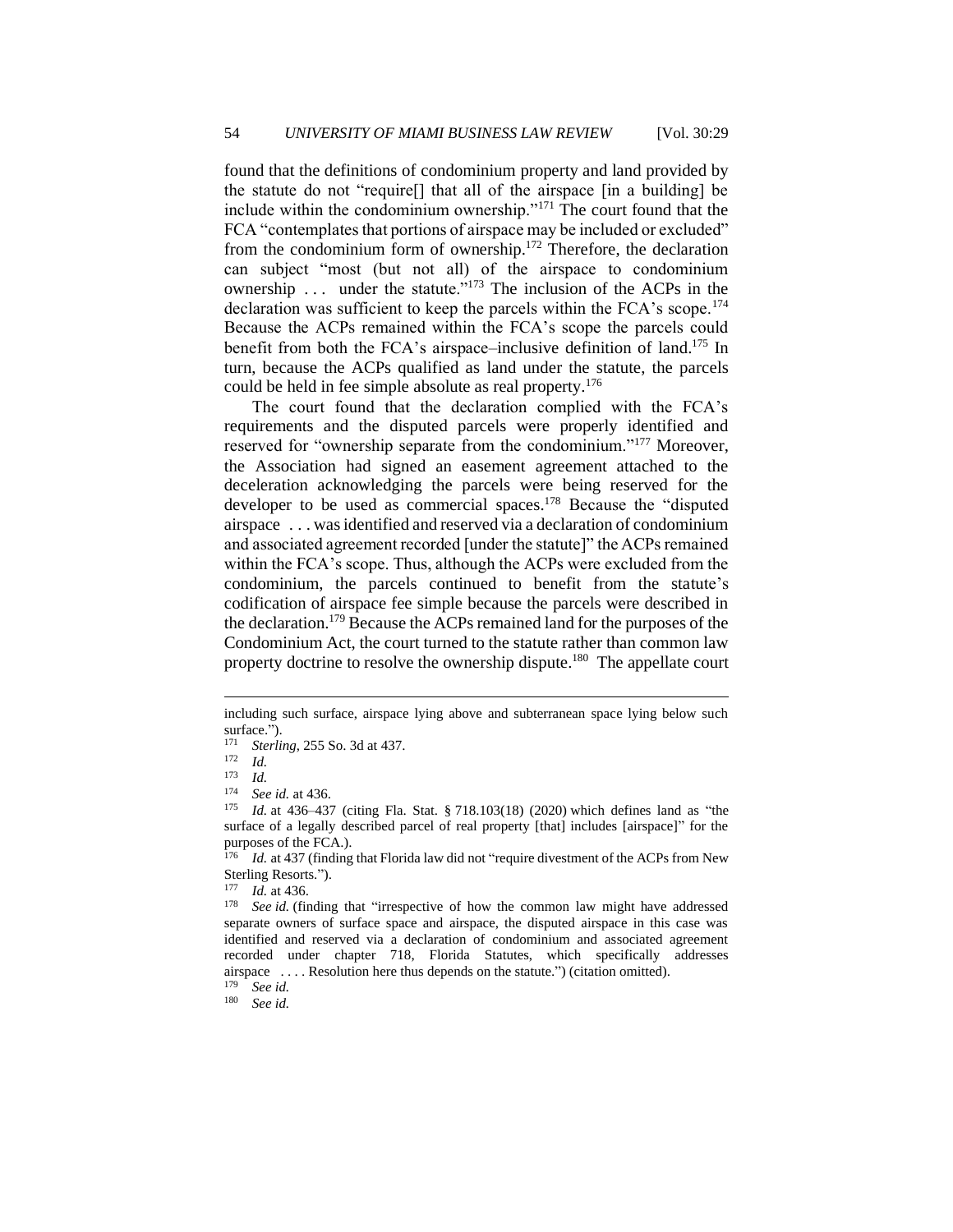affirmed the trial court's statutory interpretation and upheld the grant of summary judgement on the declaratory and quiet title claims.<sup>181</sup> With respects to the unjust enrichment claim, the court found the Association could not pursue an unjust enrichment claim as a matter of law because the easement and reservation agreement that provided for utility and other expenses was an express contract that concerned the same subject matter as the quasi-contract, unjust enrichment claim.<sup>182</sup>

### VI. ONCE "LAND," ALWAYS "LAND": WHERE DOES *STERLING* LEAVE CONDOMINIUM AIRSPACE OWNERSHIP IN FLORIDA?

*Sterling* addresses three concerns about how Florida courts might apply the FCAto airspace ownership disputes. First, the decision underscores the deference Florida courts give to written agreements when deciding ownership disputes involving condominium property.<sup>183</sup> Second, *Sterling* clarifies that any airspace parcel described in a condominium declaration will likely benefit from the FCA's codification of airspace fee simple<sup>184</sup>. Finally, *Sterling* suggests the potential outer limits of the FCA's scope more generally by affirming that an airspace parcel expressly excluded from a condominium is still subject to the at least some of the FCA's provisions.<sup>185</sup> This broad scope allowed the *Sterling* court to protect the ACP fees from the uncertain status of airspace ownership under Florida common law.<sup>186</sup> If the ACPs were not subject to the FCA, courts would have to look to the common law to determine ownership of these parcels. Although researchers and courts have noted that airspace ownership was possible at common law,<sup>187</sup> Florida courts have only considered a small number of non–condominium airspace disputes as discussed earlier in this note. Permitting non–condominium units located in condominium

<sup>181</sup> *Id*. at 437.

 $\frac{182}{183}$  *Id.* 

<sup>183</sup> 255 So. 3d at 436–37 (finding that the declaration, and therefore the FCA, controlled the dispute and not "common law property principles.").

*Id.* (holding that, because the non–condominium airspace parcels were described in a declaration, those parcels would continue to benefit from FCA provisions permitting fee simple absolute ownership of airspace despite the parcels being expressly excluded from the resulting condominium via the declaration).

<sup>&</sup>lt;sup>185</sup> *Id.* (finding that non–condominium airspace parcels described in a declaration continued to benefit from a provision in the FCA permitting airspace to be owned in fee simple absolute).

<sup>&</sup>lt;sup>186</sup> *Id.* at 436 (finding that, because the disputed property was "identified and recorded" in a declaration the FCA and not "common law property principles" controlled the dispute). <sup>187</sup> *See Condominium Regulation*, *supra* note 2, at 641 (explaining that "[o]ne could construct a fee interest in airspace" at common law); *See* Davis, *supra* note 66, at 76 (noting that "a common–law condominium was always theoretically possible").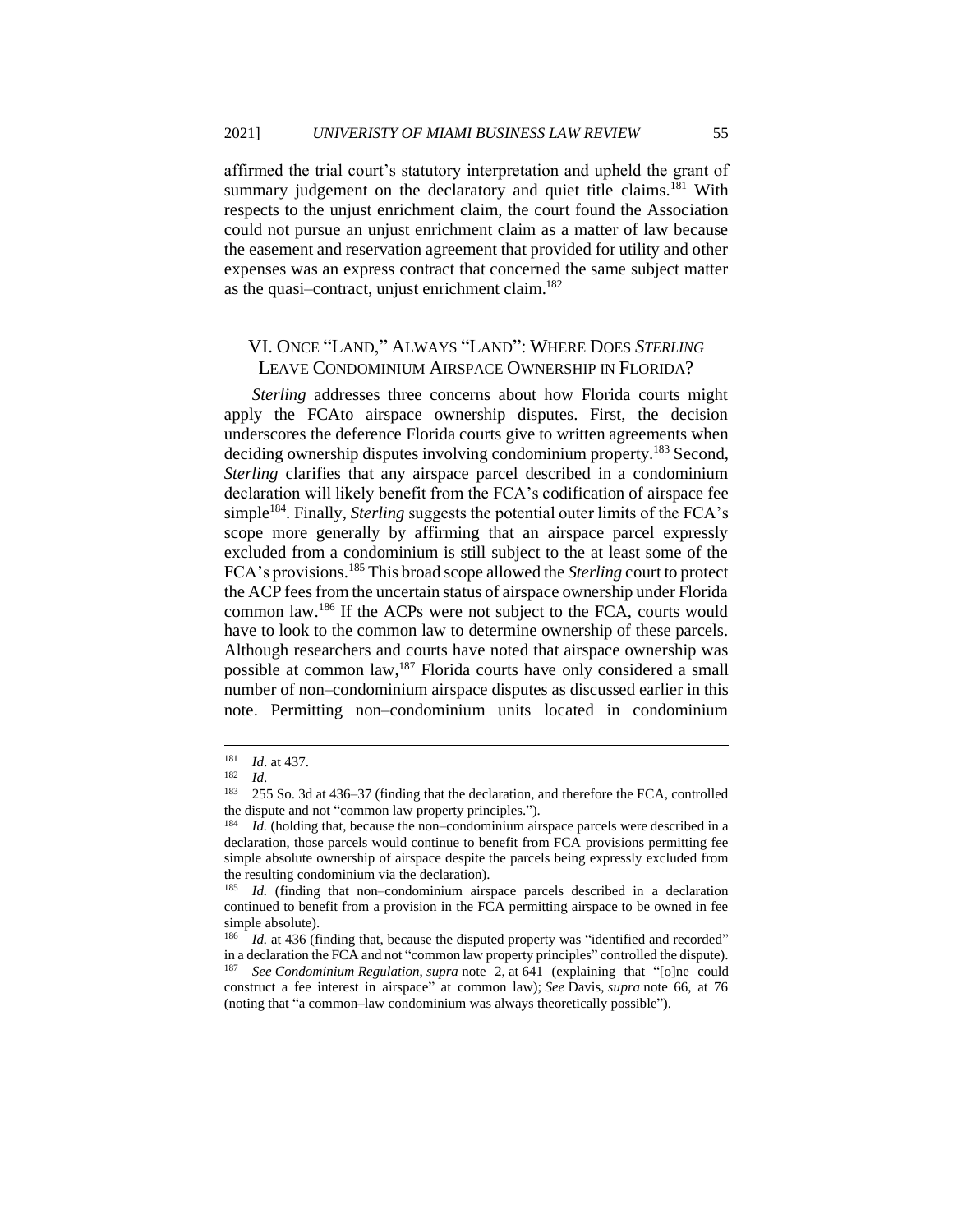buildings, like the excluded parcels at dispute in *Sterling*, to come within the scope of the FCA ensures these parcels can be owned in fee simple. Although *Ervin* and *Claughton Hotels* shows that Florida courts recognize some property interests in airspace, permitting the FCA to reach excluded parcels avoids subjecting these parcels to the uncertain status of fee simple airspace ownership at common law. However, had the excluded parcels not fallen within the FCA's scope, the contract–based approach to ownership adopted by the *Legendary* court and the recognition of limited airspace property interests in *Ervin* and *Claughton Hotels* support upholding an airspace fee simple under Florida common law that would permit the buying and selling of airspace parcels located in vertical developments like condominium buildings but that are not subject to condominium ownership.

## *A. Sterling Underscores Florida Court Preference For Regulation of Airspace Use In Mixed–Use Condominium Projects Through Contracts*

In keeping with the contracts–based approach to condominium disputes adopted in *Legendary*, *Sterling* signals that Florida courts turn to the express terms of private agreements to regulate relationships between non–condominium owners—i.e. owners like Sterling who own units in a condominium building that have been excluded from condominium ownership—and condominium owners in a mixed–use building.<sup>188</sup> Like *Legendary*, *Sterling* underscores that the FCA grants condominium and independent airspace owners a great deal of flexibility to privately regulate the rights and burdens imposed on each owner.<sup>189</sup> In *Legendary*, use of the shared riparian property was regulated by a declaration coupled with other agreements. In that case, it was the operating agreement rather than the declaration that furnished the dispositive provision establishing the

<sup>188</sup> *See Legendary,* 724 So. 2d at 625 (finding that a dispute concerning certain riparian rights between a marina operator and a condominium owners' association had to be resolved by looking to the terms of four agreements made between the association and the marina operator); 255 So. 3d at 436–37 (looking to the declaration and a fee–sharing agreement reached between the non–commercial airspace owner and the condominium owners' association to resolve both an ownership dispute and a dispute concerning fee– sharing for expenses such as utility costs and security attributable to the building as a whole).

<sup>189</sup> *See Legendary,* 724 So. 2d at 625 (finding that the declaration and written agreements controlled a riparian rights dispute); 255 So. 3d at 437 (finding that a the condominium owners' association could not pursue a quasi–contract claim for disputed shared building maintenance and utility fees because a quasi–contract claim "cannot be pursue[d] . . . if an express contract exists concerning the same subject matter.") (quoting Diamond "S" Dev. Corp. v. Mercantile Bank, 989 So. 2d 696, 697 (Fla. 1st DCA 2008).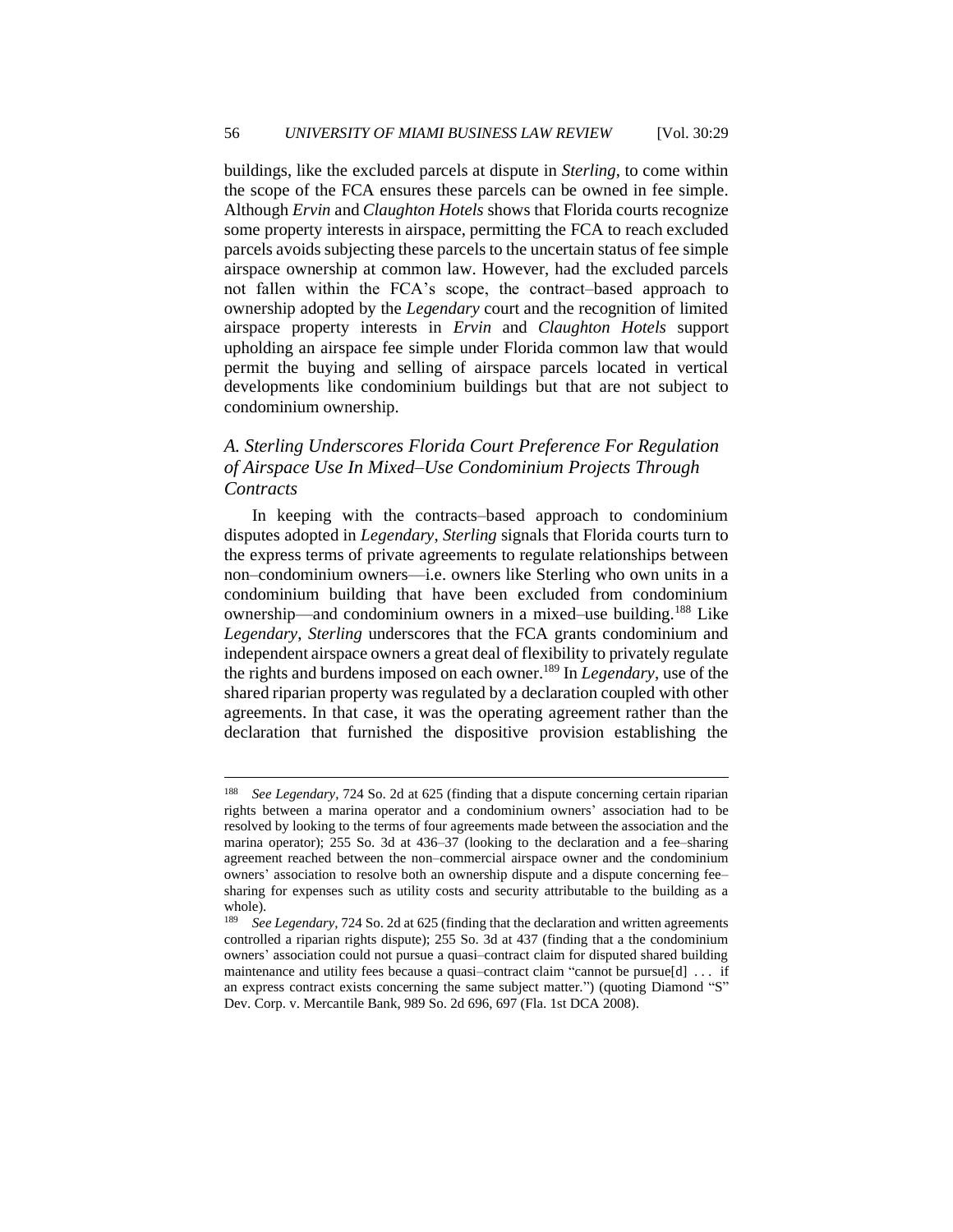commercial owner's right to use the riparian property.<sup>190</sup> *Sterling* shows that the condominium declaration can be used to grant an independent airspace owner an enforceable right to use property that adjoins condominium property.<sup>191</sup> Under *Sterling*, using a declaration to regulate ownership and use of airspace between condominium and independent owners has the added benefit of ensuring that the FCA's protections are available to all airspace parcels described in the declaration.

There are two obvious benefits to the contract–based approach taken in *Sterling*. First, this approach to property rights serves a protective function by deterring ownership challenges in vertical developers mounted by a dominant group of owners. In both *Legendary* and *Sterling*, Florida courts upheld the property rights conferred to non–condominium owners when those property interests were challenged by an association of owners<sup>192</sup>. *Sterling* shows that Florida courts will protect airspace owners from attempts by condominium associations to informally alter the burdens and benefits conferred by a condominium declaration to a given owner. Moreover, the contract–based approach taken in both *Legendary*  and *Sterling*, show that Florida courts will limit ownership inquiries to the relevant governing documents and the statutory provisions animating those agreements.<sup>193</sup>

Ultimately, the *Sterling* court relied on the FCA's contract–based ownership regime because the ACPs were found to be within the FCA's reach.<sup>194</sup> However, as *Legendary* shows, upholding the right to use an airspace parcel granted to an ACP owner by a (1) condominium declaration and (2) by a conveyance of the parcels to the owner from the

<sup>190</sup> *Legendary*, 724 So. 2d at 625.<br>191 255 So. 3d at 436, 37 (bolding

<sup>191</sup> 255 So. 3d at 436–37 (holding that the owner of four non–condominium airspace parcels, who was also not a member of the condominium owners' association, did own those parcels in fee simple absolute because the parcels were created via a declaration and, thus, continued to benefit from the FCA's provision permitting fee simple absolute ownership of airspace.)

<sup>192</sup> *Legendary,* 724 So. 2d at 625 (holding that specific wharfing rights reserved via a written agreement in favor of a marina operator were not trumped by other wharfing rights conferred to the condominium owners' association); 255 So. 3d at 436–37 (holding that the owner of non–condominium airspace parcels did own those parcels in fee simple absolute and, therefore, the condominium owners' association could not claim title to those parcels).<br> $\frac{193}{800}$ 

<sup>193</sup> *See Legendary*, 724 So. 2d 623, 624 (Fla. 1st DCA 1998) (finding the trial court's admission of extrinsic evidence was improper because the governing documents alone were relevant to the dispute); *See Sterling*, 255 So. 3d at 436 (finding that, because a statutorily compliment declaration existed, common law property doctrines would not determine ownership of the excluded ACPs).

<sup>194</sup> 255 So. 3d at 436 (finding that, because the non–condominium airspace parcels were "identified and recorded" in a declaration the property was governed by the FCA and not "common law property principles.").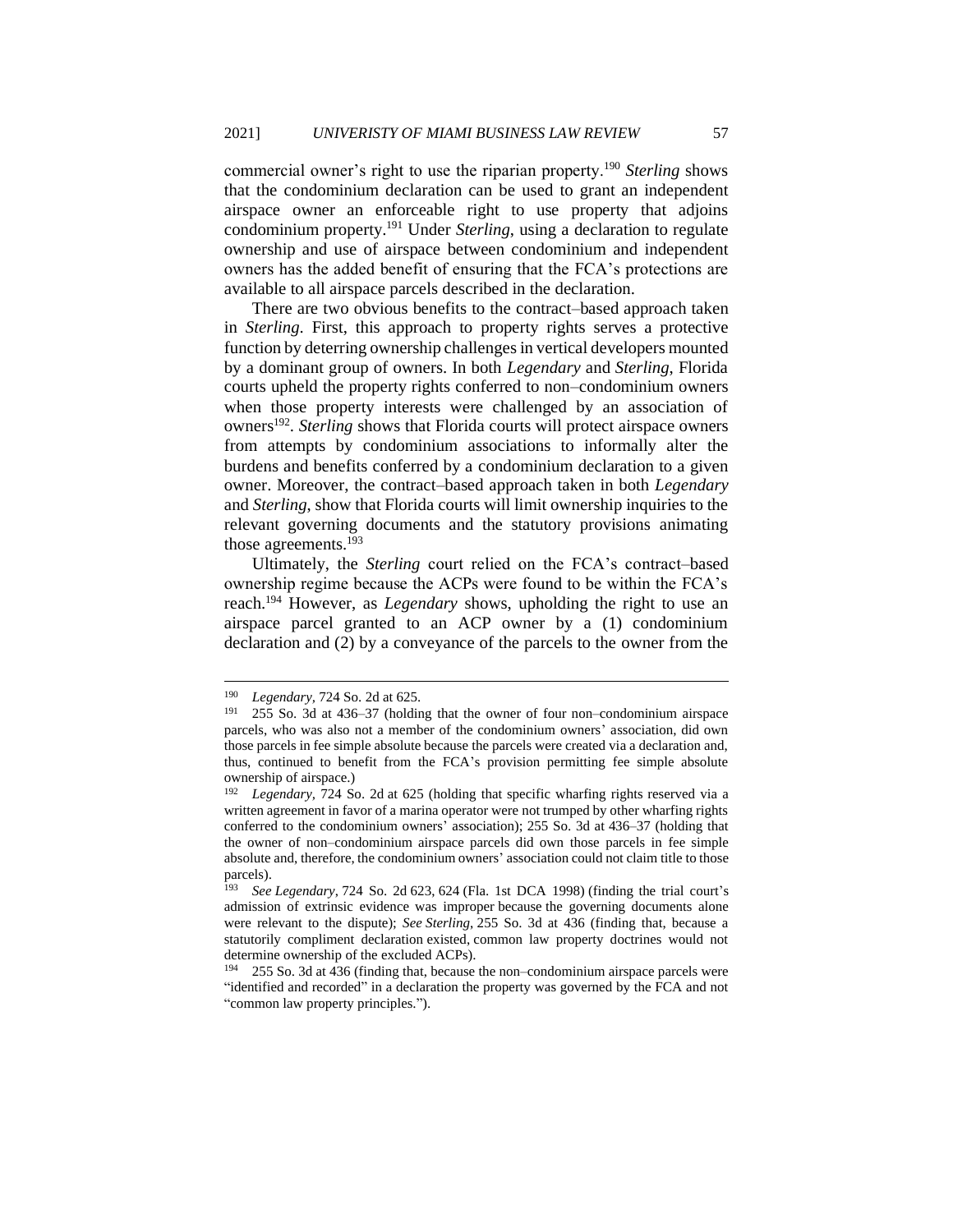developer result could permit a Florida court to uphold the ACP owner's fee simple without reference to the FCA. However, because Florida common law has only recognized limited property rights in airspace, creating, excluding, and conveying airspace parcels that will adjoin condominium property should be carried out via declaration to ensure the parcels benefit from *Sterling's* extension of the FCA's provision to excluded parcels.

*Sterling* clarifies that the FCA's provisions are available to a larger pool of owners than only condominium owners or owners of residential units.<sup>195</sup> In turn, the decision signals to investors and commercial unit owners that Florida courts recognize the FCA can accommodate new preferences for organizing vertical developments. *Sterling* enhances the marketability of these parcels by assuring developers and prospective owners that potential common law limits on airspace ownership will not divest them of otherwise lawfully obtained real property. Permitting non– condominium airspace ownership offers developers another tool to maximize occupancy in vertical developments and entice buyers who otherwise would shy away from condominium ownership because of associated fees or a desire for more autonomy than co–ownership might allow. Moreover, as both *Sterling* and *Legendary* show, associations and developers can use written agreements appended to a declaration to either require non–condominium parcels to contribute general upkeep and maintenance fees or the association can exempt non–condominium parcels from those fees.<sup>196</sup> Ultimately, *Sterling* not only clarifies that any airspace parcel included in a declaration will benefit from the FCA's provisions, the decision also shows the high degree of flexibility offered by declarations under the FCA.

## *B. Sterling Breeze Shows That Non–Condominium Air Space Parcels Located In Condominium Buildings Benefit From The FCA's Codification of Fee Simple Ownership of Airspace*

*Sterling* makes it clear that a non–condominium parcel can benefit from the FCA's codification of fee simple absolute ownership of airspace even if that parcel was described in the declaration only so that it could

<sup>195</sup> 255 So. 3d at 436–37 (holding that an owner who is not affiliated with a condominium owners' association was able to own airspace located in a majority–condominium building).

<sup>196</sup> *See Sterling*, 255 So. 3d at 437 (noting that the ACP agreement that was appended to the condominium declaration "obligated the owner of the ACPs" to pay for "all

expenses" for services and utilities connected to the ACPs *See Legendary*, 724 So. 2d at 625 (noting the marina agreement attached to the condominium declaration provided for the condominium association to be "responsible for maintenance and operation of the marina in accordance with the marina agreement.").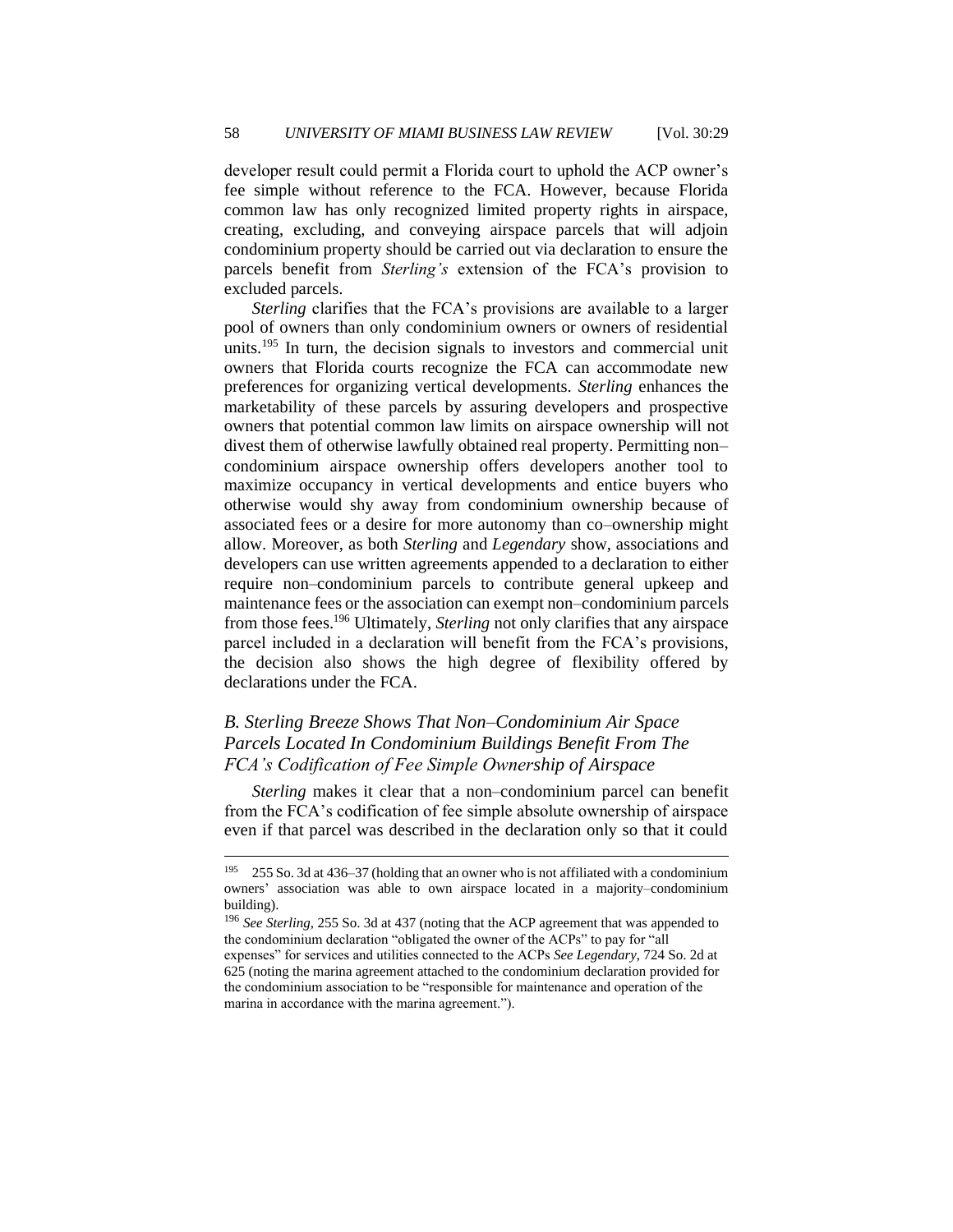excluded from the resulting condominium.<sup>197</sup> Because fee simple ownership of airspace is not well settled under Florida law, the application of the FCA to non–condominium airspace parcels in *Sterling* provides developers, owners, and associations with clearer guidance on how to use declarations and appended agreements to create different types of airspace parcels inside of the same building.

Under *Sterling*, the procedure used to create the airspace parcel is the dispositive factor that permitted the excluded parcel to benefit from the FCA's provisions.<sup>198</sup> *Sterling* found the FCA's silence on whether "all of the airspace" in a condominium building must be "included within condominium ownership" shows the FCA "contemplates that portions of airspace may be included or excluded" from a condominium.<sup>199</sup> Sterling suggests that once an airspace parcel has been created pursuant to the FCA is irrevocably transformed into real property that can be held in fee simple.<sup>200</sup> Given the permanence of this transformation, Florida courts will rarely have to look outside the FCA when deciding ownership disputes concern parcels within a condominium building. Neither the location of the parcels nor the uses to which the parcels were put factored into the court's analysis. Under *Sterling*, courts will only have to turn to the declaration to determine if an airspace parcel was properly described in that instrument and, therefore, is governed by the FCA.

With respect to mixed–use condominiums specifically, the *Sterling*  decision shows that Florida courts will likely extend the FCA's airspace ownership provision to commercial units that are adjacent to condominium units and common elements even when those commercial units are not a part of the condominium. In *Sterling*, the trial and appellate courts affirmed that the FCA's benefits do extend to commercial parcels located inside of a condominium–dominated building.  $201$  Again, the process used to create the parcels was the most relevant factor to determine whether the parcels were subject to the FCA.<sup>202</sup>

However, as new airspace uses emerge, it is not clear under *Sterling* which owners would own the rights to airspace that was not described in

<sup>197</sup> *See Sterling*, 255 So. 3d at 437 (interpreting FLA. STAT. § 718.103 (2020) and other provisions of the Florida Condominium Act).

<sup>198</sup> 255 So. 3d at 436 (finding that, because non–condominium airspace parcels were "identified and recorded" in a declaration that complied with the FCA the FCA, and not common law property principles, governed the parcels).

 $\frac{199}{200}$  *Id.* See id. at 436 (describing the Florida Condominium Act's airspace–inclusive definition of land).

<sup>255</sup> So. 3d at 436–37 (finding that, because the commercial parcels were described in a declaration, the units were governed by the FCA despite the units being neither condominium units nor common elements).

<sup>202</sup> *See Id.*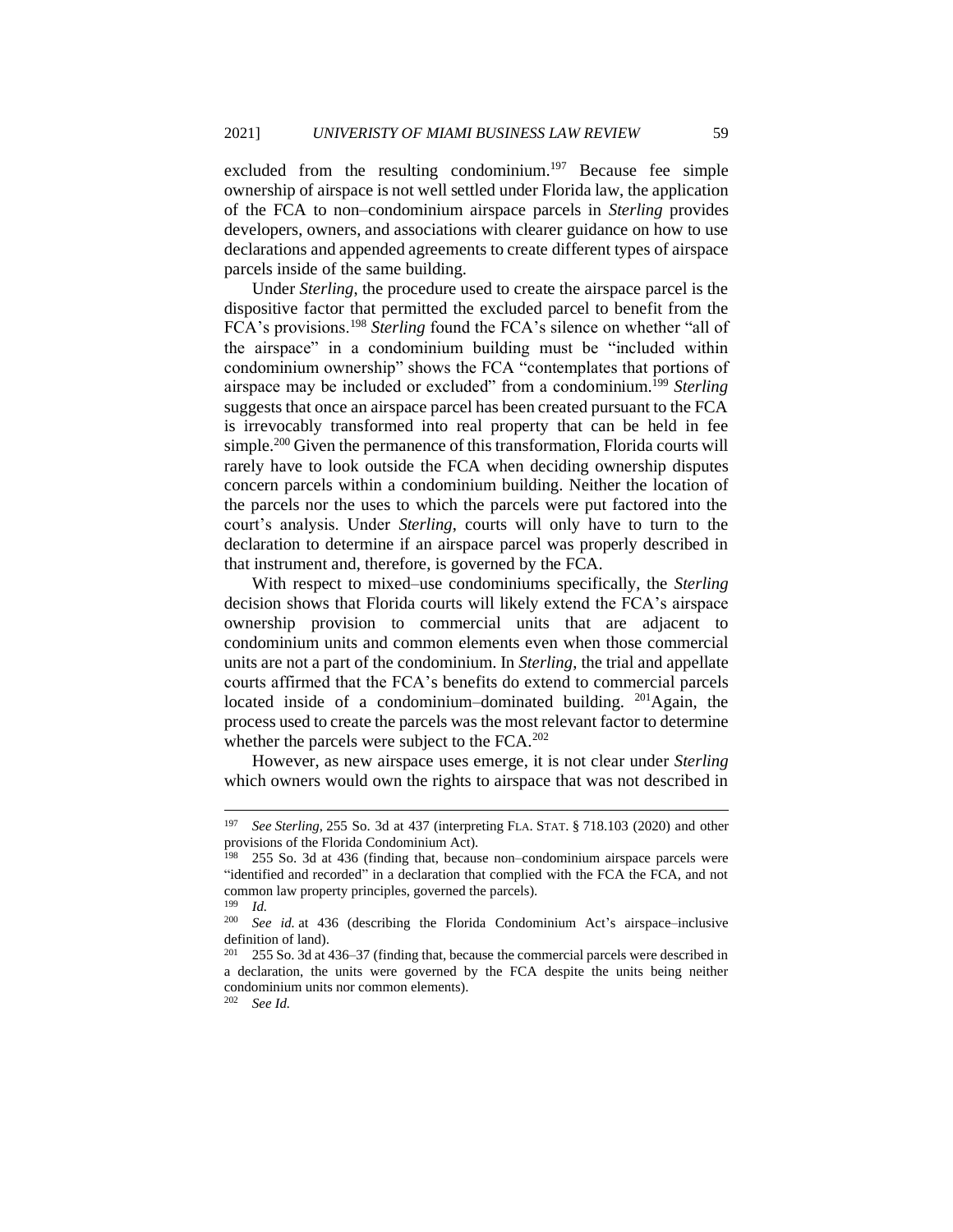the condominium and for which there is no other operating or ownership agreement that would permit a contract–based analysis in line with *Legendary*. Undescribed airspace would likely include airspace that abuts the exterior of the building, for example airspace over a rooftop or a structure constructed on a rooftop after the declaration has been filed, and that could be but is not currently being used. *Sterling* suggests the FCA governs any airspace parcel described in an enforceable declaration. <sup>203</sup> This requirement will likely always be met when the disputed airspace is located within a building. When airspace parcels are located within a building, those parcels must either be expressly described or the parcels may be implicitly described when the condominium parcels, common elements, and excluded parcels are delineated. However, it is not clear if the FCA will also reach exterior airspace that may have escaped attention when the interior parcels were being described. Given the well–settled principle established in *Casuby* that a landowner has a property interest in airspace adjoin her parcel, an ownership dispute concerning undescribed, exterior airspace would likely result in one party being granted at least some property interests in that airspace.<sup>204</sup> *Sterling* applies this principle to the interior of condominium buildings by rejecting the association's claim that its ownership extended vertically from the building's foundation and was only interrupted by the condominium units.<sup>205</sup>

As *Ervin* and *Claughton Hotels* demonstrate, Florida courts also recognize that a property interest in airspace flows to the owner of the adjoining land.<sup>206</sup> However, *Ervin*, *Claughton Hotels*, and *Sterling* do not resolve whether an individual unit owner, a condominium association, a developer, or a government entity would hold title to undescribed exterior airspace. Moreover, *Sterling* only clarifies that the FCA governs airspace parcels that are (1) located in a building's interior and (2) are described in

 $203$  255 So. 3d at 436 (finding that the FCA governed non–condominium commercial parcels because those parcels were described in a declaration).

<sup>204</sup> *See* 328 U.S. at 264 (finding that, in a dispute concerning airspace use over a residential parcel between a private landowner and the U.S. government, the "landowner owns at least as much of the space above the ground as the [*sic*] can occupy or use in connection with the land" and the fact that the landowner "does not occupy [that airspace] in a physical sense . . . is not material.")

<sup>205</sup> *See* Initial Brief of Appellant/Cross–Appellee at 17, Sterling Breeze Owners Ass'n v. New Sterling Resorts, LLC 255 So. 3d 434 (Fla. 1st DCA 2018) (No. 1D17–1553), 2017 WL 4438686, at \*1 (arguing that the definition of land under the Florida Condominium Act "is intended to be limited in scope to condominiums and the airspace contained within them and not to property explicitly excluded from the condominium form of ownership by the terms of the declaration itself.").

<sup>139</sup> So. 2d at 139 (finding that the Florida Legislature intended to provide a property owner with "full compensation for any property" including an airspace easement "taken for the public use."); *Claughton,* 157 So. 2d at 198 (holding that the "owner of a parcel of land is entitled to the control and use the space above it").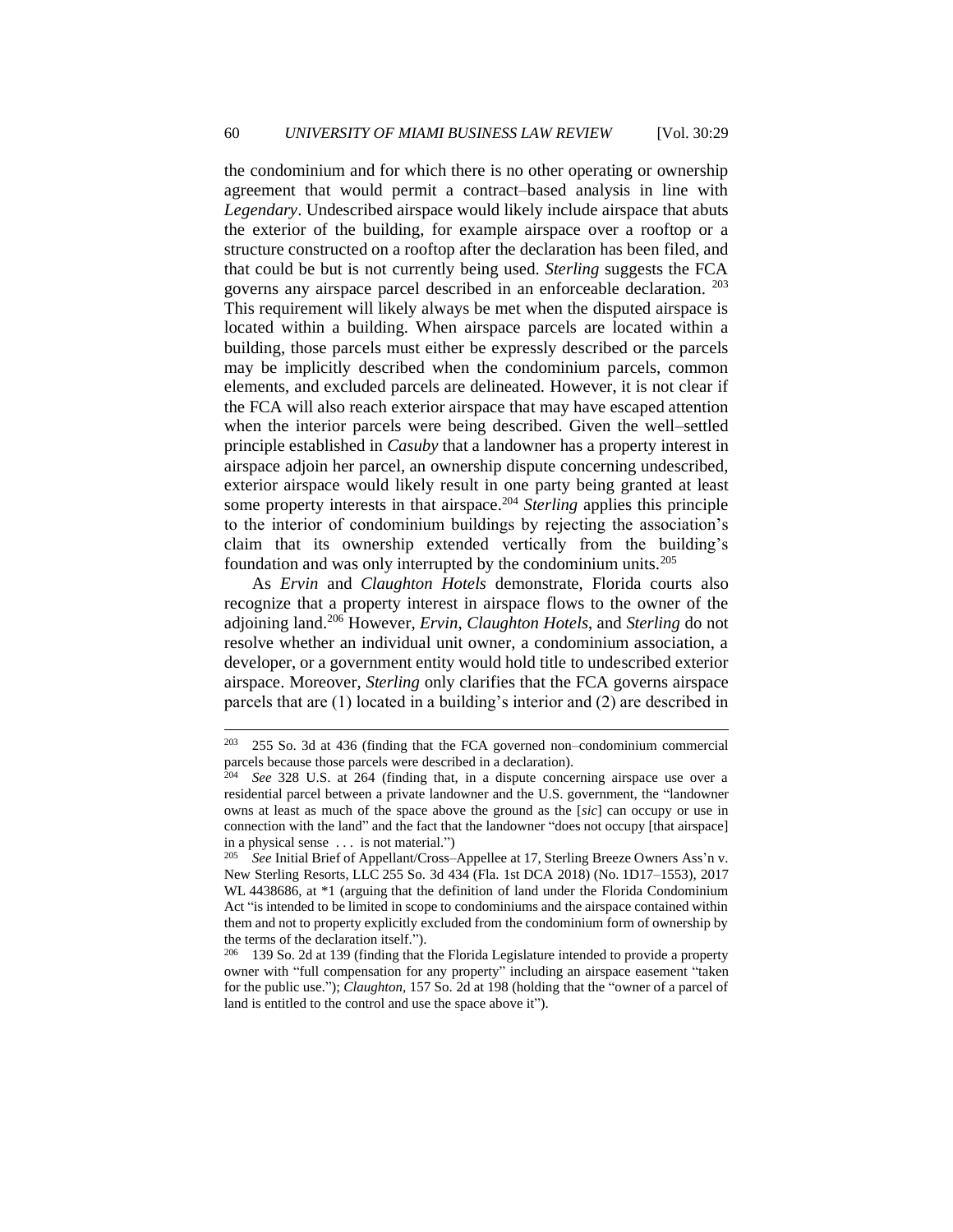a declaration. It remains unclear if undescribed airspace that is adjacent to a condominium building but located outside of the building (for example, airspace above a rooftop) would be part of the condominium's common elements. If all parcels in a building are owned by either a condominium association or condominium owners, it seems clear cut that the adjacent airspace above the building would constitute a common element because, under the FCA, common elements include any portion of condominium property that is not assigned to a unit.<sup>207</sup> However, in cases like *Sterling*  where a condominium shares the same building as non–condominium parcels, neither the FCA nor case law provides a clear answer about how to assign ownership of undescribed, exterior airspace.<sup>208</sup> In these mixed– ownership cases, the broad freedom of contract granted to developers and associations by the FCA provides the most obvious solution to potential airspace ownership disputes. Given that Florida courts will enforce declarations that include elements not specially addressed in the FCA for example, the creation of ground–floor, non–condominium commercial parcels in *Sterling—*developers and associations should consider addressing exterior airspace in governing documents so that airspace can be productively, and perhaps profitably, used in the future.<sup>209</sup>

To encourage airspace use, more clarity is needed on who owns non– condominium airspace that adjoins a condominium building and, therefore, who can and cannot use and convey interests in that airspace. For example, who would be able to sell easements permitting third parties to use airspace directly above a condominium building? Surely, use of adjoining airspace as a right–of–way from drones or to host vertical  $farming$  equipment<sup>210</sup> would generate income for developers or associations while reducing land use by consolidating multiple uses onto a single parcel. Under Federal Aviation Authority rules, drones can fly up to 400 feet above the ground or, if the drone is flying near structures, no

<sup>207</sup> *See* FLA. STAT. § 718.103(8) (2021) (defining common elements as "the portions of the condominium property not included in the units").

<sup>255</sup> So. 3d at 437 (observing that "neither the definition of "condominium property," nor "land" [as provided by the FCA requires that all of the airspace be included within condominium owners" and that "the statute contemplates that portions of airspace may be included or excluded" from a condominium via a declaration).

<sup>209</sup> *See Sterling*, 255 So. 3d at 437 (noting that the FCA "contemplates that portions of airspace may be included or excluded" as a general matter but finding no specific section that addresses non–condominium commercial parcels).<br><sup>210</sup> See Natholia N. Prescott, Agretarianne Pesiliano.

<sup>210</sup> *See* Nathalie N. Prescott, *Agroterrorism, Resilience, and Indoor Farming*, 23 ANIMAL L. 103, 107 (2016) (explaining that vertical farming uses hydroponic, aquaponic, or aeroponic equipment to grow crops in vertical layers instead of horizontal rows and noting that vertical farms are extremely efficient and productive, with some vertical farms being able to achieve the same yield as a conventional farm while using less than 1% of the square feet required for a conventional farm.).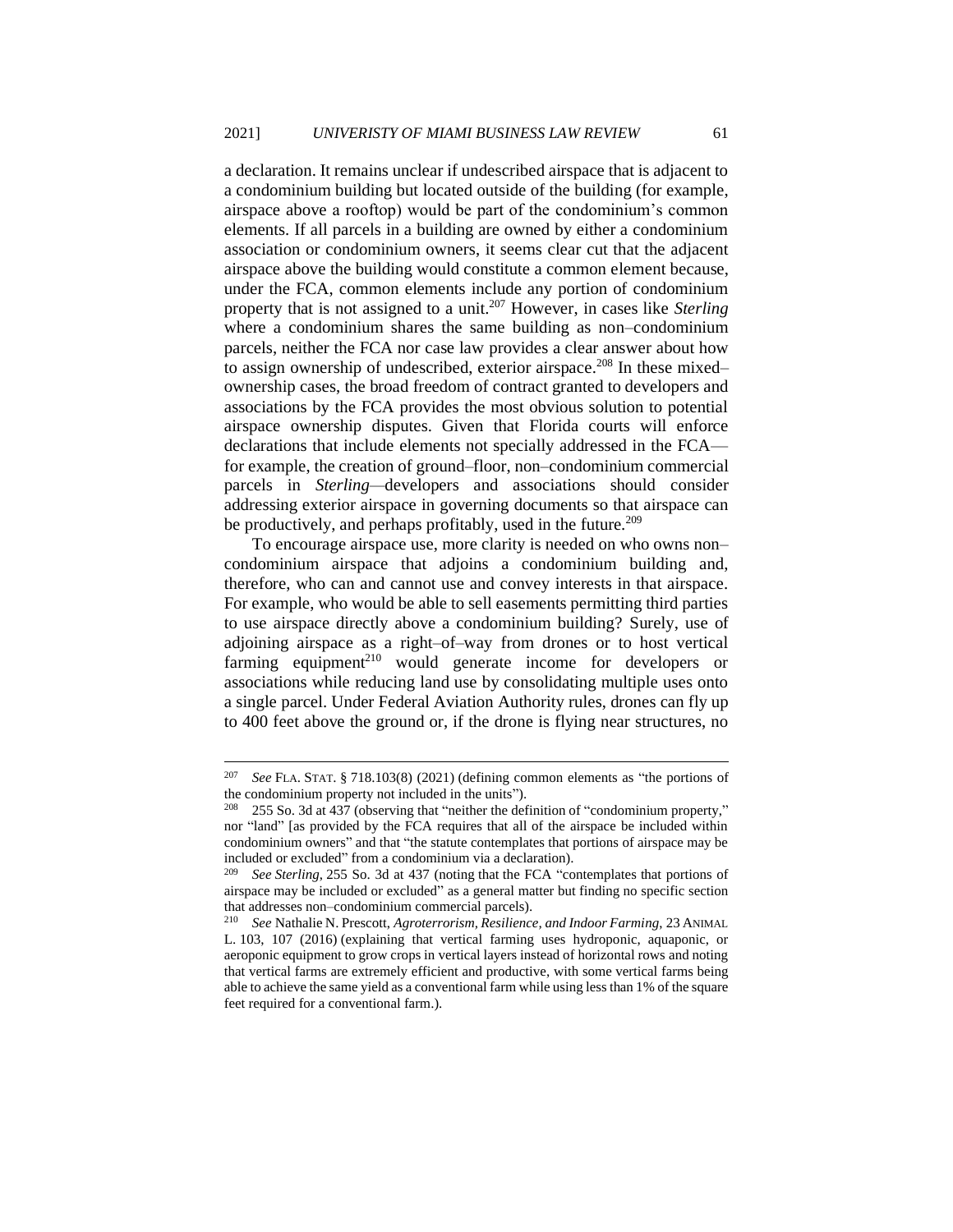more than 400 feet above a structure's highest point.<sup>211</sup> While the Federal Aviation Authority clearly has authority over airspace that is 1,000 feet above the tallest obstacle in high–congestion areas, 500 feet above ground level in uncongested areas, and landing and takeoff pathways, it remains unclear whether the FAA's authority reaches below those thresholds.<sup>212</sup> Because airspace ownership that is below the FAA threshold and adjacent to real property is a state–level property rights issue, states have been able to grant causes of action for airspace trespass by drones or interferences with airspace use in general. $^{213}$  In Florida, the state is responsible for drone regulation when federal regulations, authorizations, or exemptions do not apply.<sup>214</sup> Given the broad freedom of contract available to developers and owners under the FCA and the applicability of the FCA to non– condominium airspace parcels described in a declaration, creating, conveying, and monetizing airspace parcels above condominium buildings could present either developers or associations with new sources of revenue while promoting the adoption of new technologies like drones.

Vertical developments like high–rise condominiums can also help growing cities accommodate growing demand for housing and commercial spaces in urban centers while easing land scarcity.<sup>215</sup> Historically, vertical developments have been the go–to planning tool in cities, like New York, where developers and residents face high land costs and land scarcity.<sup>216</sup> With metropolitan areas across the United States growing at a far faster pace than rural areas, vertical developments can help meet to meet demand for both housing and commercial space in high– growth areas.<sup>217</sup> In turn, concentrating residential uses near commercial in

<sup>&</sup>lt;sup>211</sup> 14 C.F.R. §107.51 (2016).<br><sup>212</sup> *See* Robert A Heverly *Tl* 

See Robert A. Heverly, *The State of Drones: State Authority to Regulate Drones*, 8 ALBANY GOV'T L. REV. 29, 38 (2015).

See *id.* at 53–55 (noting that statutes passed in Georgia and Minnesota that grant landowners causes of action for interference with the use of airspace above their land and noting an Oregon law that "that specifically provides landowners and land possessors with a legal cause of action if an operator flies a drone over their properties at a height of less than 400 feet after having done so at least once before and after having been notified by the owner not to do so again").<br> $^{214}$  F<sub>I</sub> A STAT 8 330 41(3)(a)

FLA. STAT. § 330.41(3)(a) (2021).

<sup>215</sup> *See* MIR ALI & AJLA AKSAMIJA, TOWARDS A BETTER URBAN LIFE: INTEGRATION OF CITIES AND TALL BUILDINGS, in 4th Architectural Conference on High Rise Buildings (Council on Tall Buildings and Urban Habitat) 1, 2 (2008).

<sup>216</sup> *See id.* at 1.

<sup>217</sup> *See* Matthew Brown, *Takeaways from the US census: A slower growing but more multiracial society, as cities outpace rural areas*, USA TODAY (Aug. 12, 2021, 6:39 PM), https://www.usatoday.com/story/news/politics/2021/08/12/takeaways–2020–

census–rural–urban–population–divides/5493030001/ (explaining that U.S. census data shows that U.S. metropolitan areas saw an average growth rate of 9% over the last ten years while non–metropolitan areas grew by only 1%.).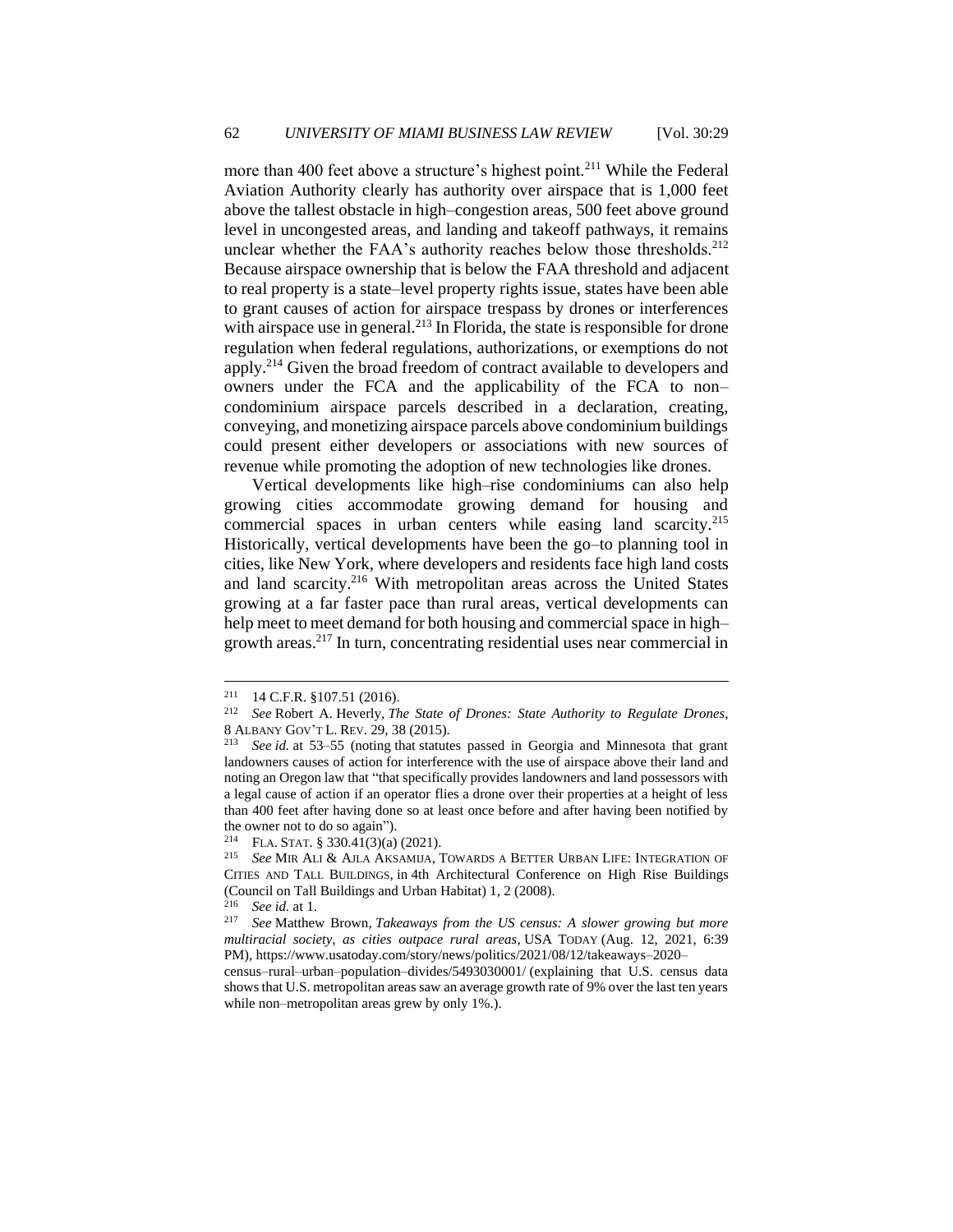urban areas can help reduce the overall carbon footprint of a population– center by reducing the need for energy–intensive commutes.<sup>218</sup> Moreover, vertical development can help preserve arable land in areas where arable land is already scarce by constraining the growth of suburban developments.<sup>219</sup> In areas with both high population and economic growth, vertical developments like mixed–use high rises offer practical solutions to expand housing stock near commercial hubs and support economic development by providing more commercial space.<sup>220</sup> For example, mixed–use, high–rise towers have proven popular in Dubai to accommodate rapid economic expansion.<sup>221</sup> In turn, this consolidation frees up more space for residential, commercial, and recreational use in high–demand areas while potentially making each parcel more economically productive by allowing developers and owners to market units to a broader array of users.

Florida, in particular, has seen a surge of new interests from prospective residents and from business alike since the start of the COVID–19 pandemic and is now one of the top destinations for relocations in the country.<sup>222</sup> Demand for condominiums and townhomes was especially robust in 2021, with second–quarter 2021 sales in that category growing  $117\%$  year–over–year.<sup>223</sup> To meet this demand, developers have embraced mixed–use, high–rise buildings that host conventional condominium units as well as luxury amenities like spas and restaurants.<sup>224</sup> Under *Sterling*, fee simple ownership of airspace in a

<sup>218</sup> *See* ALI & AKSAMIJA*, supra* note 193, at 3; *cf. id.* at 15–16 (noting that Jakarta has faced "increased transportation problems and congestion" as high–rise buildings became "widely used for commercial and residential functions . . . to address the issues of land scarcity and enormous population . . . .").

<sup>219</sup> *See* ALI & AKSAMIJA*, supra* note 193, at 2–3.

See generally id. at 15 (noting that high–rise buildings in Jakarta help mitigate land scarcity issues while supporting three of the area's primary sources of economic growth). <sup>221</sup> *See id.* at 16.

<sup>222</sup> *See Almost 330,000 people have moved to Florida during the past year; migration is expected to continue through 2025*, ISLANDER NEWS (May 21, 2021), https:// www.islandernews.com/lifestyle/homes/almost–330–000–people–have–moved–to–

florida–during–the–past–year–migration–is–expected/article\_78860b40–aa7d–11eb–

<sup>957</sup>d–1f0232e9d6d0.html (noting that several surveys showed Florida was a top destination for people looking to relocate in 2020); *See also* Trevor Wheelwright, *State of Moving in 2020: Moving Stats and the Impact of COVID–19*, MOVE.ORG (June 22, 2021), https://www.move.org/2020–moving–stats–and–

trends/#TopStatesWherePeopleMovedtoandFrom (noting that Florida was the most moved–to state in 2020).

<sup>223</sup> *Fla.'s Housing Market Continues Positive Trends Through 2Q*, FLA. REALTORS (Aug. 12, 2021), https:// www. floridarealtors.org/news–media/news–articles/2021/08/flas– housing–market–continues–positive–trends–through–2q.

<sup>224</sup> *See generally* Nicole Lopez–Alvar, *The tallest residential building south of New York City is coming to Miami,* LOCAL 10 (Mar. 29, 2021, 4:41 PM), https:// www.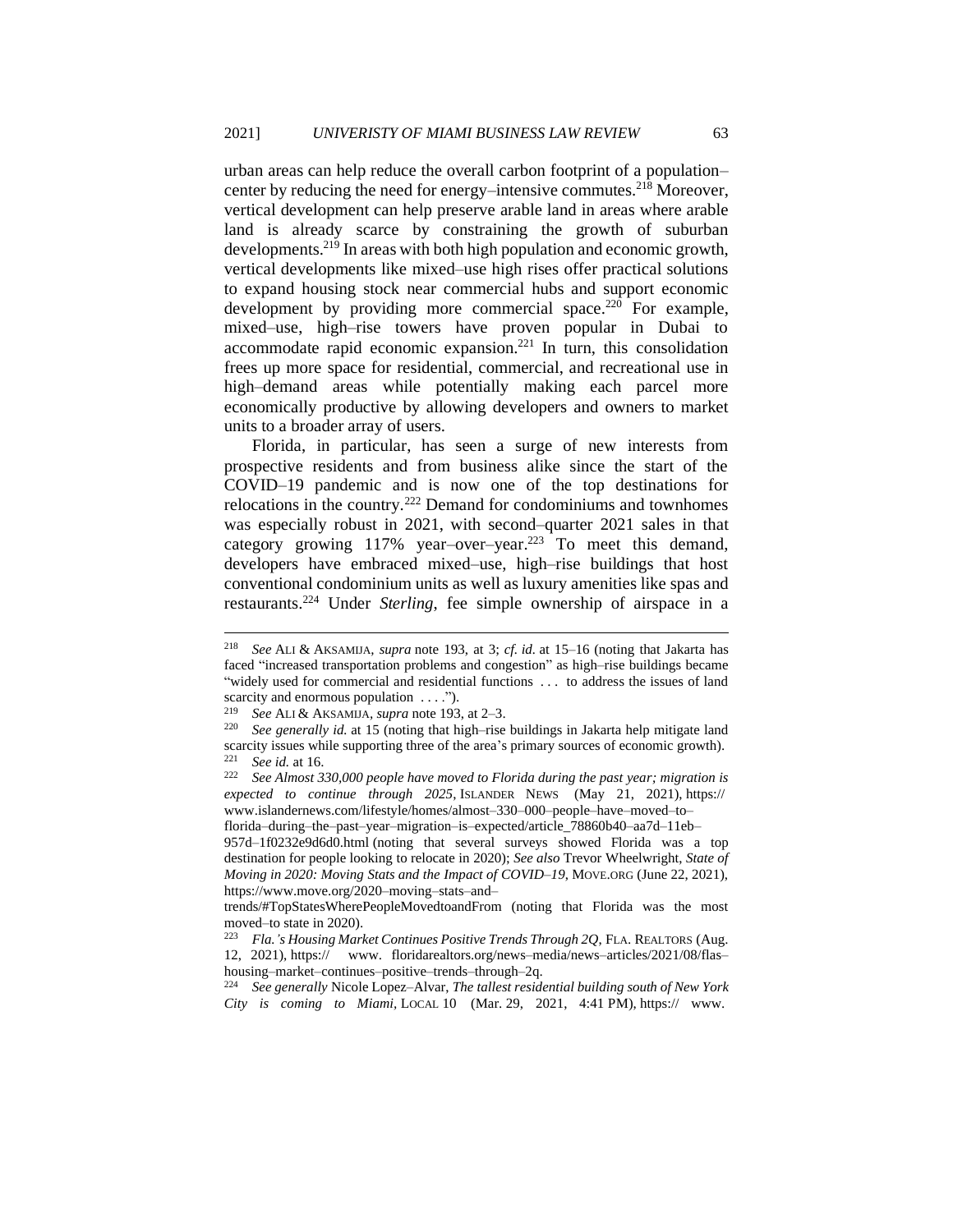condominium building is available to seemingly for any type of use as long as that unit is described in the condominium declaration.<sup>225</sup> Given the benefits of consolidating multiple uses into a single parcel, *Sterling*  provides opportunity for developers and prospective owners to consider mixed–ownership approaches that are more responsive to local needs without having to give up the benefits of fee simple airspace ownership available under the FCA.<sup>226</sup>

As *Sterling* shows, Florida law provides developers and associations with a broad freedom of contract that permits unique ownership arrangements as long as the declaration and appended agreements creating those arrangements comply with the FCA's requirements that parcels be particularly described.<sup>227</sup> However, while this flexibility permits novel arrangements that can maximize occupancy in a vertical development, both developers and associations will have to pay close attention to the rights they gain and relinquish when entering these arrangements. As both *Legendary* and *Sterling* shows, Florida courts prefer to resolve disputes between associations and non–condominium parcel owners by turning to declarations and related agreements formed under the FCA.<sup>228</sup> Thus, *Sterling* should serve as a warning to owners and associations alike that, once ownership rights are created via a declaration, Florida courts will be reluctant look outside the four corners of that document if an owner's title is challenged.

While ambiguity about airspace property rights may slow the adoption of airspace uses like vertical farming and drone transportation, this uncertainty also provides an opportunity for developers, owners, and potential airspace users to steer public policy towards a flexible, contract– based approach to owning and conveying property interests in airspace when the FCA's provisions have not attached to a portion of airspace.

local10.com/real–estate/2021/03/29/the–tallest–residential–building–south–of–new– york–city–is–coming–to–miami/.

 $225$  255 So. 3d at 436–37 (holding that a commercial operator that owned non– condominium parcels and that did not belong to the condominium owners' association was still able to own the parcels in fee simple absolute under the FCA).

<sup>226</sup> *Id.* (finding that a commercial owner that was not a member of a condominium owners' association can still own airspace parcels in fee simple absolute when those parcels are located in a majority–condominium building).

<sup>227</sup> *See* Sterling Breeze Owners' Ass'n v. New Sterling Resorts, LLC, 255 So. 3d 434, 436 (Fla. 1st DCA 2018).

Legendary, 724 So. 2d at 624–25 (looking to the declaration and agreements referenced in the declaration to resolve a wharfing rights dispute between a marina operator and a condominium owners' association); 255 So. 3d at 436–37 (holding that, because non–condominium airspace parcels were described in the declaration the FCA controlled a property dispute between the commercial owner and the condominium owners' association and finding that a related fee–sharing agreement between the commercial owner and the condominium owners' association governed a dispute over those fees).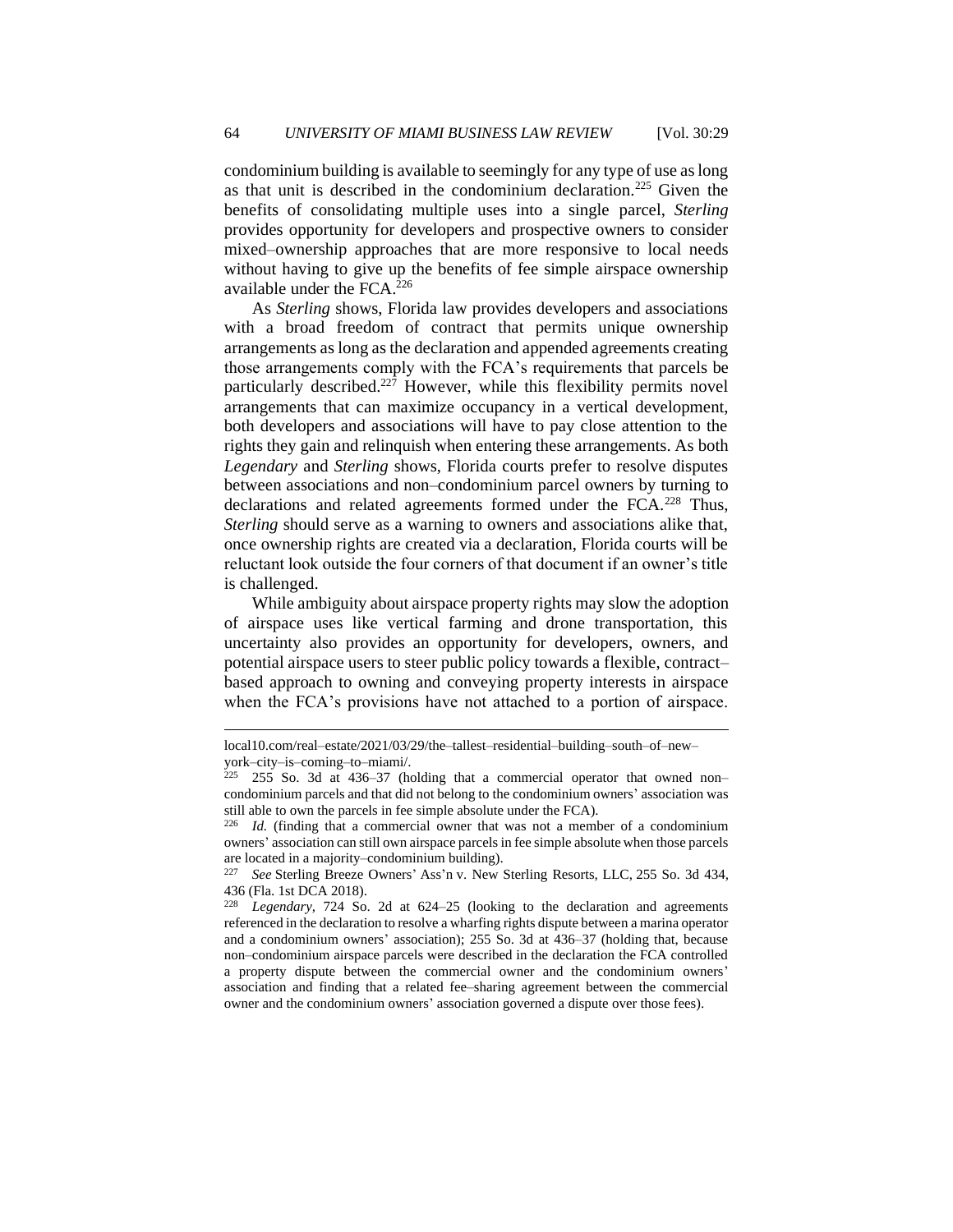Although condominiums continue to be a popular ownership structure for both purely residential and mixed–used vertical developments in Florida, developers and owners will find that novel uses for airspace require Florida courts and the legislature to further delineate (1) whether there are non–condominium airspace parcels created under Florida law which are not subject to the FCA's provisions and (2) what, if any, protections does Florida law offer the owners and users of non–condominium airspace. While technologies like vertical farming equipment, drones, and flying vehicles were once the stuff of science–fiction stories, rapid development in all three of those spaces will undoubtedly have developers looking skyward to unlock value from the airspace above buildings.<sup>229</sup> As these airspace uses become more common, assigning ownership of adjacent airspace via a declaration or an agreement appended to a declaration should be considered to ensure that the benefits and burdens of new airspace uses flow to the correct owners.

### VII. FLORIDA COMMON LAW WOULD PROVIDE THE *STERLING*  COURT WITH ALTERNATIVE GROUNDS TO UPHOLD FEE SIMPLE IN THE EXCLUDED AIRSPACE PARCELS

Even if the excluded parcels had not come within the FCA's reach, Florida law would still offer courts the opportunity to find that airspace can be owned in fee simple absolute. First, the contract–based approach adopted in and *Legendary* shows that Florida courts will defer to agreements conveying the right to use property that is adjacent to condominium property.<sup>230</sup> Second, both *Ervin* and *Claughton Hotels*  establish that a property interest in adjoining airspace does flow to the owner of the underlying land<sup>231</sup>. Finally, *Ervin* and *Claughton* show that an interest in airspace that adjoins real property can be severed and conveyed to a separate owner.<sup>232</sup> While Florida law has not expressly

<sup>229</sup> *See generally* Paul Lienert & Ben Klayman, *Look, up in the sky it's a flying Cadillac! GM unveils futuristic vehicle*, REUTERS, Jan. 12, 2021, https://www.reuters.com/business/autos-transportation/look-up-sky-its-flying-cadillac-

gm-unveils-futuristic-vehicle-2021-01-12/ (describing a driverless flying taxicab that is being developed by General Motors).

<sup>230</sup> *Legendary,* 724 So. 2d at 625 (finding that a written agreement between a marina operator and a condominium owners' association that was referenced in a declaration controlled a wharfing rights dispute between the parties).<br> $^{231}$  Claughton, 157 So, 2d at 198: 139 So, 2d at 139 (1)

<sup>231</sup> *Claughton,* 157 So. 2d at 198; 139 So. 2d at 139 (finding that a highway authority would have to pay a property owner "full compensation" for an easement in airspace condemned over the property owners' land).

<sup>232</sup> *Ervin,* 139 So. 2d at 138–39 (permitting a highway authority to condemn an airspace easement over private land); *Claughton,* 157 So. 2d at 198 (finding that a hotel was only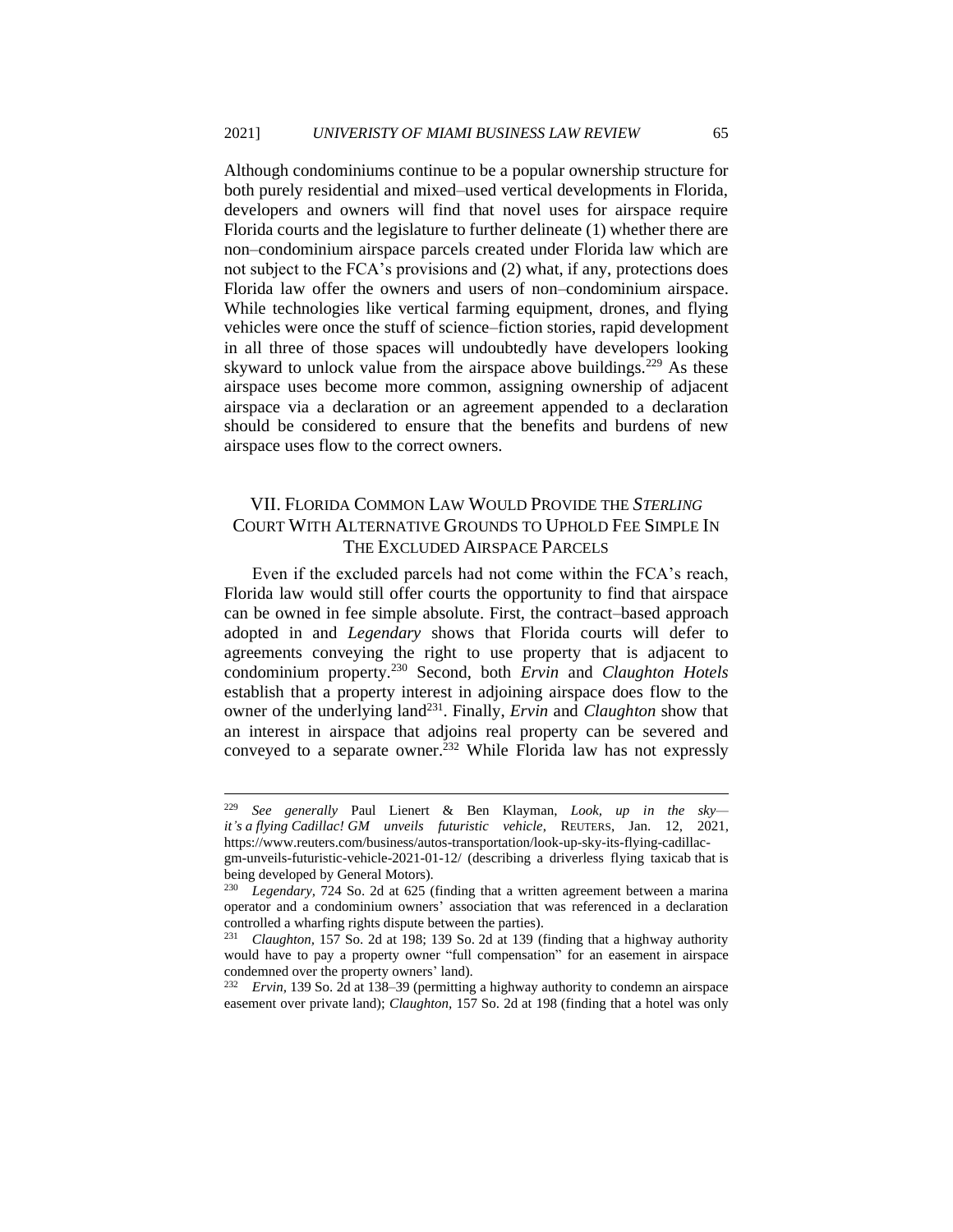recognized fee absolute ownership of airspace, cases upholding airspace easements lay the groundwork for recognizing these fees common law.<sup>233</sup>

In *Sterling*, neither party contended that the declaration was defective.<sup>234</sup> Instead, the association's challenge rested on ambiguity about whether airspace can be owned in fee simple absolute under Florida common law.<sup>235</sup> While Florida courts had not expressly permitted fee simple in airspace prior to the FCA's passage, the contract–based approach to ownership taken in *Tatum Bros*. and adopted by the *Legendary* court would permit a court to uphold New Sterling's fee simple in the ACPs<sup>236</sup>. Under the FCA, a declaration and all appended agreements are treated "as an agreement relating to the conveyance of land."<sup>237</sup> Notably, the plain language of this provision does not limit this conveyance of land to either (1) land as defined in the FCA or (2) land that is under condominium ownership.<sup>238</sup> In *Sterling*, the ACPs were created by the declaration and were also described to the easement and cost–sharing that was attached to the declaration.<sup>239</sup> A Florida court could uphold the ACP fee simple by finding that an enforceable agreement conveying the right to use and enjoy was in place.

obligated to pay for its pro rata share of property taxes for airspace the hotel used above a sidewalk owned by the City of Miami).

<sup>233</sup> *Ervin,* 139 So. 2d at 138 (permitting the Jacksonville Expressway Authority to take an airspace easement without taking the underlying real property); *See Claughton,* 157 So. 2d at 198 (recognizing that the airspace above a parcel of land can be dominated and used by a party who does not own the parcel of land).<br> $234$  255 So. 3d at 436–37 (resolving the dispute

<sup>255</sup> So. 3d at 436–37 (resolving the dispute by applying the FCA after neither party asserted that the declaration was defective).<br> $^{235}$  *Ld* at 436 (finding that "irrespective o

Id. at 436 (finding that "irrespective of how the common law might have addressed separate owners of surface space and airspace, the disputed airspace in this case was identified and reserved via a declaration of condition and associated agreement recorded under chapter 718, Florida Statutes, which specifically addresses airspace.").<br><sup>236</sup> *Claughton*, 157 So. 2d at 624–25 (finding four documents—a declarational

<sup>236</sup> *Claughton,* 157 So. 2d at 624–25 (finding four documents—a declaration, a deed to an alternative commercial parcel, an operating agreement, and a marina agreement wherein the deed and declaration were subject to the operating agreement—resolved the dispute over wharfing and riparian rights).

<sup>&</sup>lt;sup>237</sup> FLA. STAT. § 718.105(1) (2020) (providing that "[w]hen executed as required by s. 718.104, a declaration together with all exhibits and all amendments is entitled to recordation as an agreement relating to the conveyance of land.").

<sup>238</sup> FLA. STAT. § 718.103 (18) (providing that land "means the surface of a legally described parcel of real property and includes, unless otherwise specified in the declaration and whether separate from or including such surface, airspace lying above and subterranean space lying below such surface. However, if so defined in the declaration, the term "land" may mean all or any portion of the airspace or subterranean space between two legally identifiable elevations and may exclude the surface of a parcel of real property and may mean any combination of the foregoing, whether or not contiguous, or may mean a condominium unit.").

<sup>239</sup> *See Sterling*, 255 So. 3d at 435.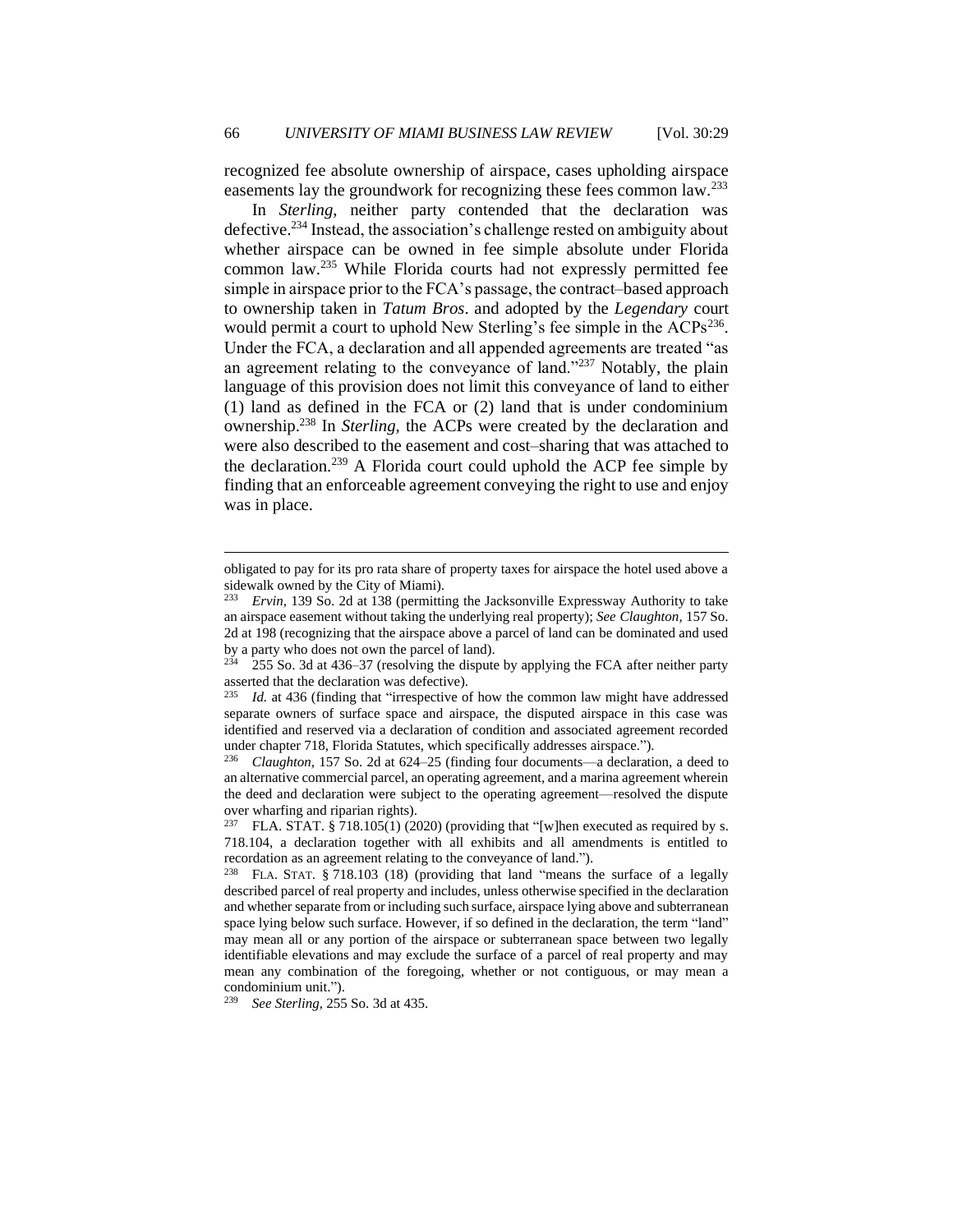A contract–based approach following *Legendary* could provide alternative grounds to upholding a fee simple for an excluded airspace parcel like the disputed ACPs in *Sterling*. Like the riparian land at issue in *Legendary*, the ACPs were both described in a declaration and were subject to certain burdens laid out in the easement that was attached to the declaration.<sup>240</sup> Just as the *Legendary* court upheld the riparian right agreements as a matter of contract law without reference to the Condominium Act, the declaration and easement agreement in *Sterling*  provide the necessary basis for applying a contract–based approach to ownership. While the riparian land at issue in *Legendary* does not run up against the ambiguity of airspace ownership at common law, the strong freedom of contract evidenced in *Legendary* suggests Florida courts will look to the form of a property interest conveyance—whether that form be a title, declaration, or other written agreement—rather than looking to the type of property being conveyed $^{241}$ . If the strict contract–based approach made available to Florida courts by *Legendary* were adopted in *Sterling*  the declaration and the attached agreement could provide sufficient grounds to find an enforceable interest conveyed by contract.<sup>242</sup> However, the uncertain status of airspace ownership under Florida common law may pose a hurdle to a pure contract–based approach.

Even if the ACPs no longer benefited from the FCA's codification of airspace fee simple ownership, *Ervin* and *Claughton Hotels* show that Florida law does recognize that some property rights can be held in airspace. $243$  While those cases were limited to easements involving airspace, both decisions show that airspace is subject to at least some of the benefits and burdens imposed on real property under Florida law. <sup>244</sup>Moreover, these decisions demonstrate that Florida courts recognize that property rights in airspace can be divided among several owners.<sup>245</sup>

*Claughton,* 157 So. 2d at 198 (finding that, because a hotel was occupying and using airspace over a city–owned hotel, the hotel and not the City had to pay property tax

<sup>240</sup> *Legendary,* 724 So.2d 625 (finding that because the rights assigned to the condominium owners and owners' association in the declaration were subject to agreements that defined the "respective rights and obligations in the shared use of the property" that those agreements controlled a dispute over wharfing rights).  $241$  *Id.* 

<sup>&</sup>lt;sup>242</sup> *Id.*; 255 So. 3d at 436–37 (finding that the description in the declaration was sufficient to bring the non–condominium parcels within the scope of the FCA and that a fee–sharing agreement between the non–condominium owner and the condominium owners' association controlled a dispute concerning those fees).

<sup>243</sup> *Ervin*, 139 So. 2d at 139 (finding that a property owner would be entitled to payment from a highway authority that takes an easement in airspace over that land); *Claughton,*  157 So. 2d at 198 (finding that a hotel operating a building that occupied airspace above a city–owned sidewalk was obligated to pay its pro rata share of property tax attributable to that airspace usage).

<sup>244</sup> *Ervin*, 139 So. 2d at 139; *Claughton,* 157 So. 2d at 198.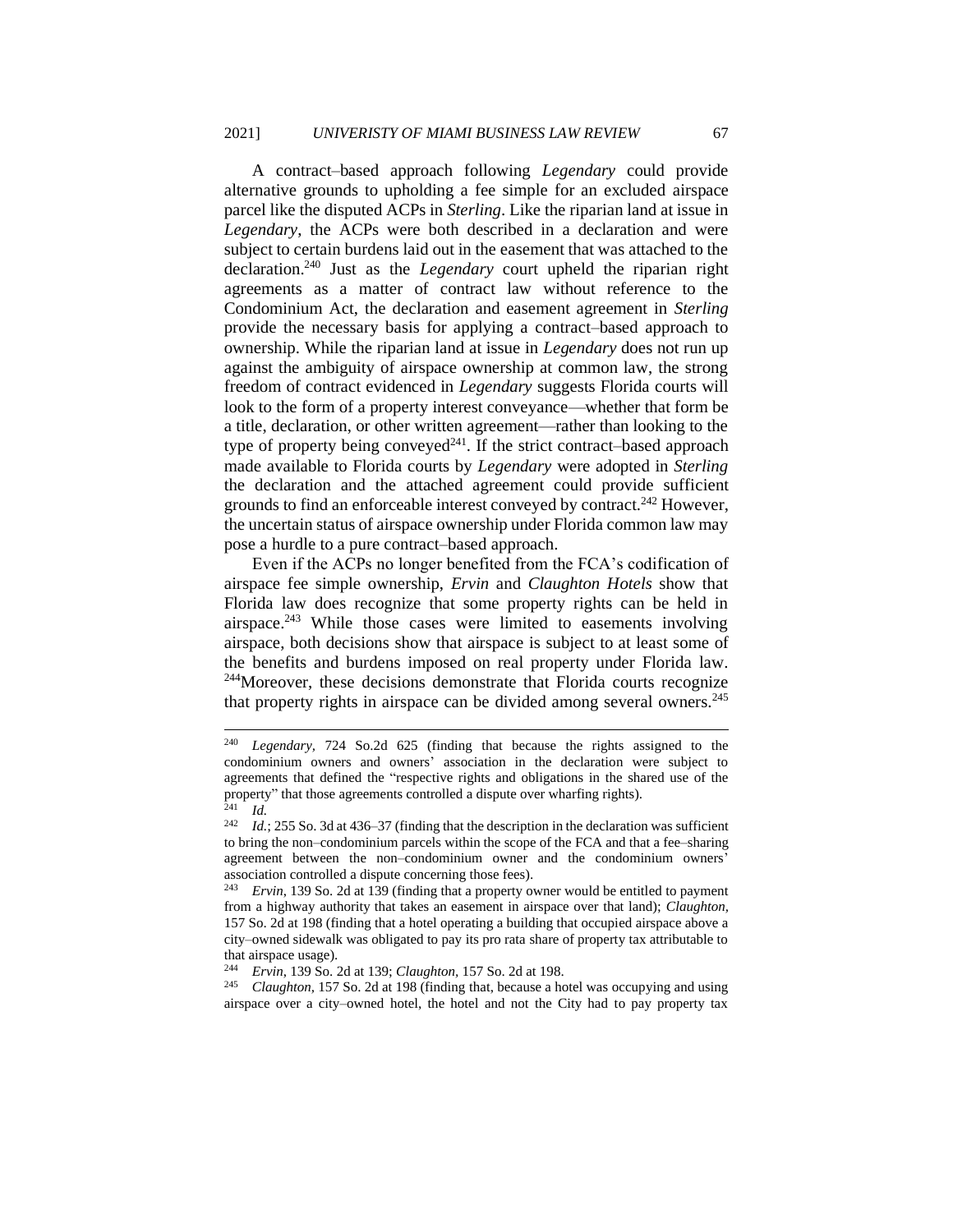Recognizing property interests in airspace and permitting airspace to be divided among several owners are the two fundamental premises required for an airspace fee simple to be created at common law.

While the *Ervin* court did not permit the Jacksonville Expressway Authority to take a fee simple absolute in airspace, the court did recognize that the right to use airspace could be partially separated from an intertest in the underlying land.<sup>246</sup> Moreover, the court found that JAE condemning the airspace easement would be a taking which requires "full compensation" under Florida law.<sup>247</sup> Although *Ervin* barred the creation of a fee simple absolute in airspace separate from the underlying land, the decision shows that Florida courts recognize a sufficient property interest in airspace to (1) permit the conveyance of a right to use airspace via an easement and (2) to require just compensation because the owner of the underlying land does have a right to exclude others from the adjoining airspace.<sup>248</sup>

*Claughton Hotel* saw Florida courts move closer towards recognizing two distinct ownership interests in airspace when that airspace adjoins a single terrestrial parcel.<sup>249</sup> In *Claughton*, the court affirmed that easement owner was only responsible for a pro rata share of property taxes that correlated to the owner's partial access to and use of airspace above the easement.<sup>250</sup> The *Claughton* court agreed that the hotel had exclusive use of airspace contained within the envelope of its building and that the municipality's share of property taxes related to the easement should exclude amounts allocated to the airspace occupied by the hotel.<sup>251</sup> While the *Claughton* court was considering an easement rather than a fee simple absolute, the decision shows that airspace can shared among two separate owners under Florida. Moreover, the decision shows that Florida law recognizes that these separate interests can entitle one owner to a larger portion of airspace adjoining a single terrestrial parcel. In *Claughton,* the hotel was permitted to enclose a portion of airspace with its building so as to have exclusive use of that airspace.<sup>252</sup> In turn, because the hotel was using a larger share of the airspace, Florida law required the hotel to

<sup>252</sup> *Id.*

attributed to that airspace use); *Ervin*, 139 So. 2d at 139 (finding that a highway authority could condemn an airspace easement over privately–owned land).

<sup>&</sup>lt;sup>246</sup> *Ervin*, 139 So. 2d at 137–39.<br><sup>247</sup> Second at 130.

<sup>247</sup> *See id.* at 139.

 $\frac{248}{249}$  *Id.* 

*Id.* (recognizing that airspace above a city–owned sidewalk had been enclosed by a building and therefore subject to the exclusive use of a hotel).

<sup>&</sup>lt;sup>250</sup> *See Claughton*, 157 So. 2d at 197.<br><sup>251</sup> *See id at* 198 (finding that a hotel

<sup>251</sup> *See id.* at 198 (finding that a hotel's exclusive use of airspace must be accounted for when calculating the proportional share of taxes to be allocated to an easement held by the city).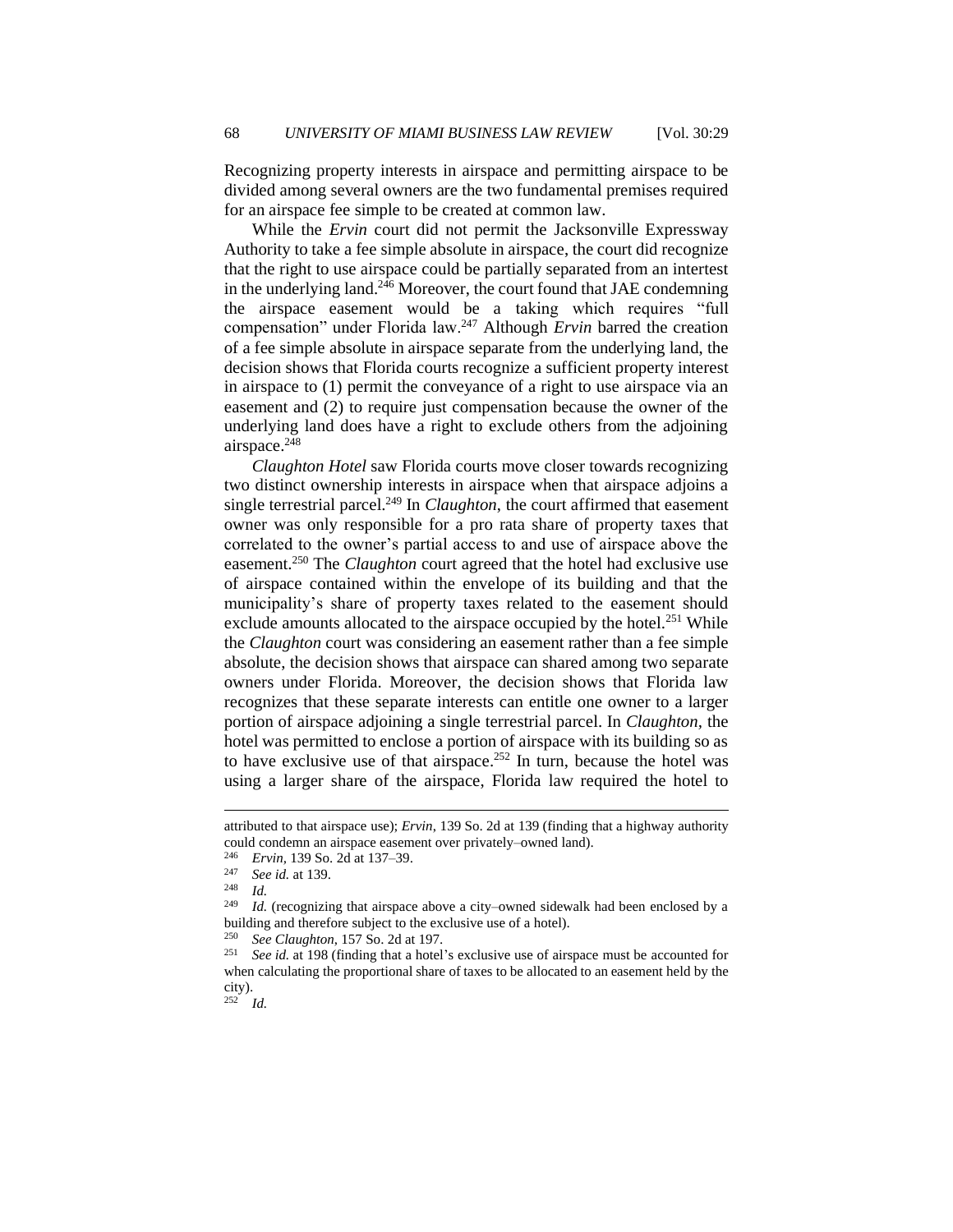assume a proportionate share of the burdens associated with that exclusive use of airspace including property taxes.<sup>253</sup> *Claughton* shows that the benefits and burdens of ownership associated with fee simples in land in this case, property taxes and the hotel's right to exclude the municipality from the portion of airspace occupied by its building—also attach to airspace under Florida law. Moreover, the decision shows that Florida law permits airspace to divided among several owners who may each have exclusive use of that airspace.

While neither *Ervin* nor *Claughton Hotels*, expressly permit fee simple absolute airspace ownership, both decisions show that Florida courts acknowledge property interests in airspace and permit property interests in airspace to be conveyed through written agreements.<sup>254</sup> Far from foreclosing airspace ownership at common law, both cases establish that (1) property interests in airspace are recognized at common law and (2) property interests in airspace can be divided among several owners.<sup>255</sup> As *Claughton Hotels* shows, Florida courts recognized that the right to exclude and the right to use can attach to airspace. Moreover, *Claughton*  shows that the extent of burdens imposed on airspace must correlate to the size of the benefits each airspace owner can derive from her parcel.<sup>256</sup> As in *Claughton Hotels,* the disputed airspace parcels in *Sterling* were contained in discrete units inside of a building.<sup>257</sup> Each of the *Sterling*  parcels were conventional units separated from the condominium property by walls, floors, and ceilings. Like the hotel in *Claughton*, these architectural boundaries excluded neighboring airspace owners from using the ACPs.<sup>258</sup> Unlike the airspace easement upheld in *Ervin*, the hotel in *Claughton* and the ACPs in *Sterling* placed airspace under the exclusive dominion of the respective owners by creating physical barriers between that airspace and surrounding airspace parcels.<sup>259</sup>

<sup>&</sup>lt;sup>253</sup> *Id.* at 197–98.<br><sup>254</sup> See Ervin 139

See Ervin, 139 So. 2d at 139 (concluding that the "property owner must be paid full compensation for any property, including easements, which is taken for the public use" by a municipal agency)

<sup>255</sup> *Claughton*, 157 So. 2d at 197–98 (resolving the airspace use and property tax dispute without turning to a statute); *Ervin*, 139 So. 2d at 138 (finding that an easement in airspace above privately–owned property could be created even if that airspace could not be condemned to create a fee simple absolute).

<sup>256</sup> *Claughton*, 157 So. 2d at 198 (finding that a hotel's pro rate share of property taxes connected to its use of airspace above a city–owned sidewalk had to be determined by taking into account that both "the City was making no use of the building and should not be called upon to pay any portion of the taxes attributable thereto" and also accounting for the fact that both the hotel and the City made "some use of the part of the lot in question.").

<sup>257</sup> 255 So. 3d at 435 (noting that the disputed parcels were four separate units that were used as a wine bar, guest gym, laundry facility, and storage room). <sup>258</sup> *Id.*

<sup>259</sup> *Id.*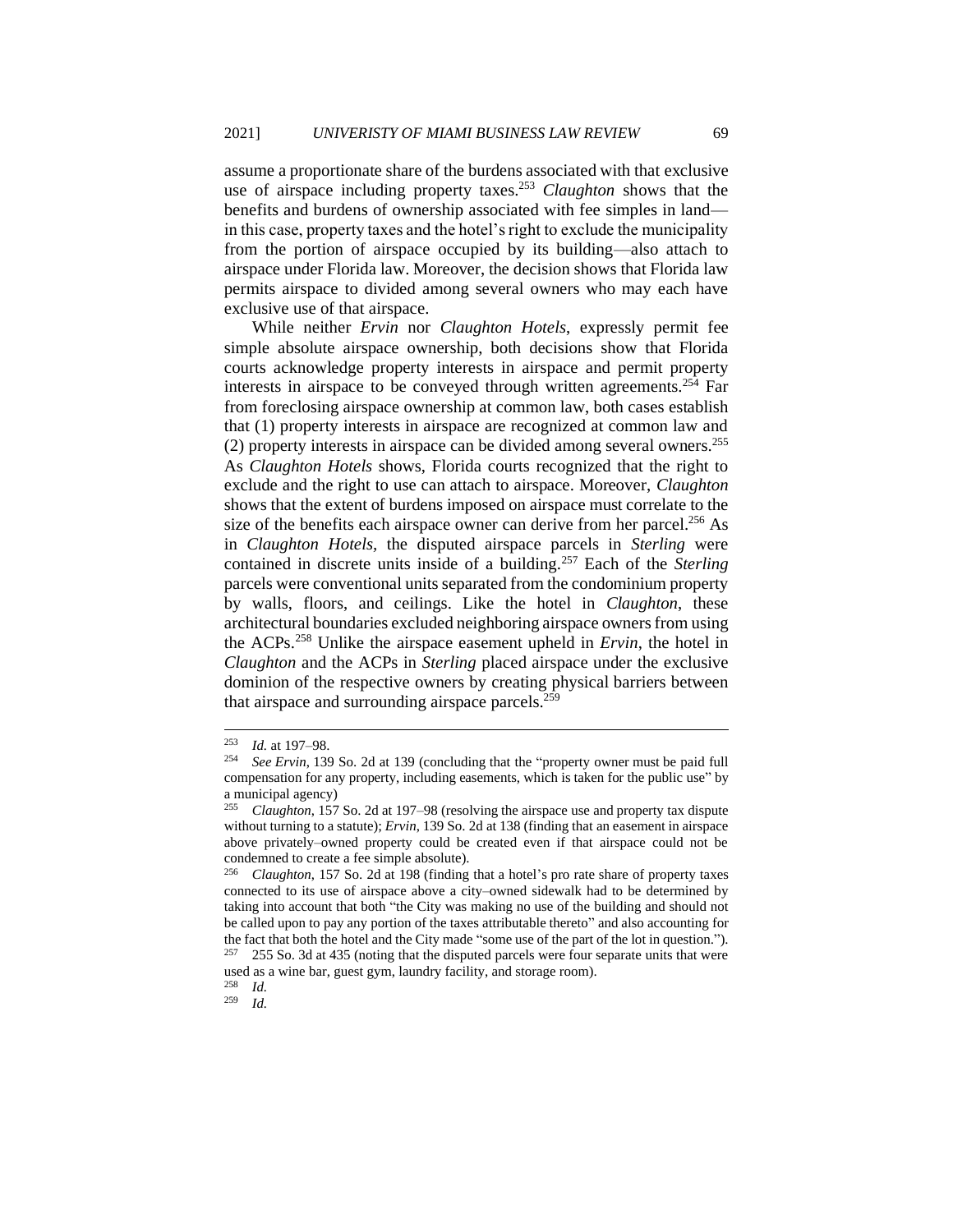While a strict application of *Ervin* would prohibit a fee simple absolute in airspace, *Ervin* and *Claughton* shows that Florida law does contemplate some forms of airspace ownership.<sup>260</sup> Recognizing a fee simple in airspace would have been a reasonable next step under *Claughton*. Moreover, even *Ervin* could permit non–condominium owners to own units in condominium buildings by relying on other fees like a fee simple defeasible. Condominium statutes were enacted in response to the common law's preference for finding that only a defeasible fee can be granted to the owner of an upper–story parcel in a multi–story building.<sup>261</sup> Although defeasible fees offer fewer protections of an owner's right to use her airspace if a building is destroyed, those fees would still permit owners of non–condominium parcels to enjoy the benefits of ownership without requiring a unit to come within the FCA's scope. Even if Florida law does not permit fee simple airspace ownership, the recognition by the *Ervin* and *Claughton* courts that the right to use and the right to exclude attach to airspace itself can provide non–condominium airspace users with key protections under Florida law.<sup>262</sup>

With the rights to use and to exclude others from airspace, the ability to sever airspace from the underlying land, and the permissibility of conveying at least some property rights in airspace through a written instrument all firmly established by Florida courts, the *Sterling* court had the necessary premises available to uphold the fee simples in airspace under Florida common law. As the *Tatum Bros.* court noted, under Florida law property ownership flows from a legal right to exercise dominion over a space.<sup>263</sup> While the *Tatum Bros.* court could look to the deed held by the landowner, *Ervin* and *Claughton* showed at least some property rights the right to use and the right to exclude—can also attach to airspace through easement agreements. Permitting fee simple ownership of airspace in *Sterling* would have been in line with the recognition of key property rights in airspace by Florida courts and the general deference Florida courts grant contracts regulating ownership and use rights among several owners. Moreover, the very same public policy and economic interests that urged Florida courts to uphold certain property rights in airspace and also which spurred the nationwide adoption of condominium

<sup>&</sup>lt;sup>260</sup> Ervin, 139 So. 2d at 138 (finding that an airspace easement could be condemned over privately–owned land); Claughton, 157 So. 2d at 198 (allocating property tax obligations attributable to airspace usage based on shared and exclusive use of that airspace).

<sup>261</sup> *See* Ball, *supra* note 21, at 624 (noting a "tendency" among U.S. courts to find the "right of ownership [in airspace, occupied by the floor of a building or a room,] would be defeated by the destruction of the building.").

<sup>262</sup> *Ervin*, 139 So. 2d at 138; *Claughton*, 157 So. 2d at 198.

<sup>263</sup> *See* Tatum Bros. Real Estate & Investment Co. v. Watson, 109 So. 623, 626 (Fla. 1926).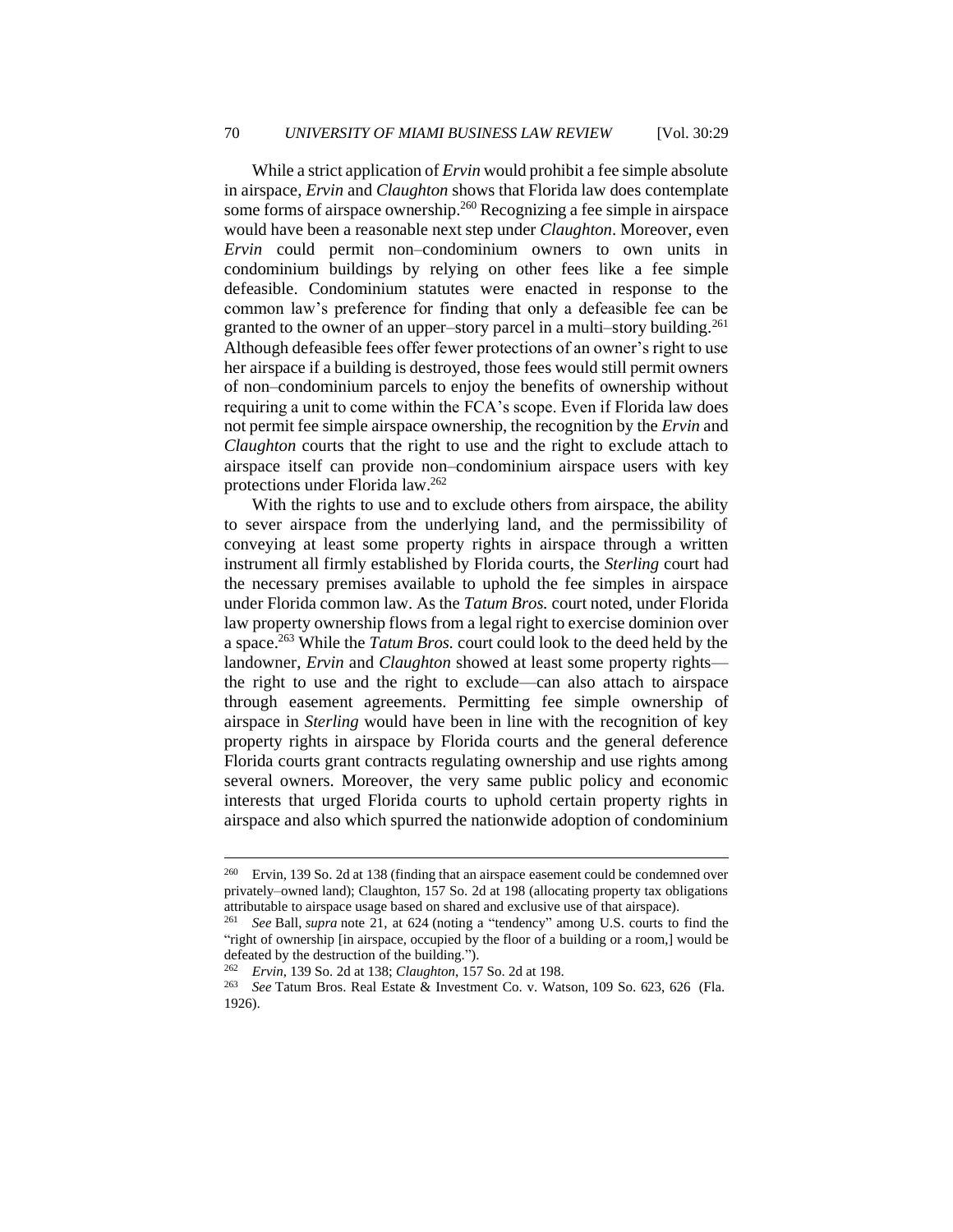statutes could tip the scales in favor of airspace fee simple under Florida law.<sup>264</sup> Although the *Sterling* court was able to uphold New Sterling's fee simple in the excluded airspace parcels without relying on common law principles, Florida law does provide the tools necessary to permit fee simple in airspace if an airspace parcel is not within the Condominium Act's reach.

#### VIII. CONCLUSION

The Florida Condominium Act provides three key benefits to owners: the codification of fee simple in airspace and the ability to regulate property ownership and use with contracts.<sup>265</sup> *Sterling* shows that Florida courts will extend the Condominium Act's provisions to airspace parcels that may, at first blush, seem to be outside of the FCA's scope. *Sterling* suggests that nearly any parcel described in a declaration can benefit from the FCA's provisions, including the ownership of a fee simple in airspace.<sup>266</sup> While, as this note shows, a fee simple in airspace may be possible under Florida common law, *Sterling* shows condominium developers and owners of excluded airspace parcels that the FCA's protections can be relied on despite lingering ambiguity about fee simple airspace ownership at common law.<sup>267</sup> Moreover, the decision shows that Florida courts will extend the contract–based approach to ownership articulated in *Tatum Bros.* and *Legendary Yachts* to mixed–use and mixed–ownership condominiums formed pursuant to the FCA. This contract–based approach provides condominium developers and owners with ample flexibility to privately regulate the benefits and burdens allotted to each owner while preserving the FCA's two most important benefits: the codification of fee simple in airspace and the ability to tailor usage agreements to the needs of all airspace owners who share the same

<sup>264</sup> *See Condominium Regulation*, *supra* note 2, at 641 (explaining that builders, lenders, and title companies often relied upon newly enacted legislation to "assure the safety of their investments" prior to committing any financing towards development).

<sup>265</sup> *Legendary,* 724 So. 2d.at 625–26 (finding that because the declaration was subject to an operating agreement between the parties the rights and obligations created by those agreements governed the dispute).

<sup>255</sup> So. 3d at 436–37 (finding that identification of non–condominium parcels in a declaration was sufficient to bring those parcels into the FCA's scope).

<sup>255</sup> So. 3d at 436 (making no finding on whether Florida common law permits airspace fee simple and finding that, "irrespective of how the common law might have addressed separate owners of surface space and airspace, the disputed airspace this case was identified and reserved via a declaration of condominium and associated agreement recorded under" the FCA so ownership dispute depended on the FCA).